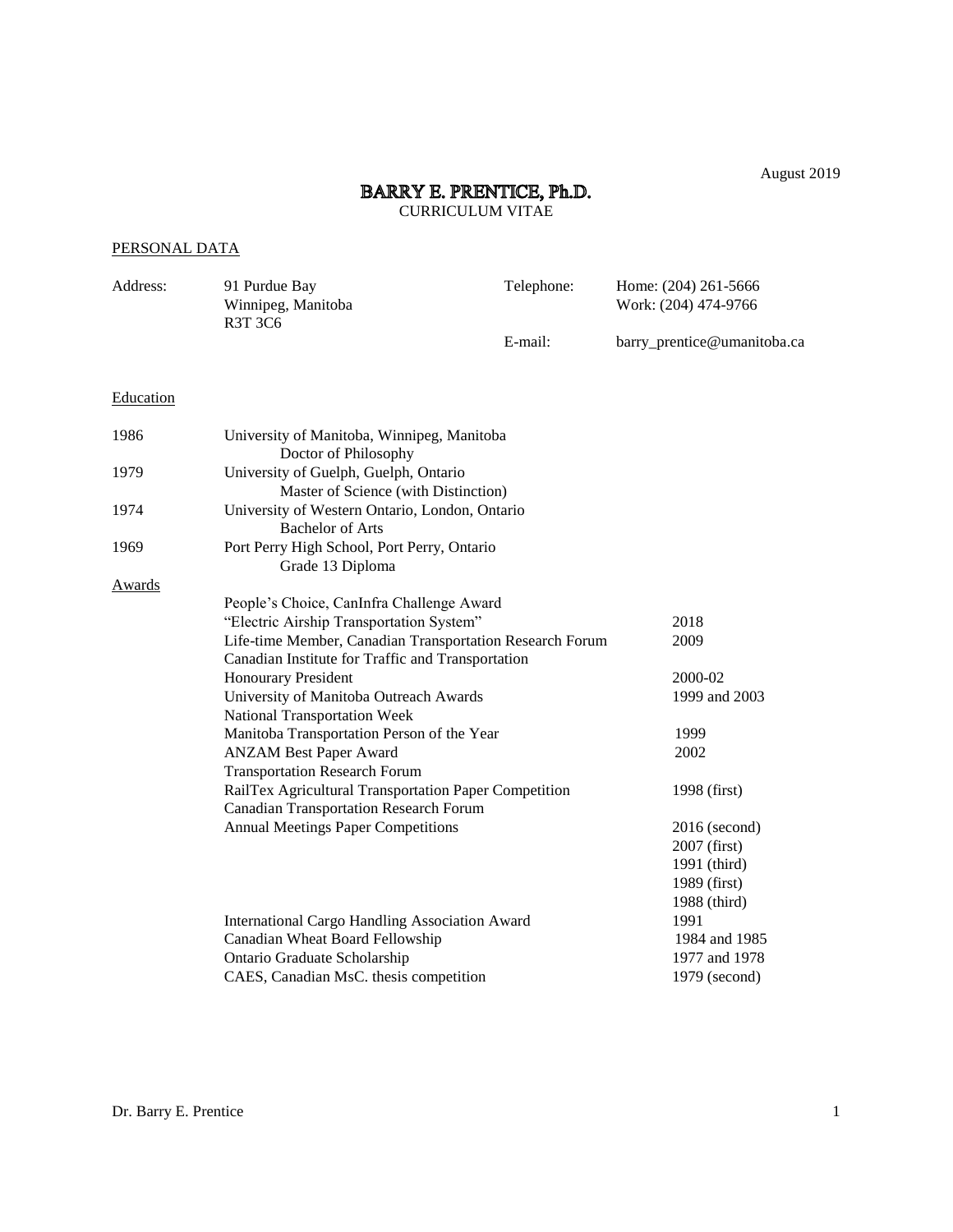# *PROFESSIONAL EXPERIENCE*

| 2004-Present               | Full Professor, Department of Supply Chain Management.                                                                                  |                                                                                                                                        |  |
|----------------------------|-----------------------------------------------------------------------------------------------------------------------------------------|----------------------------------------------------------------------------------------------------------------------------------------|--|
| 2011 (1 <sup>st</sup> qtr) | Visiting Professor, Instituto de Estudios Superiores de Tamaulipas, Tampico, Mexico and<br>Universidad Anahauac Mayab, Merida, Mexico   |                                                                                                                                        |  |
| 2008 (1 <sup>st</sup> qtr) | Visiting Professor, Universidad Politecnica de Aguascalientes, Mexico                                                                   |                                                                                                                                        |  |
| 1995-2005                  | Director, Transport Institute, I.H. Asper School of Business, University of Manitoba.                                                   |                                                                                                                                        |  |
| 2002-2004                  | Associate Professor, I.H. Asper School of Business. Transferred from Faculty of Agriculture and<br>Agri-Food, April 1, 2002             |                                                                                                                                        |  |
| 1990-2002                  | Associate Professor, Agribusiness and Agricultural Economics, Acting Director, Transport<br>Institute (1991-1992), Director (1996-2002) |                                                                                                                                        |  |
| 1986-1989                  | Professional Associate and Assistant Professor, University of Manitoba                                                                  |                                                                                                                                        |  |
| 1983-85                    | Candidate and Lecturer in Agricultural Economics, University of Manitoba<br>Ph.D.                                                       |                                                                                                                                        |  |
|                            | Ph.D. Thesis:                                                                                                                           | Agricultural Countertrade: Perspectives, Economics, and Canadian<br>Commercial Policy.                                                 |  |
| 1979-82                    | Research Associate and Lecturer in Agricultural Economics University of Guelph                                                          |                                                                                                                                        |  |
| 1977-78                    | Graduate Research Associate and M.Sc. Student University of Guelph                                                                      |                                                                                                                                        |  |
|                            | M.Sc. Thesis:                                                                                                                           | Export Market Development for Canadian Pork in the Caribbean Area, through<br>a Policy of Reciprocal Food Trade: Panama, A Case Study. |  |

# M.Sc. Theses Supervised

| 2013 | Assessing the Cost Competitiveness of a Cargo Airship for Freight Re-Supply in Isolated Regions in<br>Northern Canada, Matthew Adaman                                    |
|------|--------------------------------------------------------------------------------------------------------------------------------------------------------------------------|
| 2012 | The UAV Logger as a Potential Alternative for Timber Transportation in the Canadian Boreal Forest,<br>Alena Wychreschuk                                                  |
| 2004 | A Gravity Model Analysis of the Derived Transport Demand for Lentils: Operational and Institutional<br>Challenges for Prairie Shippers of Intermodal Freight, Erica Vido |
| 1999 | Electronic Rail Car Market Allocation System: A Conceptual Model for Increasing Competition in Western<br>Canadian Grain Handling and Marketing, John O. Mulligan        |
| 1996 | <i>Economic Impacts of Privatizing the Marketing of Canadian Oats, Robert Morrissey</i>                                                                                  |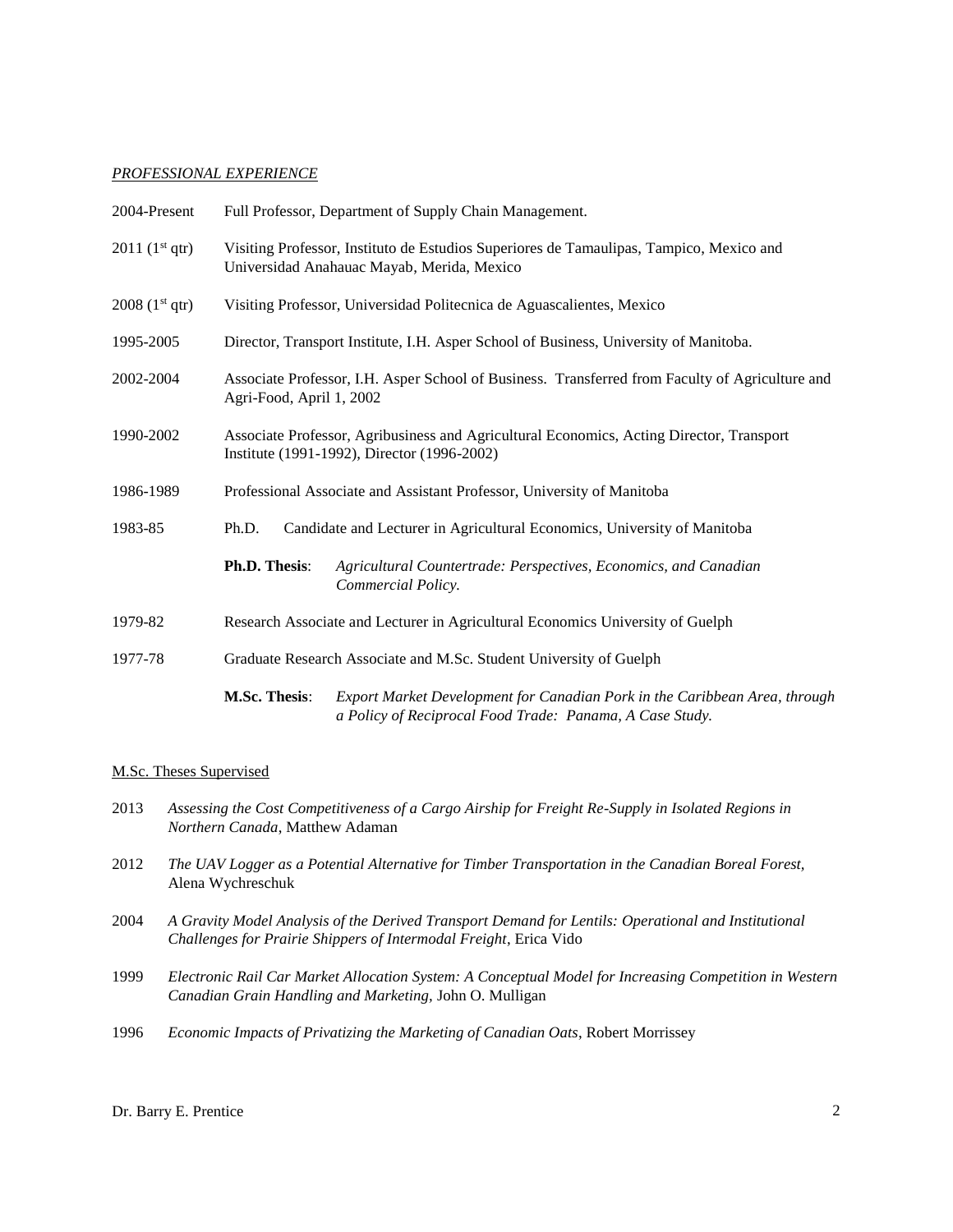- 1996 *Determining Optimal Shipment Directions for Canadian Wheat Board Grains under Full Cost Rail Freight Rates.* Gordon D. Flaten
- 1996 *Elasticity of Demand for Red Meat Transportation: A Gravity Model Analysis of Western Canadian Pork Exports.* Hector J. Urbina
- 1993 *Production Under Risk and Uncertainty: Small Scale Cotton Production in Zambia, 1985-1990.* Billy Mwiinga
- 1993 *Stated Preference Agricultural Grading Systems: An Application in the Export Marketing of Hay.* Allen Tyrchniewicz
- 1990 *Transport Costs as a Barrier to U.S. Exports of Fresh Fruits and Vegetables to Canada.* Stanley W. Spak
- 1989 *Transport-related Barriers to Canada-United States Trade of Agricultural Products.* Marvin D. Hildebrand
- 1988 *Development of Canadian Fresh Chilled Pork Exports to Japan: Logistical and Economic Potential*. Doug N. Futz

# M.Sc. Major Papers Supervised

1989 *A Study of the Economic Impact of Thompson Airport.* Dave W. Benell

## Teaching Experience

| <b>Domestic</b> | Course Number and Title                                  | University of Manitoba |
|-----------------|----------------------------------------------------------|------------------------|
| 2018            | <b>OPM</b> 7300 Global Transportation Principles         |                        |
| 2007-2012       | OPM 7300 Logistics and Transportation                    |                        |
| 2003-2018       | SCM 2210/ABIZ 2210 Principles of Transportation          | $^{\prime\prime}$      |
| 2002-2003       | 118-338 Supply Chain Logistics                           | "                      |
| 1999-2001       | 61-351 Transportation Economics                          | "                      |
| 1995-2001       | 61-352 Food Distribution and International Merchandising | "                      |
| 2000            | 61-044 Agricultural Economics and Marketing              | "                      |
| 1991, 1994-2001 | 61-068 Agribusiness Management                           | $^{\prime\prime}$      |
| $1989$ (spring) | 118-326 Physical Distribution Systems                    | $^{\prime\prime}$      |
| 1988-1989       | 41-249 Agribusiness (Personnel) Management               | $^{\prime\prime}$      |
| 1986-1994       | 61-419 Intermediate Agricultural Business                | "                      |
| 1986-1998       | 61-737 Concepts of Agribusiness                          | $^{\prime\prime}$      |
| 1995-1996       | 61-041 Agriculture Marketing                             | $^{\prime\prime}$      |
| 1999 (spring)   | 61-064 Agricultural Policy                               | $^{\prime\prime}$      |
| $1986$ (spring) | 41-276 Marketing Practices & Policies II                 | "                      |
| 1985 (fall)     | 61-207 Agricultural Marketing                            | "                      |
| $1983$ (spring) | 41-146 Agricultural Marketing                            | $^{\prime\prime}$      |
| $1981$ (spring) | 02-022 Agricultural Marketing and Prices                 | Guelph                 |
| 1980 (fall)     | 02-010 Farm Management                                   | "                      |

#### **Overseas**

| Jan-March 2008 | Canada-Mexico Refrigerated Trade Universidad Politecnica de Aguascalientes, Mexico |
|----------------|------------------------------------------------------------------------------------|
| March 1998     | Grain Transport and Handling, Nanjing University of Economics, Jiangsu, China      |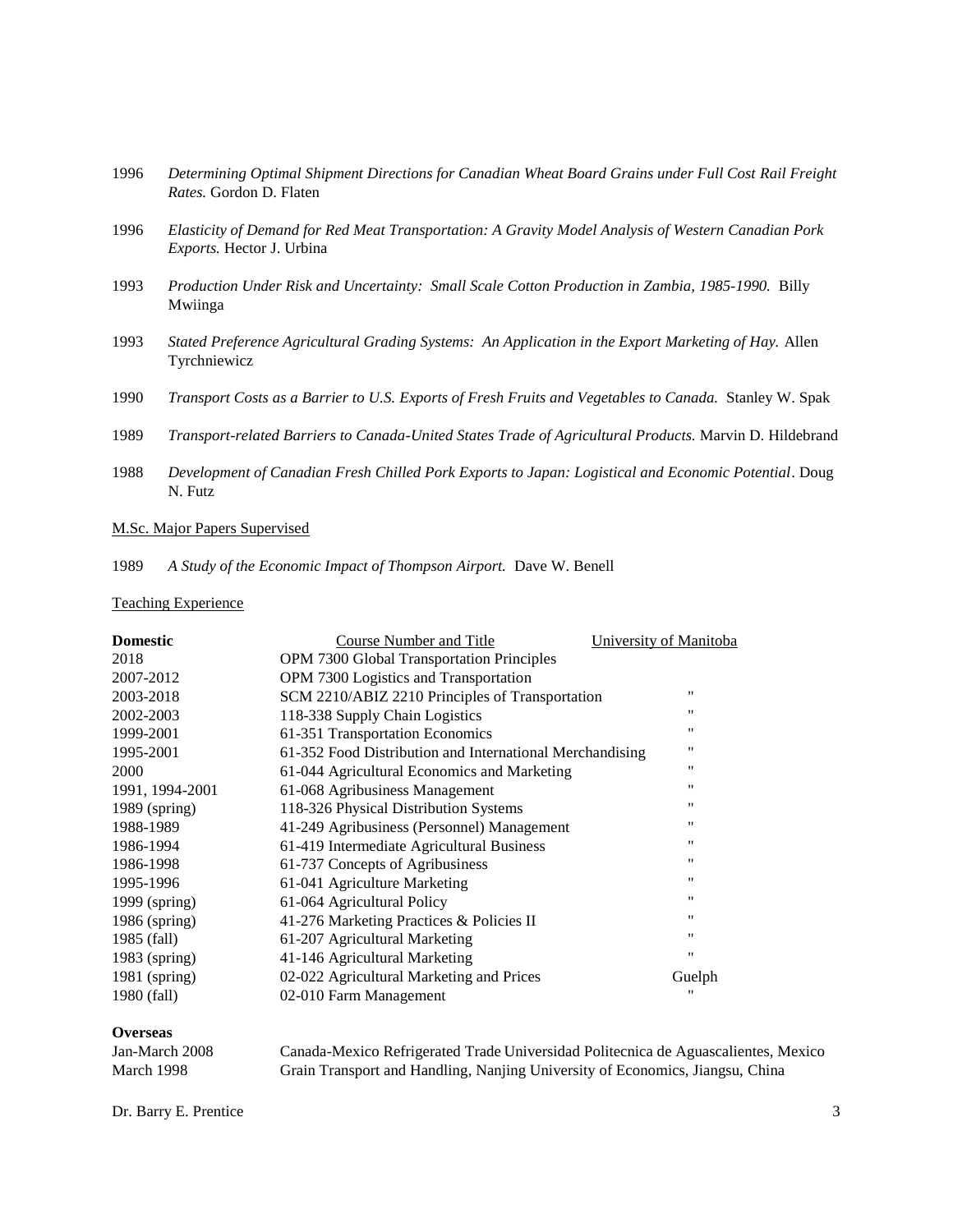April-May 1992 Agribusiness Logistics, Northwestern Agricultural University, Yangling, Shaanxi, China

#### *MEMBERSHIPS IN BUSINESS AND PROFESSIONAL ASSOCIATIONS*

International Agricultural Economics Trade Research Consortium, The Airship Association, Canadian Association for Production and Inventory Control, Canadian Transportation Research Forum, Chartered Institute of Transport and Logistics, Transportation Research Forum (U.S.).

# *APPOINTMENTS TO BOARDS OF DIRECTORS AND EXPERT COMMITTEES*

#### Current:

Canadian Transportation Research Forum Member 1987- present *Airship Association* Member 1980 - present *Journal of the Transportation Research Forum* Associate Editor, 1998 - present

# Previous:

Influenza Pandemic Task Force, Manitoba, 2006 Rapid Transit Task Force, City of Winnipeg, 2005 Flax Council of Canada Chairman, Market Development Committee, 1986 - 1993 Expert Committee on Agricultural Marketing and Trade Member, 1991 - 1993 TransPlan 2010 (City of Winnipeg) Steering Committee Member, 1994 - 1998 *Canadian Logistics Journal* Editor-in-Chief, 1995 – 2000 Western Corridors and Ports Initiative Member, 1998 – 2000 National Advisory Group for Transport Canada's Sustainable Development Strategy 2000 Member, 2000 Winnipeg Chamber of Commerce, Transportation Task Force Committee Member, 1995 - 2001 Airport Vicinity Development Committee Committee Member, 1994 – 2002 Canadian Transportation Research Forum Director 1991 - 2003, President 1997 Winnipeg Airports Authority Inc. Director, 1994 - 2002, Chair of Economic Development Committee (2001) Canadian Institute for Traffic and Transportation (CITT) Honourary President 2001 - 2003 National Transportation Week Director, 1992 - 2000, National President 2001 and 2003 Manitoba Transportation 2020 Member of Advisory Council, 2002 – 2005 Agricultural and Rural Committee, TRF President, 1998- 2008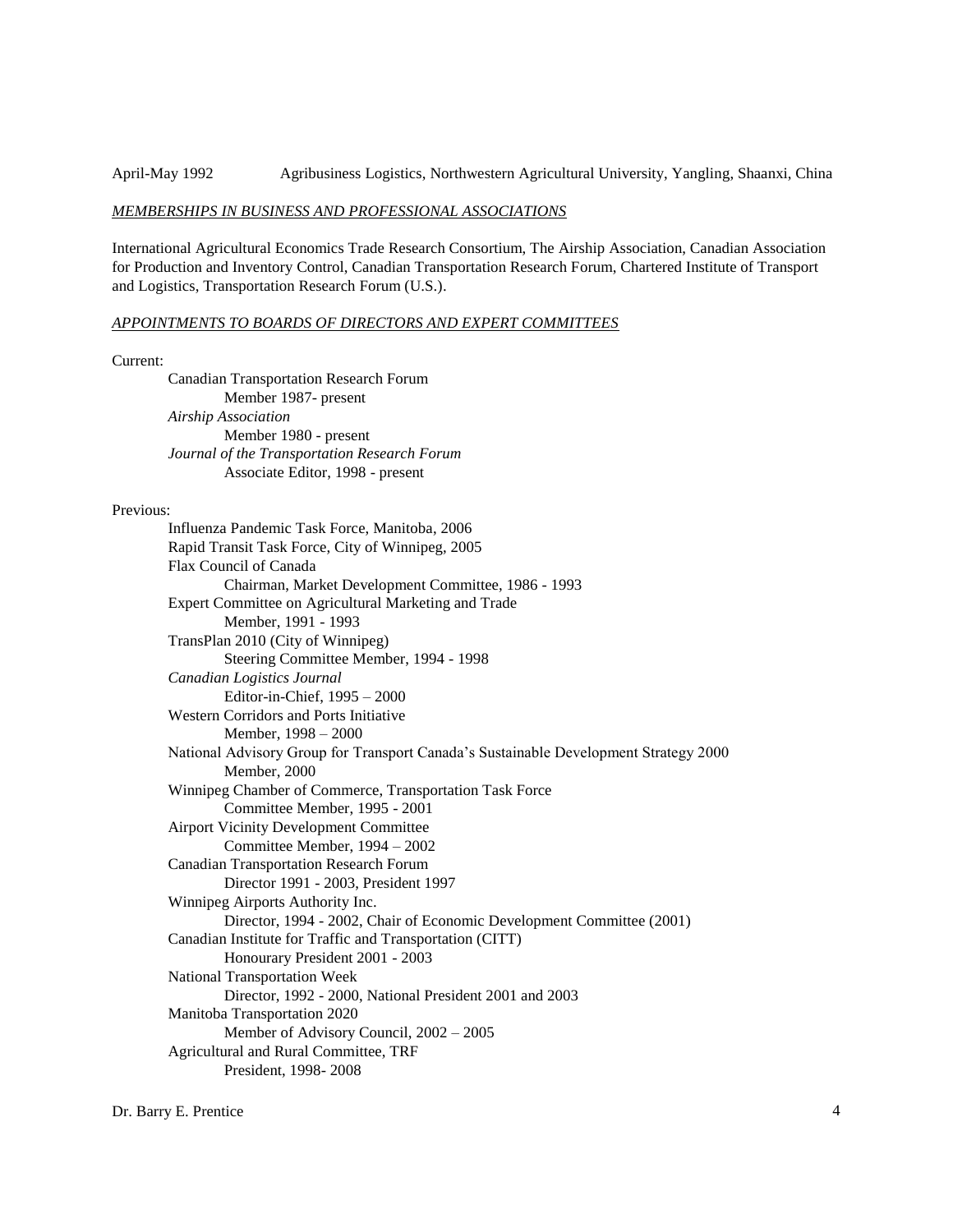Canadian Association for Production and Inventory Control Director 1986 - 2014 Infrastructure Council of Manitoba Committee Member, 1994 – 2012 Manitoba/Winnipeg Corridor Partners Coordinating Committee Committee Member, 1996 – 2010 Advisory Committee on Services Statistics Member 2008- 2016

# *CONFERENCES ORGANIZED*

"Cargo Airships" *Aviation Innovations Conference*. Four Points Hotel, Toronto, March 14 to Friday March 15, 2019 "Climate Change and Transportation in the Canadian Shield" Robert B. Shultz Theatre, University of Manitoba Saturday March 2, 2019

- "Managing Cross-border Trade and Preparing for World Markets" 23rd Annual Annual *Fields on Wheels Conference*, at Four Points South Hotel, Winnipeg, November 2, 2018
- "NAFTA 2018: Implications for Agricultural Trade and Transportation" 22nd Annual *Fields on Wheels Conference*, at Four Points South Hotel, Winnipeg, December 15, 2017
- "Canadian Transportation: 150 Years of Progress" 52nd Annual Canadian Transportation Research Forum at Winnipeg, Manitoba, May 28-31, 2017
- "Grain Complexity: Grow it, Move it and Trade it!" 21st *Annual Fields on Wheels Conference*, at Four Points South Hotel, Winnipeg, October 21, 2016
- "Grain Exports to 2035: Is Western Canada Ready?" *20th Annual Fields on Wheels Conference*, at Delta Hotel, Winnipeg, December 2, 2015
- "Improving Taxi Regulation & Service Workshop" *Stu Clark Distinguished Speaker Series*, at Winnipeg, March 13, 2015
- "Grains, Chaff and Steel: Regulation of Grain Transportation" *19th Annual Fields on Wheels Conference*, at Delta Hotel, Winnipeg, December 2, 2014
- "Northern Food Security: Discussion of Council of Canadian Academies Expert Panel Report" James W. Burns Executive Education Centre, Winnipeg, October 1, 2014
- "Climate Change and Grain Transportation" *18th Annual Fields on Wheels Conference*, at Delta Hotel, Winnipeg October 22, 2013
- "Remote No More". *MKO Airship Conference*, at the CanadInn Polo Park, Winnipeg October 9-19, 2013

"3rd Cargo Airships for Northern Operations Workshop" By University of Alaska Fairbanks Alaska University Transportation Center In Collaboration with NASA Ames Research Center and ISO Polar at the University of Alaska Anchorage July 10-12, 2013

- "Realities of Remote Logistics". *Northern Exposure 2 Conference*, at the Fort Garry Hotel, Winnipeg, March 1, 2013.
- "Agri-business Logistics in Turbulent Times" *17th Annual Fields on Wheels Conference*, at Delta Hotel, Winnipeg November 9, 2012.
- "2nd Cargo Airships for Northern Operations Workshop" By University of Alaska Fairbanks Alaska University Transportation Center In Collaboration with NASA Ames Research Center and ISO Polar at the University of Alaska Anchorage, August 22-24, 2012
- "The Mid Continent Cold Chain: Challenges and Opportunities" Supply Chain Connections and the *Cadena de Frio Workshop, 2012* at Delta Hotel, Winnipeg, May 24-25, 2012.
- "Airships VI A Game-Changer", *Airships to the Arctic Symposium VI.* Edgewater Hotel, Seattle, Washington. December 5-6, 2011.
- "Back to the Drawing Board: Grain Transportation Under a New Wheat Marketing Regime" *16th Annual Fields on Wheels Conference*, at Delta Hotel, Winnipeg, September 30, 2011.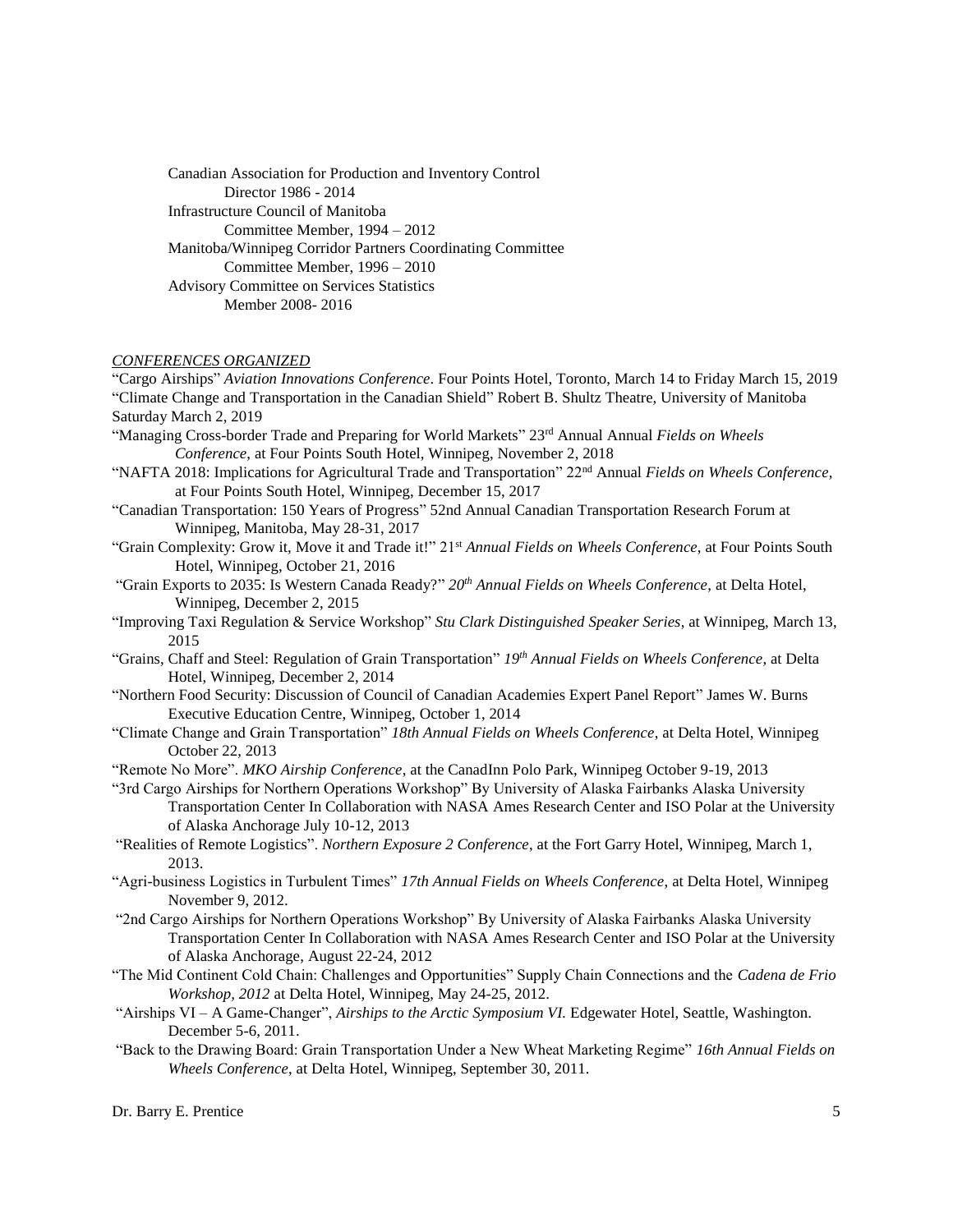- "Canada's Grain Gateways & Corridors: Competing Globally." *15th Annual Fields on Wheels Conference*, at Winnipeg, December 3, 2010*.*
- "Canada-US-Mexico Cold Supply Chain Opportunities and Challenges: Improving Fleet Efficiencies by Reducing Partially-Loaded and Empty Backhaul Train-cars." *Cadena de Frio Workshop, 2010* At the Universidad Politenica de Aguascalientes, Aguascalientes, Mexico, February 16, 2010.
- "Growing a Bigger, Better Pie: A Value-Chain Approach." *14th Annual Fields on Wheels Conference*, at Winnipeg, December 2, 2009*.*
- "Approaching the Tipping Point" *Airships to the Arctic Symposium V*, at Calgary, October 7-9, 2007
- "Oportunidades Para El Transporte Refrigerado En La Ruta México-Canada", *Cadena de FrioWorkshop.* At the Universidad Politenica de Aguascalientes, Aguascalientes, Mexico, February 17, 2009
- "Light at the End of the Tunnel" *13th Annual Fields on Wheels Conference*, at Winnipeg, November 19, 2008*.*
- "Supply Chains: Exporting South of the Border"*12th Annual Fields on Wheels Conference*, at Winnipeg, November 21, 2007*.*
- "Making it Happen" *Airships to the Arctic Symposium VI*, at Winnipeg, October 29-31, 2007
- *North American Transportation Networks: Gaps and Opportunities.* 42<sup>nd</sup> Annual Meetings of the Canadian Transportation Research Forum, June 3-6, 2007, at Winnipeg, Manitoba
- "Transportation Gateways and Trade Corridors" *Winnipeg Roundtable Meetings*, at Winnipeg, February 26-27, 2007
- "10 Years Forward, and 10 Years Back" *10th Annual Fields on Wheels Conference*, at Winnipeg, November 22, 2005*.*
- "Sustainable Northern Transportation" *Airships to the Arctic Symposium III*, at Winnipeg, May 31-June 2, 2005
- "Intercontinental Transportation 2005" Planes, Trains and Ships Conference, at Winnipeg, February 22, 2005
- "Bottlenecks and Opportunities in the Grain Supply Chain", *9th Annual Fields on Wheels Conference*, at Winnipeg, November 21, 2004*.*
- "Traceability in the Grain Supply Chain", *8 th Annual Fields on Wheels Conference*, at Winnipeg, November 25, 2003
- "Moving Beyond the Roads", *Airships to the Arctic Symposium II*, at Winnipeg, October 21-23, 2003
- "Transport Education: Careers that move a nation" *National Transportation Week: Manitoba*, at Winnipeg, June 5, 2002
- "Containerization of Grain: An Emerging Trend or Wishful Thinking?" *7 th Annual Fields on Wheels Conference*, at Winnipeg, November 5, 2002
- "Applications for Northern Transportation", *Airships to the Arctic Symposium*, at Winnipeg, October 23-24, 2002
- "Transportation Infrastructure Provision and Needs" *National Transportation Week: Manitoba*, at Winnipeg, June 2, 2001
- "Getting Supply Chains Rights", *6th Annual Fields on Wheels Conference,* at Winnipeg, November 20, 2001
- *"E-Commerce and Transportation",* Semi-Annual Meeting of the Canadian Transportation Research Forum, Video conference - Vancouver/Calgary/Winnipeg/Toronto/Ottawa November 6, 2000
- "Focusing on the Future"*, 5th Annual Fields on Wheels Conference,* at Winnipeg, November 21, 2000
- *"Multi-user Container Pool Seminar"*, Industry Symposium, at Winnipeg, August 25, 2000
- *Northern Transport Seminar*/*National Transportation Week*, at Winnipeg, May 29, 2000
- "Changing Winds of Competition", *4th Annual Fields on Wheels Conference,* at Winnipeg, November 22, 1999

*"Transportation and Environmental Impacts",* Semi-Annual Meeting of the Canadian Transportation Research Forum, Video conference - Calgary/Winnipeg/Ottawa November 19, 1999

- *"New Approaches to Harvesting Grain",* Industry Symposium, at Winnipeg, October 27, 1999
- *"Economic Merits of a Multi-user Intermodal Facility in Manitoba"*, Industry Symposium, at Winnipeg, May 13, 1999
- *"Solving the Puzzle", 3rd Annual Fields on Wheels Conference,* at Winnipeg, November 18, 1998
- *10th Shipper/Carrier Conference*/*National Transportation Week*, at Winnipeg, June 4-5, 1998

*"*Fields on Wheels*", 2nd Annual Agribusiness Logistics Conference,* at Winnipeg, November 24, 1997

*Freight Transportation Services - Technology Road Map Workshop*, at Winnipeg, September 22, 1997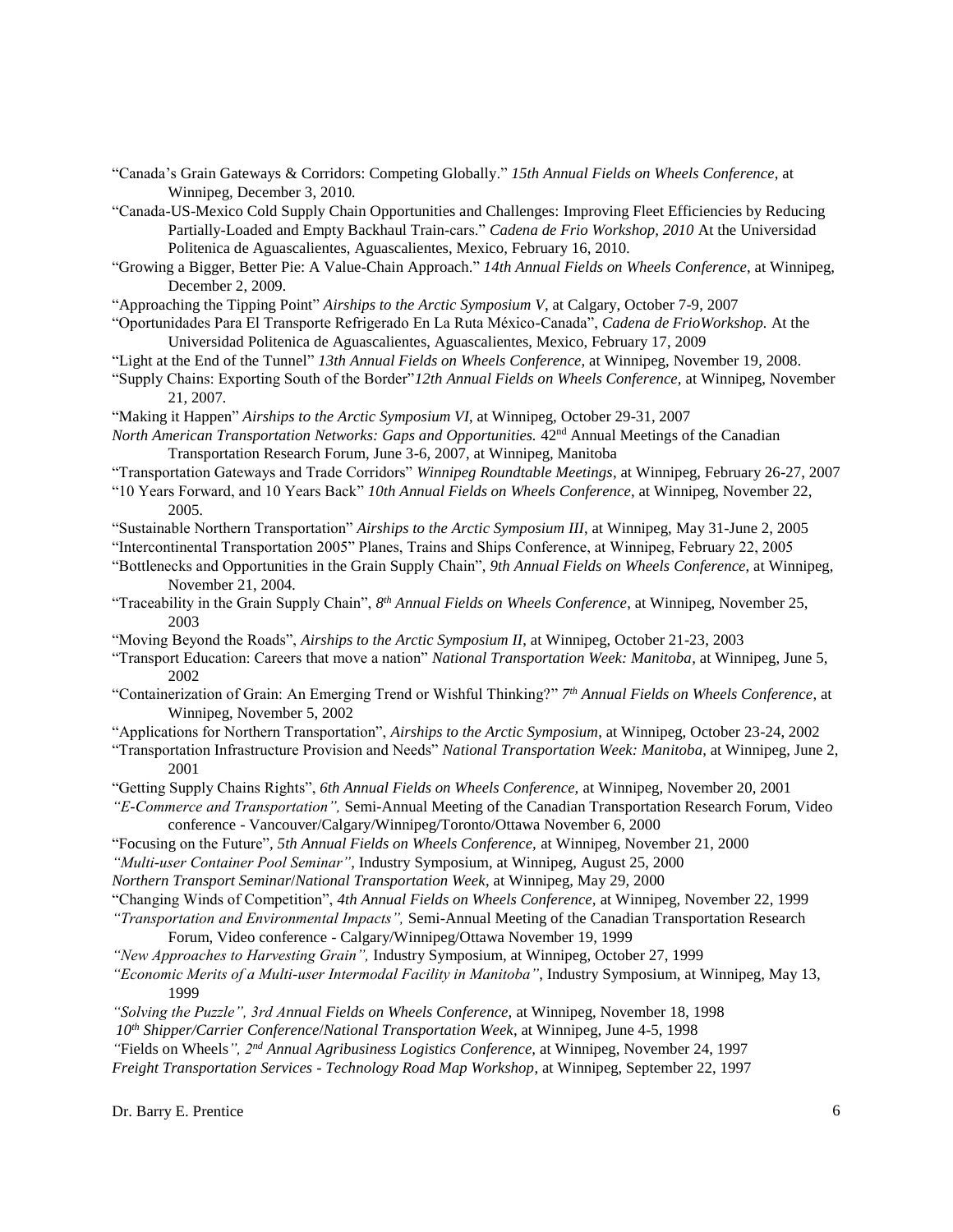- "Oiling the Hinges of the Gateway City", *National Transportation Week/EITC Workshop*, at Winnipeg, June 5-6, 1997
- *"*Fields on Wheels*", 1st Annual Agribusiness Logistics Conference,* at Winnipeg, November 25, 1996
- *"Winning Shipping Strategies," 9th Shipper/Carrier Conference*, Transport Institute, June 17, 1996, at Winnipeg, Manitoba
- *Transport Gateways and Trade Corridors.* 31st Annual Meetings of the Canadian Transportation Research Forum, May 26-29, 1996, at Winnipeg, Manitoba
- *The Information Highway - Implications for the Future of Manitoba's Trucking Industry.* Co-sponsored with Industry Canada, Manitoba Department of Industry, Trade and Technology, Winnipeg Chamber of Commerce and the University of Manitoba Transport Institute, at Winnipeg, Manitoba, September 21, 1994.
- *Transportation to Mexico: Implications of the NAFTA.* Semi-Annual meeting of the Canadian Transportation Research Forum, at Winnipeg, Manitoba, November 5-6, 1992.
- *Freer Trade and National Farm Policy: Reconciliation, or Conflict?* Professional Update Conference, MIA-MDA-UM, at Winnipeg, Manitoba, October 12-13, 1988.

# *CURRICULUM DEVELOPED*

*Major in Supply Chain Management, B.Comm. (Hons.)*, University of Manitoba, 2003 *Certificate in Logistics.* University of Manitoba, 1997 *Agribusiness and Agricultural Logistics.* The Canadian Logistics Institute, 1993. *Food and Beverage Logistics.* The Canadian Logistics Institute, 1993.

# *LIST OF PUBLICATIONS*

Monographs including formal Department Publications

- Chow, Garland, Joseph Monteiro and Barry E. Prentice. (co-editors). *Change, disruption and innovation in Canadian Transportation: Navigating the New Normal*. Proceedings of the 54 th Annual Meetings of the Canadian Transportation Research Forum, May 2019 (658 pages).
- Doern, G. Bruce, John Coleman and Barry E. Prentice. *Canadian Transport Policy: Getting From Here To There*. Montreal & Kingston: McGill-Queen's University Press, 2019.
- Ng, Adolf K.Y, Changmin Jiang, Paul Larson, Barry Prentice and David Duval. (2018). "Transport Nodal System." Elsevier Science Publishing Co Inc. ISBN: 978-0-12-811067-6
- Prentice, Barry E. and Joseph Monteiro (co-editors). *Canadian Transportation: 150 Years of Progress*. Proceedings of the 52nd Annual Meetings of the Canadian Transportation Research Forum, May 2017 (462 pages).
- Prentice, Barry E. and Darren Prokop. *Concepts of Transport Economics*. Singapore: World Scientific Press, 2016. ISBN:978-9814656160
- Prentice, Barry E. and Matthew Morris (co-editors). *North American Transportation Networks: Gaps and Opportunities.* Proceedings of the 42nd Annual Meetings of the Canadian Transportation Research Forum, June 2007 (874 pages).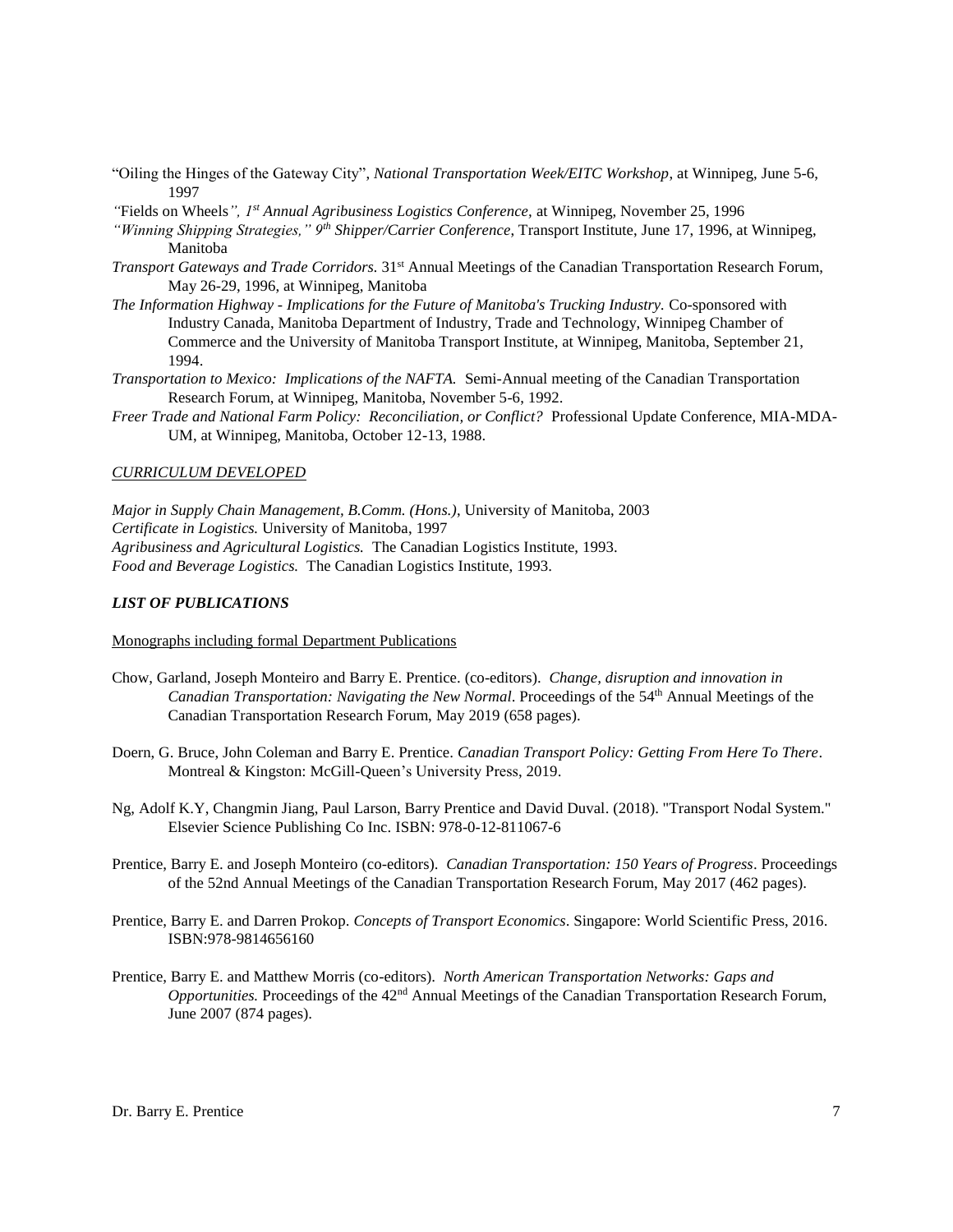- Prentice, Barry E., Sharon Cohen and Douglas Duncan. (eds) *Airships to the Arctic Symposium III*, "Sustainable Northern Transportation". Winnipeg, MB: Conference Proceedings, University of Manitoba, Transport Institute, June 2005 (211 pages).
- Prentice, Barry E., Doug Duncan and Christy Sokol. (eds), 9*th Annual Fields on Wheels.* "Bottlenecks and Opportunities in the Grain Supply Chain", Winnipeg, MB: Proceedings of the Agribusiness Logistics Conference, University of Manitoba, Transport Institute, Occasional Paper #23. November 2004 (120 pages).
- Prentice, Barry E., Paul Earl and Debby Fiorucci. (eds), *8 th Annual Fields on Wheels.* "Traceability in the Grain Supply Chain", Winnipeg, MB: Proceedings of the Agribusiness Logistics Conference, University of Manitoba, Transport Institute, Occasional Paper #22. November 2003 (152 pages).
- Prentice, Barry E., Jill Winograd, Al Phillips, and Bobbi Harrison. (eds) *Airships to the Arctic Symposium II*, "Moving Beyond the Roads".Winnipeg, MB: Conference Proceedings, University of Manitoba, Transport Institute, October 2003 (141 pages).
- Prentice, Barry E., Shelley Turriff and Christy Sokol. (eds), *7 th Annual Fields on Wheels.* "Containerization of Grain: An Emerging Trend or Wishful Thinking?" Winnipeg, MB: Proceedings of the Agribusiness Logistics Conference, University of Manitoba, Transport Institute, Occasional Paper #21. November 2002 (121 pages).
- Prentice, Barry E. and Shelley Turiff. *Airships to the Arctic Symposium.* "Applications for Northern Transportation" Winnipeg, MB: Conference Proceedings, University of Manitoba, Transport Institute, October 2002 (179 pages).
- Kosior, Jake, Barry E, Prentice and Erica Vido. *A Mixed Logistics Strategy for Grain: The Competitiveness of Containers versus Bulk*. Winnipeg, MB: Report Prepared for PFRA, Agriculture and Agri-Food Canada, October 2002 (97 pages).
- Prentice, Barry E., et al. (eds), 6<sup>th</sup> Annual Fields on Wheels. "Getting Supply Chains Right" Winnipeg, MB: Proceedings of the Agribusiness Logistics Conference, University of Manitoba, Transport Institute, Occasional Paper #20. November 2001 (78 pages).
- Prentice, Barry E. and Tamara Thomson. "An Electronic System for Railcar Market Access." *C.D. Howe Commentary*. No. 152 May, 2001. (22 pages)
- Prentice, Barry E., Wendy k. Warren, and Kathy Chmelnytzki. (eds), *5 th Annual Fields on Wheels.* "Focussing on the Future" Winnipeg, MB: Proceedings of the Agribusiness Logistics Conference, University of Manitoba, Transport Institute, Occasional Paper #19. May 2001 (75 pages).
- Prentice, Barry E., Meyer Lapkin and Kathy Chmelnytzki. (eds), *4 th Annual Fields on Wheels.* "The Changing Winds of Competition" Winnipeg, MB: Proceedings of the Agribusiness Logistics Conference, University of Manitoba, Transport Institute, Occasional Paper #18. May 2000 (99 pages).
- Prentice, Barry E., Linda Christian and Victor Rueda. (eds), *3 rd Annual Fields on Wheels.* "Solving the Puzzle" Winnipeg, MB: Proceedings of the Agribusiness Logistics Conference, University of Manitoba, Transport Institute, Occasional Paper #17. August 1999 (95 pages).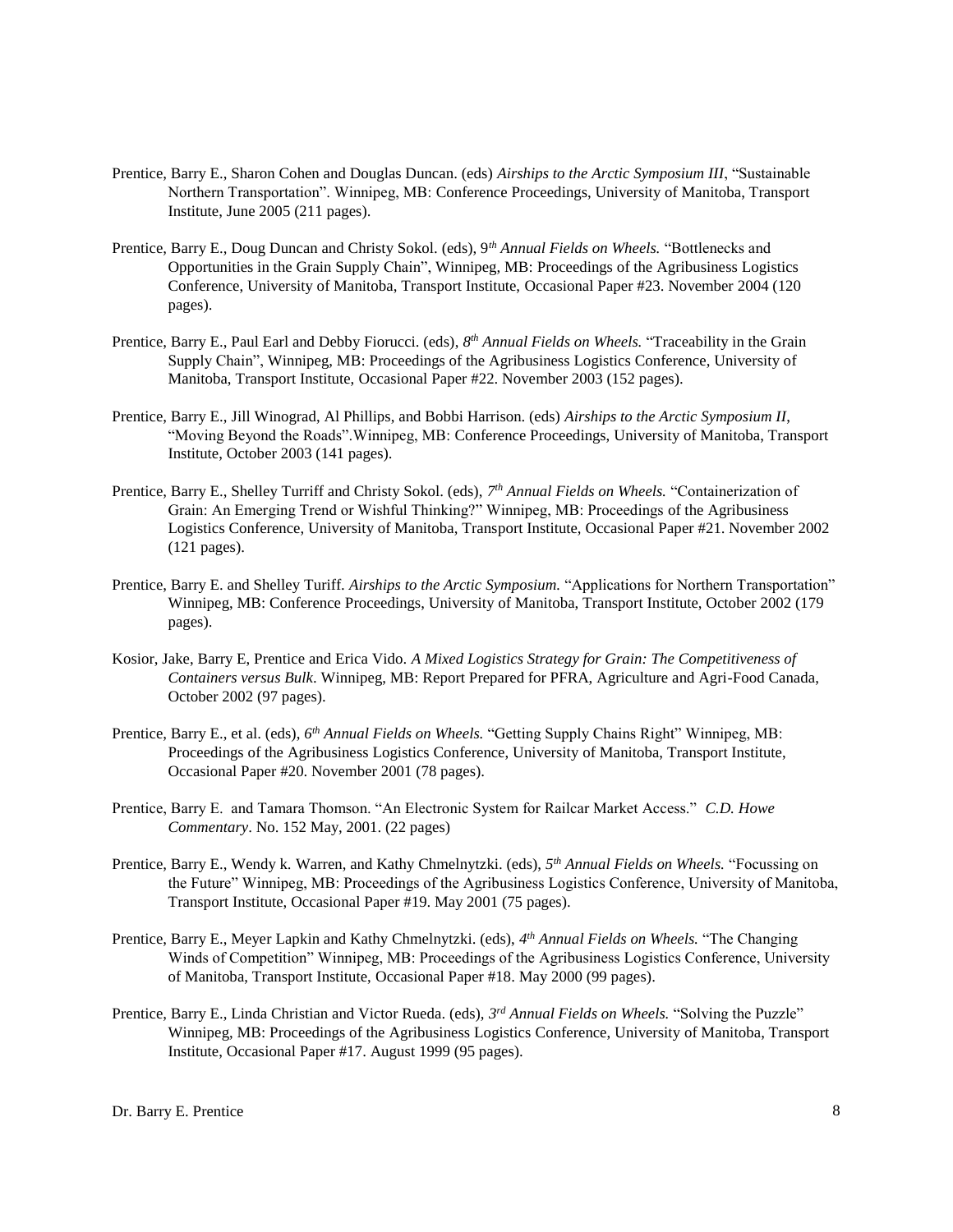- Murray, Mayor Glen and Barry E. Prentice. "Economic Merits of a Multi-user Intermodal Facility in Manitoba" *Industry Symposium Proceedings.* University of Manitoba, Transport Institute, May 1999 (11 pages)
- Prentice, Barry E., Michael Butt, and Wade Derkson, (eds), *Research Report Prepared for the Mid-Continent International Trade Corridor Task Force.* Winnipeg, MB: Background papers to the Task Force, University of Manitoba, Transport Institute, August 1998.
- Shurvell, Scott J. Barry E. Prentice and Todd F. Harrison. *Economic Impact of Winnipeg International Airport*. Winnipeg, MB: University of Manitoba Transport Institute, Study Report 1, September 1998.
- Prentice, Barry E., Wade Derkson, and Michael Butt, (eds), 2<sup>nd</sup> Annual Fields on Wheels. Winnipeg, MB: Proceedings of the Agribusiness Logistics Conference, University of Manitoba, Transport Institute, Occasional Paper #16. April 1998 (98 pages).
- Prentice, Barry E. and Darren Prokop. *Concepts of Transport Economics: A Provisional Text*. Winnipeg, MB: University of Manitoba, 1998.
- Prentice, Barry E., and Michael Butt (eds). *1 st Annual Fields on Wheels*. Winnipeg, MB: Proceedings of the First Annual Agribusiness Logistics Conference, University of Manitoba, Transport Institute Occasional Paper #15, October 1997 (113 pages).
- Prentice, Barry E., Wade Derkson and Debby Fiorucci (Editors). *Winning Shipping Strategies*. University of Manitoba, Transport Institute, Proceedings of the Ninth Annual Shipper/Carrier Conference, Occasional Paper #14, June 1997 (113 pages).
- Prentice, Barry E., Jake Kosior and Bob McLeod. *Agricuture Trucking in Manitoba*. University of Manitoba, Transport Institute, Research Bulletin #16, Sept. 1996 (58 pages).
- Prentice, Barry E., and John O. Mulligan. *An Electronic Market for Truckload Freight: Economic Definition, Existing Structure and Missing Prices*. University of Manitoba, Transport Institute, Research Bulletin #15, Oct. 1996 (52 pages).
- Prentice, Barry E. (editor). *Transport Gateways and Trade Corridors*. Proceedings of the 31<sup>st</sup> Annual Meeting of the Canadian Transportation Research Forum, Volumes 1 & 2, May 1996 (907 pages).
- Beilock, Richard, Roger Clemmons, James Dunn and Barry Prentice. *Logistics and Perishables Trade Between the United States and Mexico*. Gainsville, FL: University of Florida, May 1995 (95 pages).
- Prentice, Barry E. (editor). *Transportation to Mexico: Implications of the NAFTA*. Proceedings of the Semi-Annual Meeting of the Canadian Transportation Research Forum, University of Manitoba Transport Institute Occasional Paper #12, May 1993 (79 pages).
- Prentice, Barry E., Dave W. Benell and Allen J. Tyrchniewicz. *Transport-Related Opportunities and Barriers to Diversification of Value-Added Agricultural Exports from Western Canada*. University of Manitoba, Transport Institute, Research Bulletin #12, May 1992 (118 pages).
- Prentice, Barry E. and Kwame Darko-Mensah. *Economic Impacts of the U.S. Honey Support Program on the Canadian Honey Trade and Producer Price*. International Agricultural Trade Research Consortium, Working Paper #91-2, February 1991 (80 pages).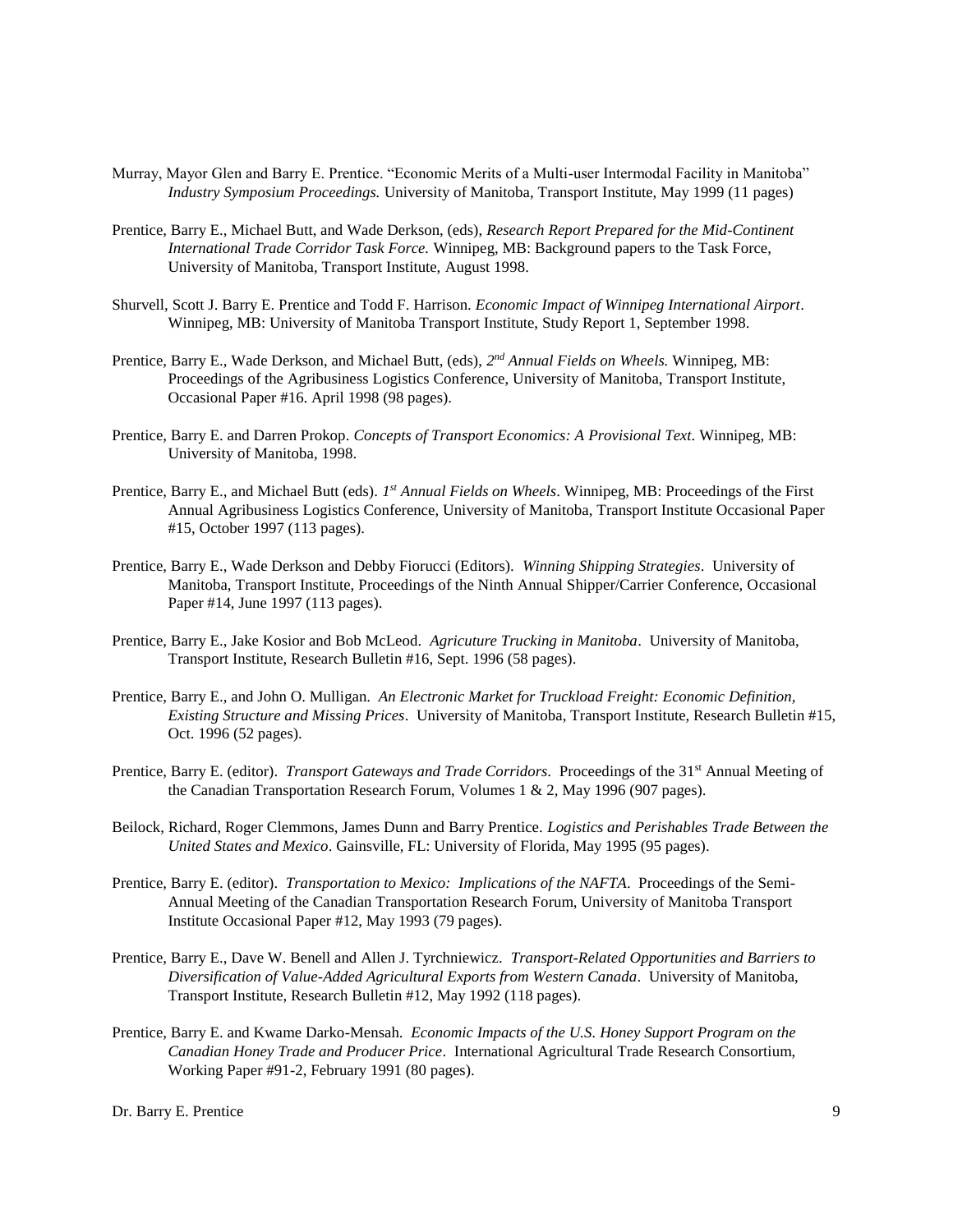- Prentice, Barry E. Lorraine C. Hope and Dave W. Benell. *A Study of the Economic Impact of The Pas Airport.*  University of Manitoba, Transport Institute, Research Bulletin #11, Sept. 1990 (61 pages)
- Prentice, Barry E. and Doug N. Futz. *Development of Canadian Fresh Chilled Pork Exports to Japan: Logistical and Economic Potential*. University of Manitoba, Transport Institute, Research Bulletin No. 9, January 1990 (133 pages).
- Prentice, Barry E., Dave W. Benell and John Heads. *A Study of the Economic Impact of Thompson Airport.* University of Manitoba, Transport Institute, Research Bulletin No. 8, December 1989 (51 pages).
- Prentice, Barry E., Marvin D. Hildebrand and William A. Oakley. *Perceptions of Large Trucks by Canadian Drivers*. University of Manitoba, Transport Institute, Research Bulletin No. 6, September 1989, (78 pages).
- Prentice, Barry E. and Marvin D. Hildebrand. *An Economic Approach To Truck Weight Regulation Enforcement*. University of Manitoba, Transport Institute, Research Bulletin No. 4, August 1988 (74 pages).
- Darko-Mensah, Kwame and Barry E. Prentice. *An Analysis of Canadian Demand for Imported Tomatoes: One Market, or Many?* International Agricultural Trade Research Consortium, Working Paper #87-6, October 1987 (86 pages).
- Prentice Barry E. and George L. Brinkman. *Research Methodology and Data Sources for Calculating the Value of Agricultural Research in Ontario.* S.A.E.E.E., University of Guelph, June 1982, (142 pages).
- Gray, Edward C. and Barry E. Prentice. *Price of Farm Real Estate in Central Wellington County (Ontario).* S.A.E.E.E., University of Guelph, May 1982, (56 pages).
- Gray, Edward C. and Barry E. Prentice. *Farm Real Estate Values in central Wellington County, (Ontario), since 1836*. S.A.E.E.E., University of Guelph, January 1982, (82 pages).

# Book Contributions

- Prentice, Barry E. and Paul Earl. "Climate Change and Transportation." Moving Toward Prairie Agriculture 2050. Brian Amiro, Christine Rawluk and Karin Wittenberg (eds.), Green Paper presented at the Alberta Institute of Agrologists, Banff Alberta, April 2, 2014: 34-35. http://www.umanitoba.ca/faculties/afs/ncle/pdf/2014\_AIA\_Green\_Paperrfs.pdf
- Bookbinder, James H. and Barry E. Prentice. "The Future." *Handbook in Global Logistics.* James H. Bookbinder (ed.), New York, NY: Springer International Series in Operations Research and Management Science (2012): 531-546.
- Pain, Kathy and Barry E. Prentice. "Canadian Cities." *Global Urban Analysis: A Survey of Cities in Globalization.*  Peter J. Taylor, et al. (eds.), London, UK: Earthscan (2011): 251-255.
- Blank, Stephen and Barry E. Prentice. "Canada-US Transportation and Corridor Policies". *Borders And Bridges: Navigating Canada's International Policy Relations In A North America Context*. Monica Gattinger and Geoffrey Hale (eds.), Oxford, UK: Oxford University Press, (2010): 324-343.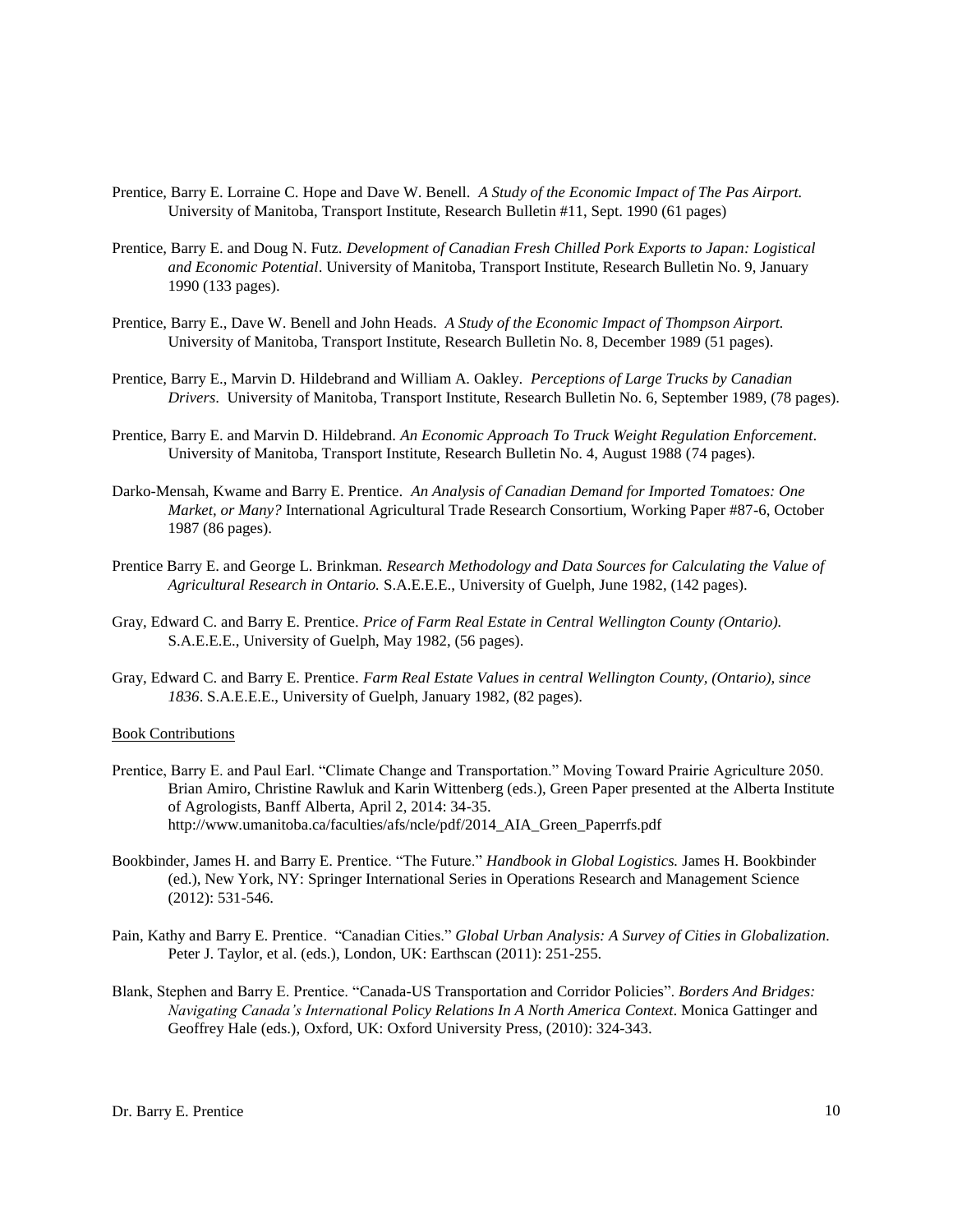- Prentice, Barry E. "Bottleneck Forms, Causes and Impacts: A Conceptual Framework". in 9th Annual Fields on *Wheels*. Barry E. Prentice, Doug Duncan and Christy Sokol. (eds.), Winnipeg, MB: University of Manitoba, Transport Institute, (November 2004): 1-8.
- Prentice, Barry E. and Mark Ojah. "Transportation: Bottlenecks and Possibilities" in *NAFTA In the New Millennium*, Edward J. Chambers and Peter H. Smith (eds.), Edmonton, AB: University of Alberta Press, (2002): 331- 353.
- Prentice, Barry E. "Changes and Issues in the Canadian Grain Transportation Industry: Impacts of Technology in Marketing" in *Agricultural Trade under CUSTA*, Won W. Koo and William W. Wilson (eds.), Hauppauge, NY: Nova Science Publishers, Inc. (2002): 175-192.
- Prentice, Barry E., Wade Derkson and Arnold Maltz. "Rail Harmonization in Mexico and North America: Implications for Agriculture" in *Policy Harmonization and Adjustment in the North American Agricultural and Food Industry*, R.M.A. Loyns, Ronald D. Knutson, Karl Meilke and Antonio Yunez-Naude (eds.), Winnipeg, MB: Friesen Printers, Proceedings of the Fifth Agricultural and Food Policy Systems Information Workshop, February 2000: 128-141.
- Prentice, Barry E. "Potential Electronic Market in Grain Hopper Cars", in *3 rd Annual Fields on Wheels.* Prentice, Barry E., Linda Christian and Victor Rueda. (eds), *3 rd Annual Fields on Wheels.* Winnipeg, MB: Proceedings of the Agribusiness Logistics Conference, University of Manitoba, Transport Institute, Occasional Paper #17. August 1999.
- Prentice, Barry E. and William W. Wilson. "Future Transportation Developments in the U.S./Canada/Mexico Grains-Livestock Subsector under NAFTA and WTO" in *Economic Harmonization in the Canadian/U.S./Mexico Grain-Livestock Subsector*, R.M.A. Loyns, Ronald D. Knutson and Karl Meilke (eds.), Winnipeg, MB: Friesen Printers, Proceedings of the Fourth Agricultural and Food Policy Systems Information Workshop, December 1998: 233-250.
- Prentice, Barry E. "Emerging Trends in the Export of Pulse Crops", in 2<sup>nd</sup> Annual Fields on Wheels. Prentice, Barry E., Derkson, W., and Butt, M., (eds), Winnipeg, MB: Proceedings of the Agribusiness Logistics Conference, University of Manitoba, Transport Institute, Occasional Paper #16. April 1998.
- Prentice, Barry E. "Seamless Intermodal Service Session". in *Global Crossroads Summit.* Calgary, AB: A report prepared by the Van Horne Institute for International and Regulatory Affairs, January, 1998: 9-12.
- Prentice, Barry E. "Re-engineering the logistics of grain handling: the container revolution" *Managing Enterprises-Stakeholders, Engineering, Logistics and Achievement.* D.T. Wright, et al. (Editors), London and Bury St Edmonds, UK: Mechanical Engineering Publications Limited, Loughborough University, (1997):297-305.
- Prentice, Barry E. "Interprovincial Barriers to Agricultural Trade" *Provincial Trade Wars: Why the Blockade Must End*. Filip Palda (ed.) Vancouver, B.C.: The Fraser Institute, 1994, 83-106.
- Prentice, Barry E. and Elmer L. Menzie. "Formal and Informal Non-tariff Barriers to Agricultural Trade between the United States and Canada". *U.S. Canadian Agricultural Trade Challenges: Developing Common Approaches*. Kristen Allen and Katie Macmillan (ed.) Prentice-Hall Canada Inc., 1988, 123-138.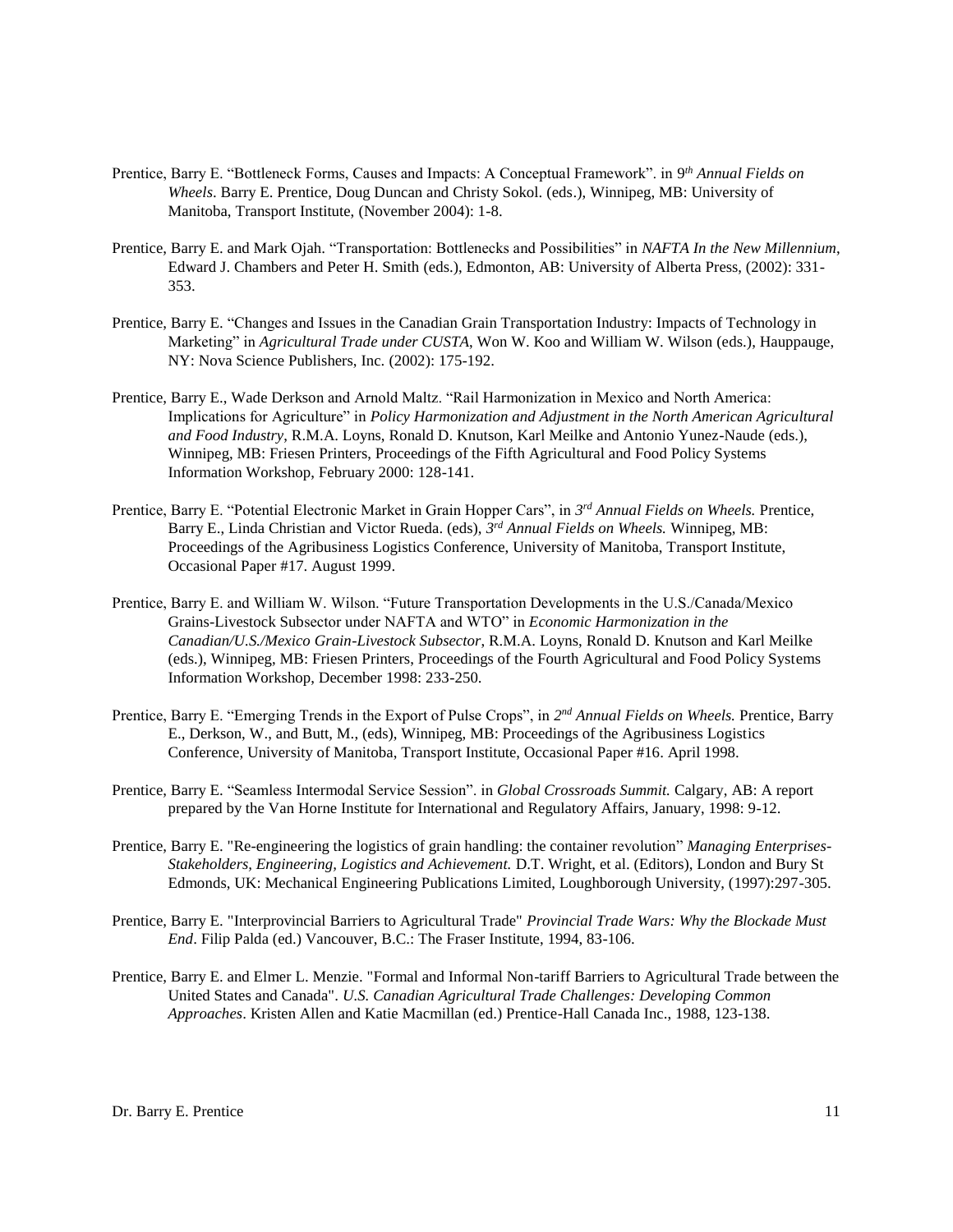- Brinkman, George L. and Barry E. Prentice. "Returns to a Provincial Economy for Investments in Agricultural Research: The Case of Ontario." *Economics of Agricultural Research in Canada*. K.K. Klein and W.H. Furtan (ed.), Calgary, Alberta: The University of Calgary Press, 1985, 115-141.
- Gray, Edward C. and Barry E. Prentice. "Exploring the Price of Farmland in Two Ontario Localities since Letters Patenting". *Canadian Papers in Rural History*. Volume IV. Donald H. Akenson (ed.), Gananoque, Ontario: Langdale Press, 1984, 226-239.

# Book Reviews

Prentice, Barry E. "The Fourth Arm of Defense". Book Review in The Northern Mariner. Volume XXVIII, April 2018.

#### Refereed Journal Articles

- Prentice, Barry E. Matt Adaman. "Economics of cargo airships for food transport to remote northern communities." *Research in Transportation Business & Management.* Vol.25, (2017):87-98.
- Prentice, Barry E. and Yui-yip Lau. "Market Potential for Transport Airships in Service to Hong Kong." *International Journal of Aviation Management.* Volume 3, Number 1, 2016: Pages 68-83.
- Blank, Stephen and Barry E. Prentice. "NAFTA at 20: Time to Open the Internal Borders of North American Transport Cabotage." *Research in Transportation Business & Management*. Volume 16, Special Issue on Transportation and Trade Across International Borders, Edited by Bill Anderson and Juan Carlos Villa (September 2015): Pages 4–14.
- Prentice, Barry E. "Canadian Airport Security: The Privatization of a Public Good". *Journal of Air Transport Management.* Volume 48, (September 2015) Special Issue on Aviation Security, Edited by David Gillen and William G. Morrison: Pages 52-59.
- Prentice, Barry E. and Mark Hemmes. "Containerization of Grain: Emergence of a New Supply Chain Market". *Journal of Transportation Technologies*. **5**, 55-68 (2015). http://dx.doi.org/10.4236/jtts.2015.52006
- Prentice, Barry E. and Robert Knotts. "Cargo Airships: International Competition." *Journal of Transportation Technologies,* 4, 187-195 (2014). http://dx.doi.org/10.4236/jtts.2014.43019
- Prentice, Barry E., Erica Vido and Jake Kosior. "Creating Lean, Green and Agile Supply Chains: the Benefits of Cabotage Liberalization" *Canadian Journal of Transportation.* Vol. 3, No. 1 (2009).
- Prentice, Barry E. and Ron McLachlin. "Refrigerated Food Transport from Canada to Mexico: Cold Chain Challenges." *Journal of the Transportation Research Forum*. Vol. 47, No. 2 (summer 2008).
- Prentice, Barry E. "Tangible and Intangible Benefits of Transportation Security Measures" *Journal of Transportation Security.* Vol.1, No.1 (March 2008).
- Beilock, Richard and Barry E. Prentice. "A Single North American Trucking Market Experiment: The Open Prairies Proposal" *Journal of the Transportation Research Forum*. Vol. 42, No. 2 (summer 2007).
- Prentice, Barry E. "LTA Market Prospects in Canada: A Qualitative Forecast Part 2 Helicraft" *Journal of the Airship Association*, Vol. 153 (September 2006)*:* 12-18.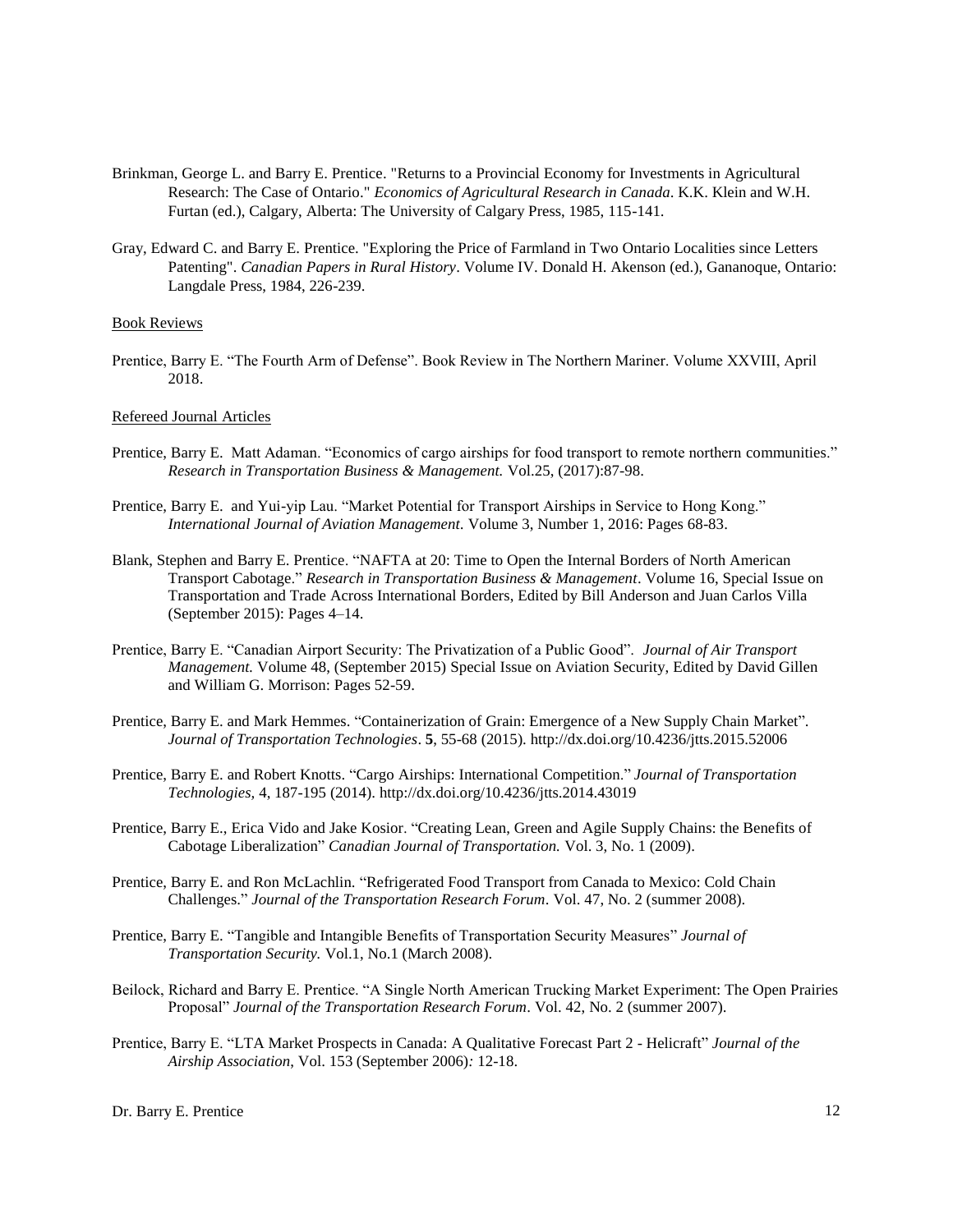- Prentice, Barry E. "LTA Market Prospects in Canada: A Qualitative Forecast" *Journal of the Airship Association*, Vol. 152 (June 2006)*:* 8-15.
- Prentice, Barry E. et al. "The Rebirth of Airships" *Journal of the Transportation Research Forum*. Vol. 44. No. 1 (2005): 173-190.
- Vido, Erica and Barry E. Prentice. "The Use of Proxy Variables in Economic Gravity Models: A Cautionary Note" *Journal of the Transportation Research Forum*, published in *Transportation Quarterly*. 57, No. 1:123-137.
- Shurvell, Scott and Barry E. Prentice. "Static and Dynamic Airport Economic Impacts" *Journal of the Transportation Research Forum*. Vol. 39, No. 2 (Spring 2000): 147-158.
- Prentice, Barry E., Zhaokun Wang and Hector Urbina. "Derived Demand for Refrigerated Truck Transport: A Gravity Model Analysis of Canadian Pork Exports to the United States," *Canadian Journal of Agricultural Economics.* Vol. 46 No. 3 (1998): 317-328.
- Prentice, Barry E. "Logistics in Food and Beverages" *Canadian Logistics Journal*. Vol. 4 No. 1 (1997):65-81.
- Prentice, Barry E. "Logistics in Agriculture/Agribusiness" *Canadian Logistics Journal*. Vol. 2 No. 3 (1995):73-93.
- Beilock, Richard, James Dunn and Barry E. Prentice. "Some Implications of NAFTA's Motor Carrier Provisions for the U.S. and Mexico." *Business Research Yearbook: Global Business Perspectives*. Abbass F. Alkhafaji (ed.), Lanham, NY: University Press of America, Vol.1, 1994: 939-943.
- Benell, David, and Barry E. Prentice. "A Regression Analysis of Economic Impacts at Canadian Airports." *Logistics and Transportation Review*. Vol. 29, No. 2 (June 1993): 139-158.
- Prentice, Barry E. and Fred Ruppel "Countertrade and Food Aid in Support of Structural Adjustment and Free Market Transitions." *Food Policy* Vol. 12, No. 3 (June 1992): 227-237.
- Prentice, Barry E. and Dave Benell. "Determinants of Empty Returns by U.S. Refrigerated Trucks: Conjoint Analysis Approach." *Canadian Journal of Agricultural Economics*. Vol. 40, No. 1 (March 1992): 109-128.
- Prentice, Barry E., Edward R. Bruning and Dave Benell. "The Impact of Canada-U.S. Trade Agreement on the Refrigerated Trucking Industry." *Journal of the Transportation Research Forum*, Vol. XXXII, No. 1 (1991): 103-119. (Also published under the same title in *Canadian Transportation Research Forum* Proceedings Issue: 26th Annual Meeting (1991): 485-499).
- Prentice, Barry E. and Marvin D. Hildebrand. "Perceptions of Large Trucks by Canadian Drivers." *Journal of the Transportation Research Forum*. Volume XXXI, No. 1 (1990): 75-86.
- Hildebrand, Marvin D., Barry E. Prentice and Irwin Lipnowski. "Highway Weight Regulation: A Game Theoretic Model" *Journal of Transportation Research Forum* Vol. XXX, No. 2 (1989): 442-452.
- Prentice, Barry E. and Doug Futz. "Transportation of Fresh Chilled Pork to Japan: Air Freight versus Refrigerated Marine Container." *Journal of the Transportation Research Forum*, Vol. XXIX No. 2 (1988): 331-339.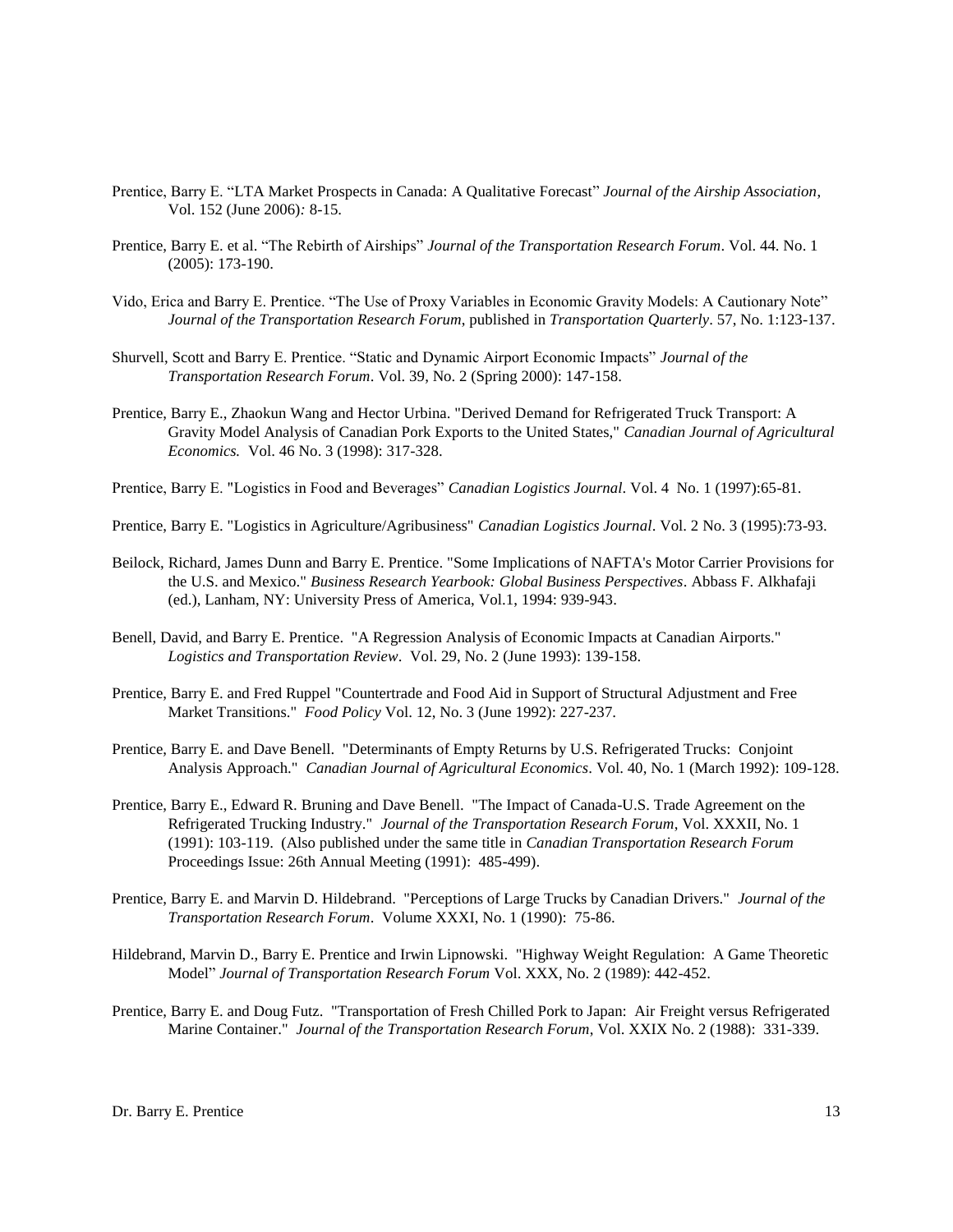- Prentice, Barry E. and Marvin Hildebrand. "Transborder Trucking: Institutional Barriers to Canada-U.S. Agricultural Trade." *Journal of the Transportation Research Forum*. Vol. XXIX, No. 1 (1988): 65-72. (Also published under the same title in *Canadian Transportation Research Forum*. Proceedings Issue, 23rd Annual Meeting (1988): 578-592).
- Menzie, Elmer L. and Barry E. Prentice. "Formal and Nonformal Barriers to Trade in Agricultural Products, Canada-U.S." *American Journal of Agricultural Economics.* Vol. 69 No. 5 (1987): 946-951.
- Gray Edward C. and Barry E. Prentice. "Agricultural Land Prices: The Effect of the Terms of a Sale," *Canadian Journal of Agricultural Economics.* Vol. 30, No. 2 (1982): 175-186.

# Refereed Conference Papers

- Prentice, Barry E. "Canola crushing: location of a footloose industry." *Canadian Transportation Research Forum*. Proceedings Issue:  $54<sup>th</sup>$ , Annual Meeting (2019): 117-124.
- Monteiro, Joseph and Barry E. Prentice. "Regulation and competition in the taxi industry in Vancouver." *Canadian*  Transportation Research Forum. Proceedings Issue: 54<sup>th</sup>, Annual Meeting (2019): 332-339
- Monteiro, Joseph and Barry E. Prentice. "A review of Canadian transportation developments in 2018." *Canadian*  Transportation Research Forum. Proceedings Issue: 54<sup>th</sup>, Annual Meeting (2019): 586-594.
- Monteiro, Joseph and Barry E. Prentice. "Competition in the Canadian Taxi Industry." *Canadian Transportation Research Forum*. Proceedings Issue: 53rd , Annual Meeting (2018): 231-238.
- Prentice, Barry E. and Joseph Monteiro. "Future of Containerization: Rapid Growth or Maturation?" *Canadian Transportation Research Forum*. Proceedings Issue: 53 rd , Annual Meeting (2018): 167-174.
- Monteiro, Joseph and Barry E. Prentice. "The Future of Transportation In the Information Age." *Canadian Transportation Research Forum*. Proceedings Issue: 53rd , Annual Meeting (2018): 69-76.
- "Canada's Canola Supply Chain: Issues and Dimensions." Proceedings. 59th Annual Meetings of the Transportation Research Forum, April 11-12, 2018, at Minneapolis, Minnesota.
- Prentice, Barry E. and Colin Morrish. "Buoyant Aircraft for Mineral Exploration Drilling Projects." 11th International Airship Convention and Regatta, *Flights of Fact and Fantasy*. Bedford, England: 19th – 21st October 2017
- Monteiro, Joseph and Barry E. Prentice. "The Tale of Taxi Reforms in Two Cities: The Failure of Closed Entry Continued." *Canadian Transportation Research Forum*. Proceedings Issue: 52nd, Annual Meeting (2017): 65-76.
- Prentice, Barry E. and Sarfraz Ahmed. "Ground-Handling Systems for Cargo Airships". *Canadian Transportation Research Forum*. Proceedings Issue: 52nd, Annual Meeting (2017): 162-169.
- Prentice, Barry E. and Robert Knotts. "Sustainable Transportation: Airships Versus Jet Airplanes." *Canadian Transportation Research Forum.* Proceedings Issue: 51<sup>st</sup>, Annual Meeting (2016): 305-312.
- Earl, Paul D. and Barry E. Prentice. "Western Grain Exceptionalism: Transportation Policy Change Since 1968." *Canadian Transportation Research Forum*. Proceedings Issue: 51st, Annual Meeting (2016): 472-479.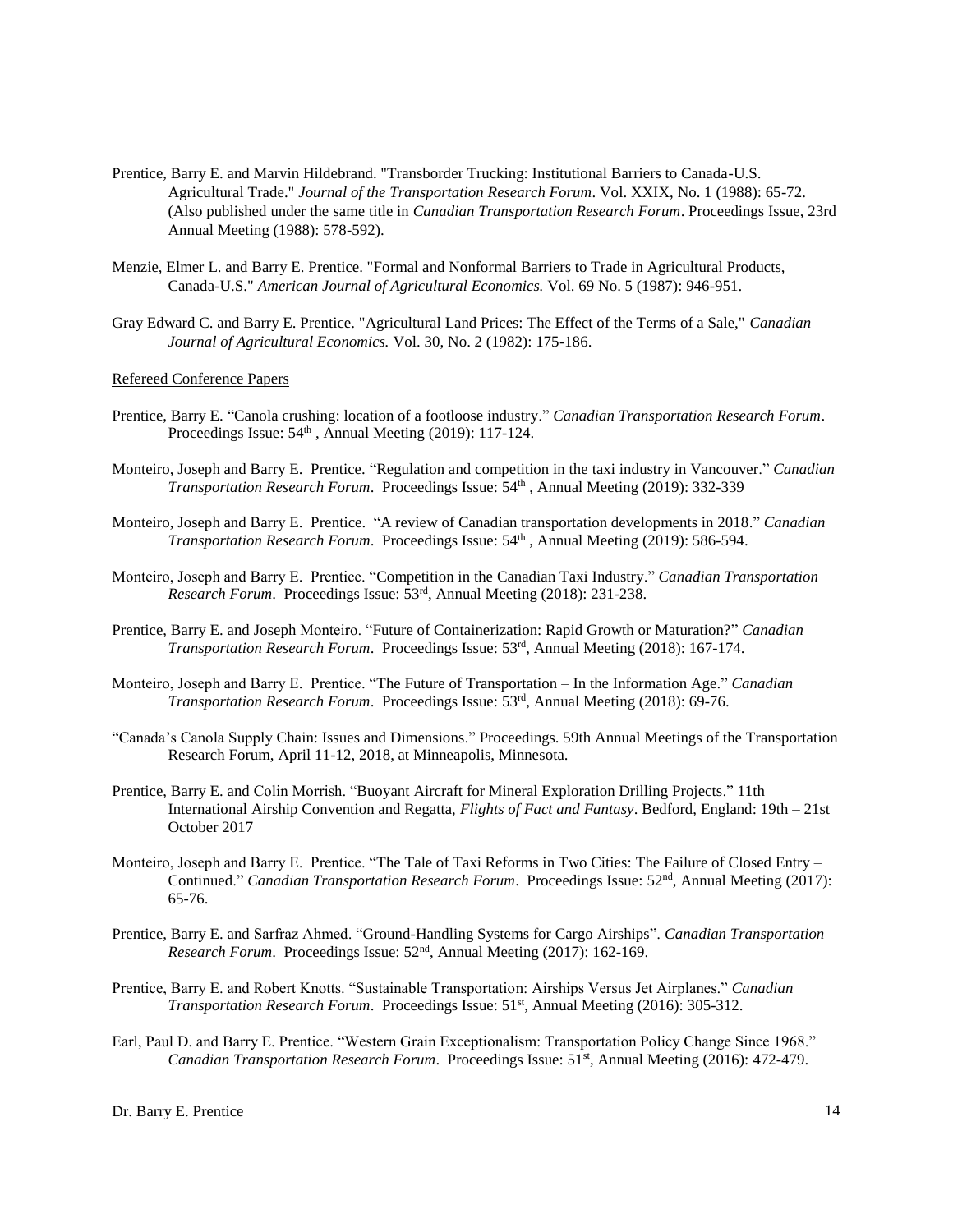- Monteiro, Joseph and Barry E. Prentice. "The Tale of Taxi Reforms in Two Cities: The Failure of Closed Entry." Canadian Transportation Research Forum. Proceedings Issue: 51st, Annual Meeting (2016): 46-53.
- Prentice, Barry E. and Yui-yip Lau. "Market Potential for Transport Airships in Service to Hong Kong" *International Forum on Shipping, Ports and Airports (IFSPA)* at Hong Kong, 29 November - 2 December 2015.
- Adaman, Matthew, Barry E. Prentice and Paul Larson. "Cost Competitiveness of Re-Supply via Cargo Airship in Kivalliq, Nunavut". Canadian Transportation Research Forum. Proceedings Issue: 50<sup>th</sup> Annual Meeting (2015): 483-499. ISBN 978-0-9867070-6-3
- Prentice, Barry E. "Peak-Load Management and Surge Capacity in Western Canadian Grain Transportation." *Canadian Transportation Research Forum.* Proceedings Issue:  $50<sup>th</sup>$  Annual Meeting (2015): 382-396. ISBN 978-0-9867070-6-3
- Prentice, Barry E. and Matthew Adaman. "Economics of Transport Airships for Food Distribution to Isolated Communities in Northern Manitoba and Ontario, Canada." Proceedings of 10th International Airship Convention and Exhibition, Friedrichshafen, Germany: April 17, 2015.
- Knotts, Robert, Barry E. Prentice and Witold Kinsner. "Climate-Related Disasters: Role for Cargo Airships in Humanitarian Relief". *Proceeding 2014 Internantional Humanitarian Technology Conference (ITHC14).*  Montreal, PQ, June 4, 2014.
- Kinsner, Witold, Stephanie English, Curtis Einarson, Bryan Drobot, Kelly Riha, Mohamed Temam Nasri, Rafi Belal Mahabbat, Barry E. Prentice, and Dale George. "Design of a Navigation Unit for a New Unmanned Aerial Vehicle: A Composite of a Capstone and Research Projects." *Canadian Engineering Education Association Proceedings*. Canmore, AB; June 8-11, 2014.
- Prentice, Barry E. and Robert Knotts. "Cargo Airships: An International Status Report." *Canadian Transportation Research Forum*. Proceedings Issue: 49th Annual Meeting (2014): 500-514. ISBN 978-0-9867070-5-6
- Knotts, Robert and Barry E. Prentice. "Climate-Related Humanitarian Relief: A Mission for Cargo Airships." *Canadian Transportation Research Forum*. Proceedings Issue: 49th Annual Meeting (2014): 515-529. ISBN 978-0-9867070-5-6
- Prentice, Barry E. "Canadian Airport Security: The Privatization of a Public Good." International Symposium on Aviation Security Toronto May 8-9, 2014 http://www.lcerpa.org/isas/isasprog.htm
- Prentice, Barry E. and Mark Hemmes. "Grain Containerization: Trends, Issues and Restrictions." *Proceedings*. 55th Annual Meetings of the Transportation Research Forum, March 13-15, 2014, at San Jose, California.
- Prentice, Barry E. and Jake Kosior. "Containerization of Grain: Theory and Practice." *Canadian Transportation Research Forum*. Proceedings Issue: 48th Annual Meeting (2013): 274-288. ISBN 978-0-9867070-4-9
- Prentice, Barry E., Nirbir Grewal, Bryce Doell and Matt Adaman "Cargo Airships Versus All-Weather Roads A Cost Comparison." *Canadian Transportation Research Forum*. Proceedings Issue: 48th Annual Meeting (2013): 89-104. ISBN 978-0-9867070-4-9
- Prentice, Barry E. and Ron Hochstetler. "Transport Airships: Not Just Another Aircraft." *Canadian Transportation Research Forum.* Proceedings Issue:  $47<sup>th</sup>$  Annual Meeting (2012): 289-303. ISBN 978-0-9867070-3-2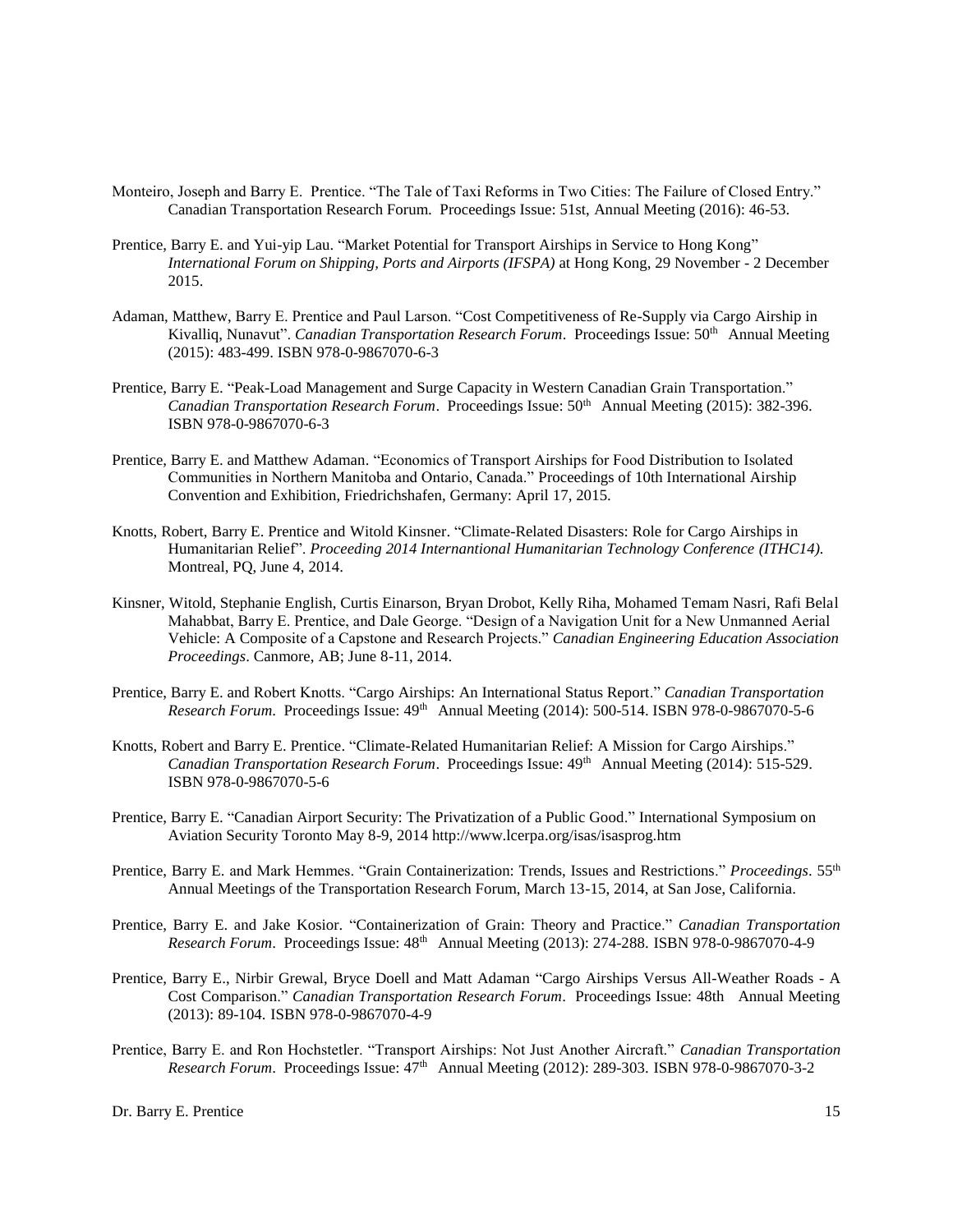- Kosior, Jake M. and Barry E. Prentice. "Benefits of Transportation", *Canadian Transportation Research Forum*. Proceedings Issue: 46<sup>th</sup> Annual Meeting (2011): 734-748. ISBN 978-0-9867070-1-8
- Prentice, Barry E. and Alena L. Wychreschuk. Forestry Transport: Requirements, Current Practices and Opportunities for more Sustainable Harvesting. *The 58th CASI Aeronautics Conference -- AERO 2011*, Montreal, Quebec, April 26, 2011: FTP://casi:ASTRO2010@astroconference.ca
- Bock, Juergen K., Uwe Apel and Barry E. Prentice. Development of Unmanned Cargo Airships According to the Requirements of Northern Canada." - *Deutscher Luft-und Raumfahrtkongress 2010*, Hamburg, Germany, August 31- September 2, 2010.
- Sherwood, Blair and Barry E. Prentice. "Airship Logistics Centres: The 6th Mode of Transport." *Canadian Transportation Research Forum.* Proceedings Issue:  $45<sup>th</sup>$  Annual Meeting (2010): 413-427. ISBN 978-0-9737440-5-7
- Bock, Juergen K., Uwe Apel and Barry E. Prentice. "Forestry Transport: Concept for Autonomous Unmanned Airship Logging." *Canadian Transportation Research Forum.* Proceedings Issue:  $45<sup>th</sup>$  Annual Meeting (2010): 428-442. ISBN 978-0-9737440-5-7
- Prentice, Barry E., Charles Mossman and Adam van Schijnde. "Taxi Fares and The Capitalization of Taxi Licenses." *Canadian Transportation Research Forum*. Proceedings Issue: 45th Annual Meeting (2010): 769-783. ISBN 978-0-9737440-5-7
- Blank, Stephen and Barry E. Prentice. **"**Greening North America's Trade Corridors" *Canadian Transportation Research Forum*. Proceedings Issue: 44th Annual Meeting (2009): 367-380. ISBN 978-0-9737440-4-0
- Prentice, Barry E. and Stuart Russell, "Competing Technologies and Economic Opportunities for Northern Logistics: The Airship Solution"- DGLR Workshop X, Friedrichshafen 2009
- Prentice, Barry E. and Ron McLachlin. "Empty Railcar Backhauls from Mexico: Opportunities for Refrigerated Trade" *Canadian Transportation Research Forum*. Proceedings Issue: 44th Annual Meeting (2009): 250- 264. ISBN 978-0-9737440-4-0
- Prentice, Barry E. and Stuart Russell. "Competing Technologies and Economic Opportunities for Northern Logistics: The Airship Solution" *Canadian Transportation Research Forum*. Proceedings Issue: 44th Annual Meeting (2009): 685-698. ISBN 978-0-9737440-4-0
- Prentice, Barry E., Jeff Ashcroft and Ron Hochstetler. "Can Modern Transport Airships Change the World?" *18th AIAA Lighter-Than-Air Systems Technology Conference.* Seattle, Washington, May 4-7, 2009: Available on CD-Rom.
- Prentice, Barry. "Cargo Transportation Demand in Northern Canada: Potential LTA Applications." *7 th International Airship Convention.* Proceedings Friedrichshafen, Germany 9-11 October, 2008: CD-Rom ISBN 978-3- 932182-59-6
- Morris, Matthew, Ed Bruning and Barry E. Prentice "Demographic and Behavioral Effects of National Loyalty and Identity in Airline Choice." *Canadian Transportation Research Forum*. Proceedings Issue: 43rd Annual Meeting (2008): 271-283. ISBN 978-0-9737440-3-3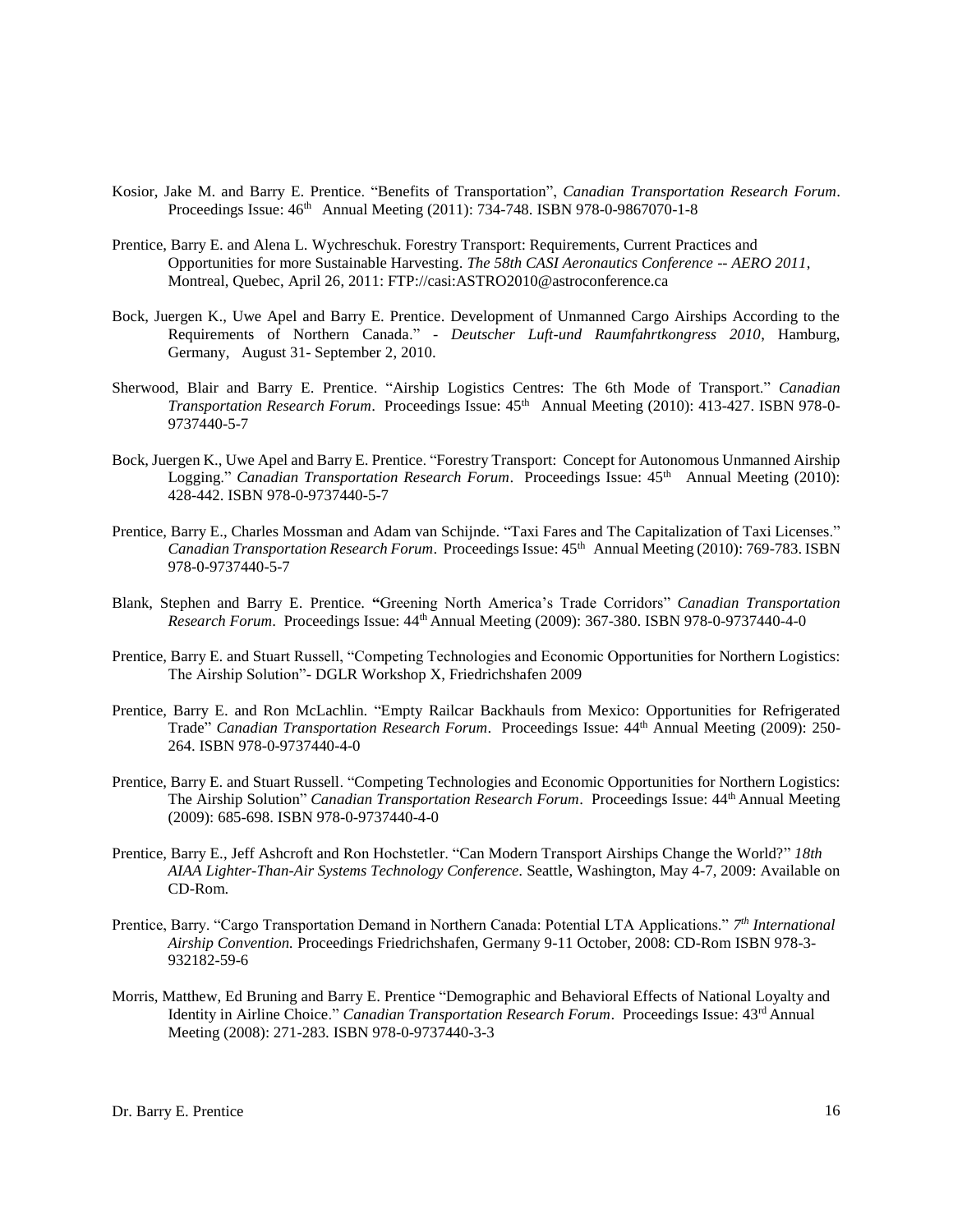- Prentice, Barry E. "Re-Engineering Urban Bus Transport." *Canadian Transportation Research Forum*. Proceedings Issue: 43rd Annual Meeting (2008): 299-313. ISBN 978-0-9737440-3-3
- Prentice, Barry E. and Ron McLachlin. "Refrigerated Transport to Mexico: Cold Chain Opportunities and Challenges." *Canadian Transportation Research Forum*. Proceedings Issue: 43rd Annual Meeting (2008): 582-596. ISBN 978-0-9737440-3-3
- Foropon, Cyril and Barry E. Prentice. "Improving Process Quality In Healthcare Operations Management Practice" *Canadian Transportation Research Forum*. Proceedings Issue: 43rd Annual Meeting (2008): 552-566. ISBN 978-0-9737440-3-3
- Prentice, Barry E. and Ron McLachlin. "Perishable Food Transport To Mexico: Cold Chain Challenges", *Transportation Research Forum.* Proceedings Issue:  $49<sup>th</sup>$  Annual Meeting (2008): CD-ROM.
- Prentice, Barry E. and Allister Hickson. "Tangible and Intangible Benefits of Security Measures for Transportation in Canada" *Canadian Transportation Research Forum*. Proceedings Issue: 42nd Annual Meeting (2007): 832-846. ISBN 0-9737440-2-6
- Parsons, Graham, Barry E. Prentice and David Gillen. "North American Gateway and Corridor Initiatives in a Changing World", *Canadian Transportation Research Forum*. Proceedings Issue: 42nd Annual Meeting (2007): 694-708. ISBN 0-9737440-2-6
- Prentice, Barry E. and Jake Kosior. "Environmental impact and Economic Benefits of Cabotage Liberalization: Container Regulations and Lean Supply Chains", *Canadian Transportation Research Forum*. Proceedings Issue: 42nd Annual Meeting (2007): 43-57. ISBN 0-9737440-2-6
- Hochstetler, Ron and Barry E. Prentice. "An X-Prize for Transport Airships", *Canadian Transportation Research Forum*. Proceedings Issue: 42nd Annual Meeting (2007): 175-189. ISBN 0-9737440-2-6
- Prentice, Barry E. and Allister Hickson. "Benefits of Security Measures on Transportation", *Transportation Research Forum*. Proceedings Issue: 48th Annual Meeting (2007): CD-ROM.
- Prentice, Barry E. "Gateways, Corridors and Strategic City Pairs" *Canadian Transportation Research Forum*. Proceedings Issue: 41st Annual Meeting (2006): 520-534. ISBN 0-9737440-1-4
- Beilock, Richard, Robert Dolyniuk, and Barry E. Prentice. "Toward One North American Transportation Market: The Open Prairies Proposal" *Canadian Transportation Research Forum*. Proceedings Issue: 41st Annual Meeting (2006): 505-519. ISBN 0-9737440-1-4
- Prentice, Barry E. and Jim Thomson. "Airship Market Prospects: A Qualitative Forecast to 2015 " *Canadian Transportation Research Forum*. Proceedings Issue: 41st Annual Meeting (2006): 184-198. ISBN 0- 9737440-1-4
- Prentice, Barry E. and Jim Thomson. "Medium Lift Airships: Economics of Northern Oil Rig Relocation" *American Institute of Aeronautics and Astronautics*. 5rd Aviation Technology, Integration, and Operations (ATIO) Technical Forum (2005): CD-ROM.
- Prentice, Barry E. "Cargo Airships: Civilian Applications and National Defence." *Canadian Transportation Research Forum*. Proceedings Issue: 40th Annual Meeting (2005): 480-494. ISBN 0-9737440-0-6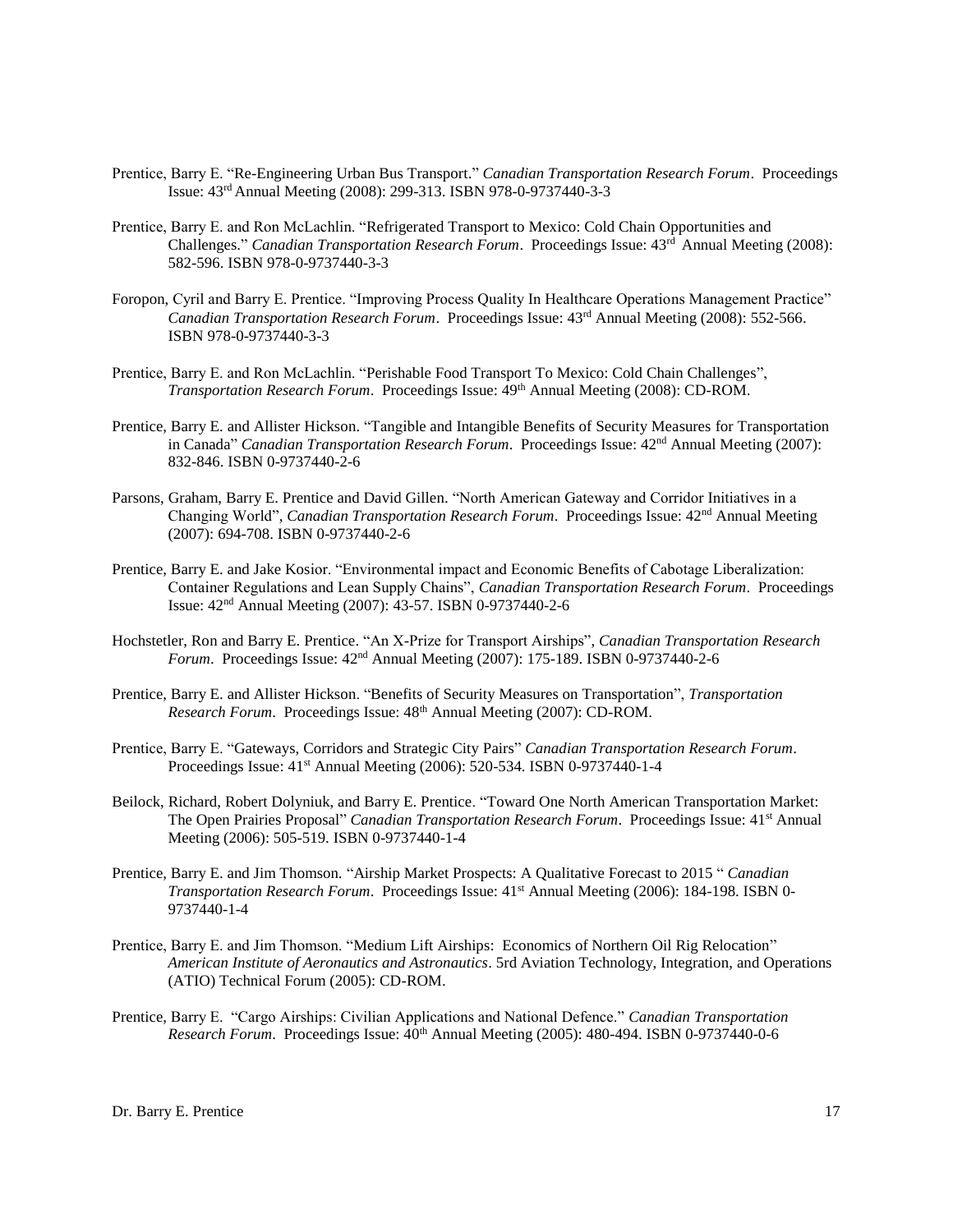- Prentice, Barry E. and Lei Fan. "The Eurasian Land Bridge an economic perspective of a new transportation corridor between Europe and China" *Canadian Transportation Research Forum*. Proceedings Issue: 40th Annual Meeting (2005): 597-610. ISBN 0-9737440-0-6
- Prentice, Barry E. and Jim Thomson. "Economics of Airships for Northern Re-supply" *Proceedings of the 5 th International Airship Convention and Exhibition*, Oxford, England, August 2004. CD-ROM.
- Prentice, Barry E., Richard P. Beilock and Alfred J. Phillips. "Economics of Airships for Perishable Food Trade" *Proceedings of the 5 th International Airship Convention and Exhibition*, Oxford, England, August 2004. CD-ROM.
- Prentice, Barry E. and J. Jurgens Bekker. "Federal Transportation Spending and Revenues: The Great Reversal of the 1990's" *15th Economic Conference*, Statistics Canada, Ottawa (available on Statistics Canada website) (2004).
- Bekker, Jurgens J. and Barry E. Prentice. "The Transportation Sector: Federal Revenues and Expenditures Balance 1991/92-2001/02 and Five Year Forecast" *Canadian Transportation Research Forum*. Proceedings Issue: 39th Annual Meeting (2004): 1-15. ISSN 1183-2770
- Warachka, Megan and Barry E. Prentice. "Measuring What You Manage: Challenges For Provincial Transportation Policy" *Canadian Transportation Research Forum.* Proceedings Issue: 39<sup>th</sup> Annual Meeting (2004): 97-111. ISSN 1183-2770
- Prentice, Barry E., Richard P. Beilock and Alfred J. Phillips. "Global Trade of Perishables in the 21st Century: The Case for Giant Airships", *Transportation Research Forum*. Proceedings Issue: 45th Annual Meeting (2004): CD-ROM.
- Prentice, Barry E. and Jim Thomson. "Airship Applications in the Arctic: Preliminary Economic Assessment" *American Institute of Aeronautics and Astronautics*. 3rd Aviation Technology, Integration, and Operations (ATIO) Technical Forum (2003): CD-ROM.
- Vido, Erica, Barry E. Prentice, and Jake Kosior. "Perspectives of Wheat and Barley Importers on Logistics and Quality" *Canadian Transportation Research Forum*. Proceedings Issue: 38th Annual Meeting (2003): 63- 77.
- Prentice, Barry E. and Jim Thomson. "Airship Fuel Tankers for Northern Resource Development: A Requirements Analysis" *Canadian Transportation Research Forum*. Proceedings Issue: 38th Annual Meeting (2003): 592-606.
- Bekker, J. Jurgens and Barry E. Prentice. "The Contribution of Commercial Aviation to the Economy of Manitoba: An Economic Impact Assessment" *Canadian Transportation Research Forum*. Proceedings Issue: 38th Annual Meeting (2003): 394-408.
- Prentice, Barry E. "Importance of Intermodal Connectivity and Bottleneck Elimination" *Canadian Transportation*  Research Forum. Proceedings Issue: 38<sup>th</sup> Annual Meeting (2003): 183-197.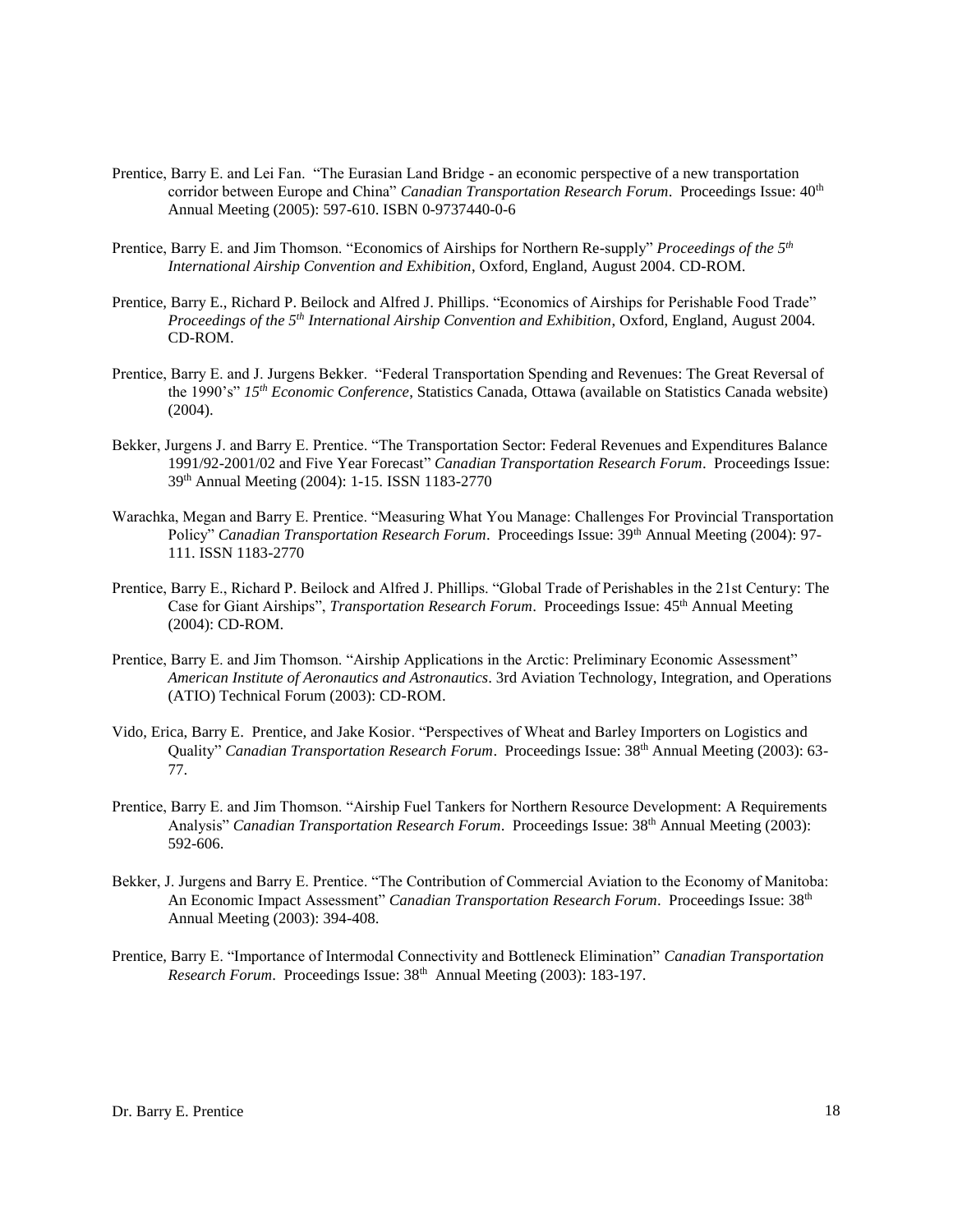- Bruning, E.R. and Barry E. Prentice. "A Comparison of Country-of-origin Loyalties for Canadian, Mexican and American Consumers". 6<sup>th</sup> World Congress, Australian and New Zealand Academy of Management, July 2002. (Best paper award, Marketing Stream)
- Prentice, Barry E. and J. Jurgens Bekker. "Economic Impact of a New Airport Terminal Building: An Ex Ante Assessment" *Canadian Transportation Research Forum*. Proceedings Issue: 37<sup>th</sup> Annual Meeting (2002): 1-15.
- Horner, Geoffrey and Barry E. Prentice. "A Survey of Aviation Trends in the Prairie and Northern Region" *Canadian Transportation Research Forum*. Proceedings Issue: 37th Annual Meeting (2002): 49-61.
- Ojah, Mark, and Barry E. Prentice. "Roads As A Public Good: Attitudes And Approaches In North America." *Canadian Transportation Research Forum*. Proceedings Issue: 37th Annual Meeting (2002): 118-133.
- Prentice, Barry E. and A.J. Phillips. "Airships to the Rescue: Re-supply and Emergency Response in Arctic Resource Development" *Canadian Transportation Research Forum*. Proceedings Issue: 37th Annual Meeting (2002): 371-382.
- Vido, Erica and Barry E. Prentice. "The Use of Proxy Variables in Economic Gravity Models: A Cautionary Note" Canadian Transportation Research Forum. Proceedings Issue: 37<sup>th</sup> Annual Meeting (2002): 427-441.
- Ojah, Mark, and Barry E. Prentice. "Mexico's Rail Privatization: Implications for Modal Competition in North American Grain Trade." *Canadian Transportation Research Forum*. Proceedings Issue: 36<sup>th</sup> Annual Meeting (2001): 174-188.
- Prentice, Barry E. and Wanda Heron. "Economics of Congestion at a Border Gateway: The Case of Laredo." Canadian Transportation Research Forum. Proceedings Issue: 36<sup>th</sup> Annual Meeting (2001): 205-220.
- Gorman, Darren R., Barry E. Prentice, and Scott J. Shurvell. "Economic Impact of For-Hire and Private Trucking in Manitoba, 1998." *Canadian Transportation Research Forum*. Proceedings Issue: 36<sup>th</sup> Annual Meeting (2001): 414-429.
- Prentice, Barry E. and Tamara Thomson. "Grain Car Canada: Electronic Railcar Market Allocation System." *Canadian Transportation Research Forum*. Proceedings Issue: 36th Annual Meeting (2001): 878-894.
- Prentice, Barry E. and Darren Prokop. "To Serve, or to Service the Customer? Some Microfoundations of Logistics". 5<sup>th</sup> Annual International Logistics Conference, Trois-Riveres, Quebec, May 9-11, 2000: published on CD-ROM.
- Brooks, Mary, Barry E. Prentice and Tonya Flood. "Governance and Commercialization: Delivering the Vision" *Canadian Transportation Research Forum*. Proceedings Issue: 35th Annual Meeting (2000): 129-143.
- Bruning, Ed, Barry E. Prentice and Victor Rueda. "Consumer Attitudes towards Aviation Regulation: A Comparison of Canadian, U.S. and Mexican Air Travellers" Canadian *Transportation Research Forum*. Proceedings Issue: 35th Annual Meeting (2000): 333-346.
- Bruning, Ed, Barry E. Prentice and Victor Rueda. "Country Loyalty Among Air Travellers: A North American Perspective" Canadian Transportation Research Forum. Proceedings Issue: 35<sup>th</sup> Annual Meeting (2000): 412-427.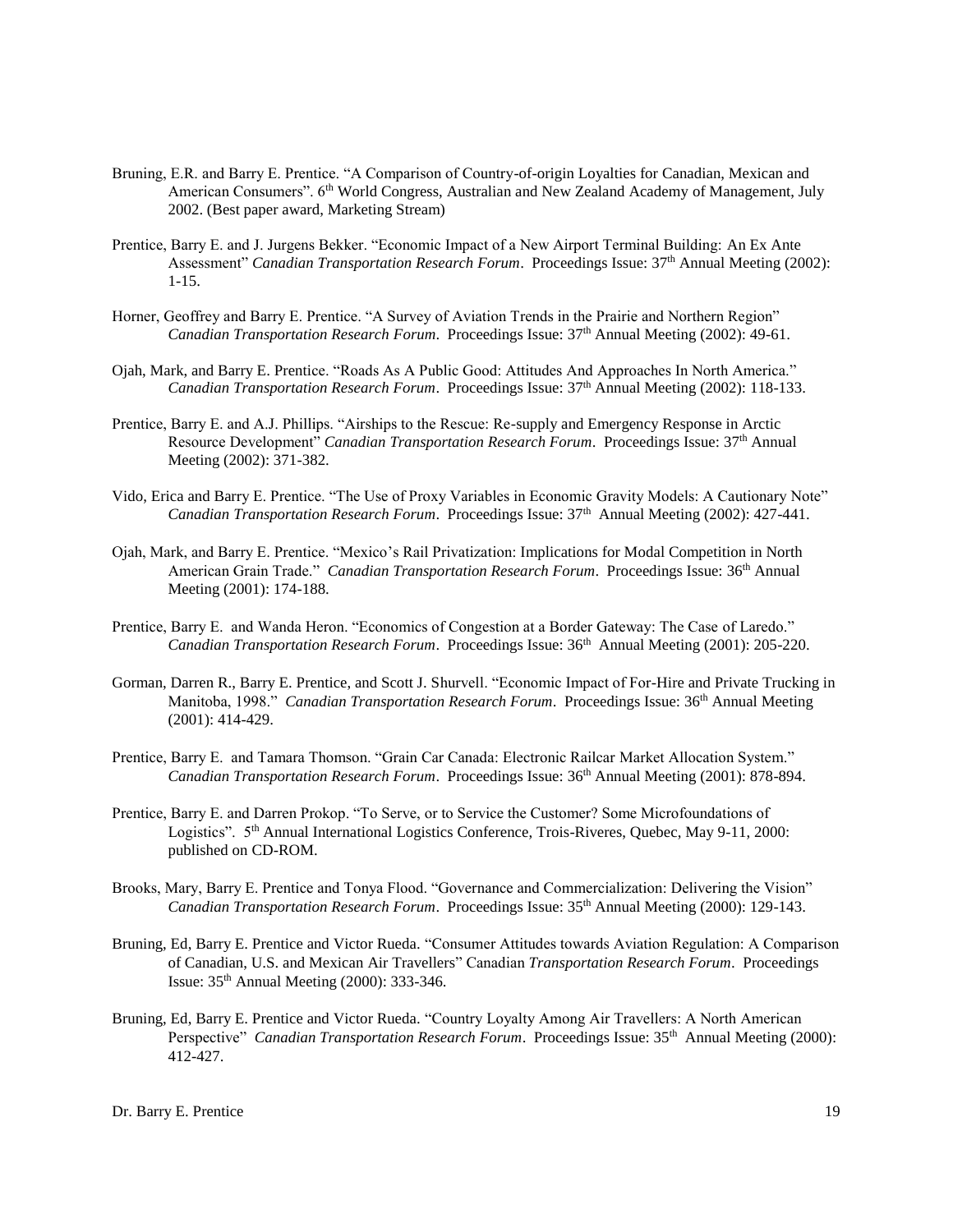- Prentice, Barry E. "The Estey Report: Catching the Wave or Tumbling in the Surf?" *Canada Grains Council*. Proceeding - New Age Agriculture: Strategic Positioning for Tomorrow, 30<sup>th</sup> Annual Conference (1999): 29-51.
- Crockatt, Michael A. and Barry E. Prentice. "Infrastructure Banks: Innovative Financing for Tapped-out Transport Budgets" *Canadian Transportation Research Forum*. Proceedings Issue: 34th Annual Meeting (1999): 764-777.
- Prentice, Barry E. Zhaokun Wang and Robert Morrissey. "Location and Transportation Impacts of Privatizing the Marketing of Western Canadian Oats" *Canadian Transportation Research Forum*. Proceedings Issue: 34th Annual Meeting (1999): 600-616.
- Shurvell, Scott J. and Barry E. Prentice. "Methodological Issues of Economic Impact Studies: The Good, The Bad and The Ugly" *Canadian Transportation Research Forum.* Proceedings Issue: 34<sup>th</sup> Annual Meeting (1999): 724-738.
- Prentice, Barry E. "Producer Marketing Organizations: Discussion," *Canadian Journal of Agricultural Economics.* Vol. 46 No. 4 (1998): 403-406.
- Prentice, Barry E. "Re-engineering Grain Logistics: Bulk Handling versus Containerization" *Transportation Research Forum.* Proceedings Issue: 40<sup>th</sup> Annual Meeting (1998): 339-352.
- Prentice, Barry E. and Scott J. Shurvell. "The Economic Impact of an Airport Curfew: Looking at the Night side of Life" *Transportation Research Forum.* Proceedings Issue:  $40<sup>th</sup>$  Annual Meeting (1998): 26-45.
- Prentice, Barry E. and Zhaokun Wang. "Estimating the Derived Demand for Refrigerated Truck Transport: A Gravity Model Approach" *Transportation Research Forum*. Proceedings Issue: 40<sup>th</sup> Annual Meeting (1998): 46-59.
- Prentice, Barry E., "Emerging Trends in Western Canadian Grain Transportation" *Canadian Transportation Research Forum*. Proceedings Issue: 33rd Annual Meeting (1998): 35-49.
- Bruning, Edward, Barry E. Prentice and Patty-Jo Bellamy. "Consumer Attitudes towards Aviation Regulation: A Comparison of Canadian, American and Mexican Air Travellers" *Canadian Transportation Research Forum*. Proceedings Issue: 33rd Annual Meeting (1998): 129-141.
- Prentice, Barry E. and Doug Campbell. "Allocation System Incentives To Improve Grain Loading and Unloading Performance in Western Canada" *Canadian Transportation Research Forum*. Proceedings Issue: 33rd Annual Meeting (1998): 384-395
- Prentice, Barry E. and Zhaokun Wang. "Estimating the Derived Demand for Transport: A Gravity Model Approach" *Canadian Transportation Research Forum*. Proceedings Issue: 33rd Annual Meeting (1998): 215-228.
- Kosior, Jake, Barry E. Prentice and Doug Campbell. "Volumes of Pulse/Special Crops Exports and Transportation Methods from Western Canada: 1997/97". *Canadian Transportation Research Forum*. Proceedings Issue: 33rd Annual Meeting (1998): 23-49.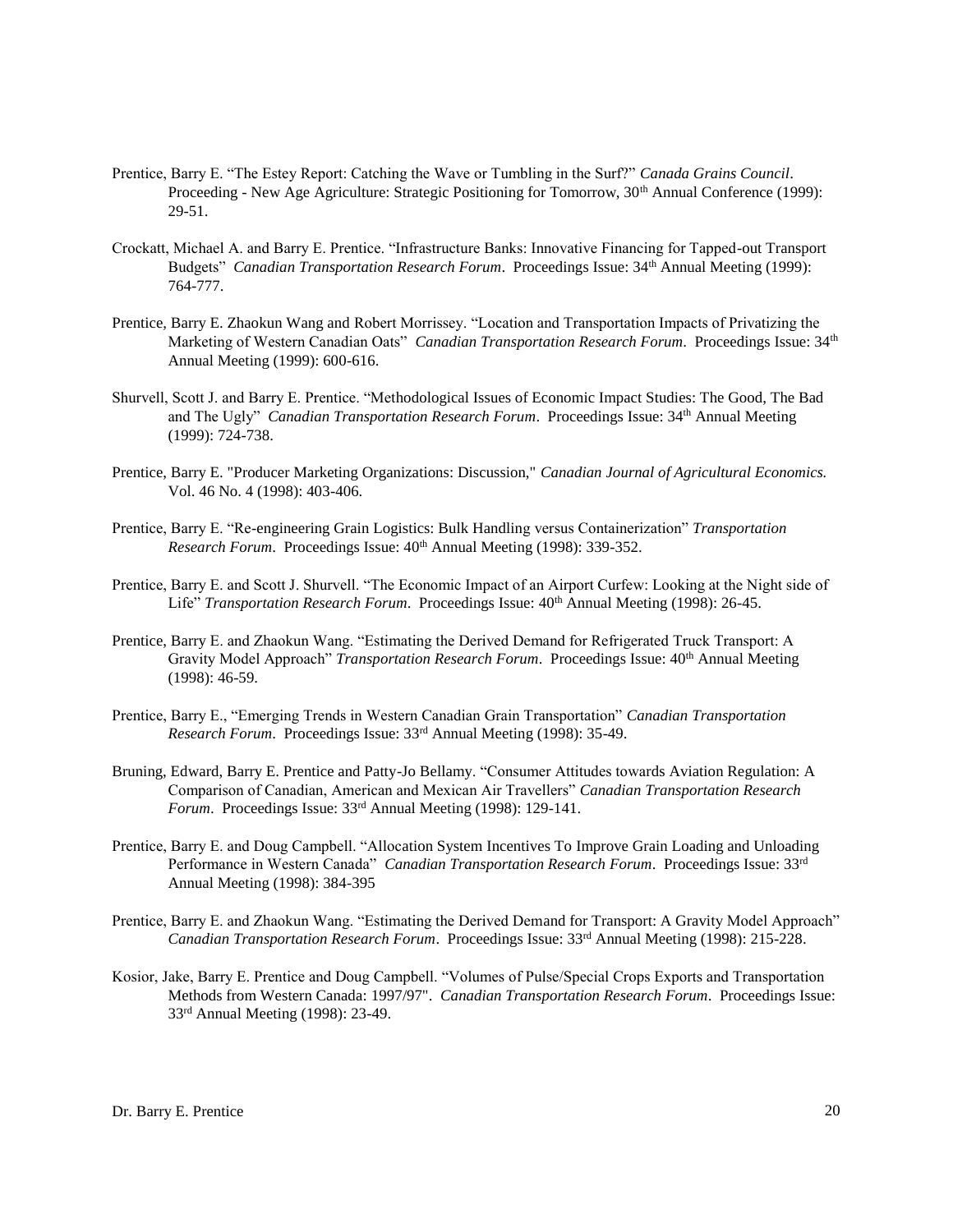- Prentice, Barry E. and Wade Derkson. "Conceptual Framework for a Technology Map of the Freight Transportation Industry"*. Transportation Research Forum*. Proceedings Issue, Volume 2: 39th Annual Meeting (1997): 923-934.
- Prentice, Barry E."Shipment of Grain to Mexico: Sea Routes vs. The Mid-Continent Corridor" *Canadian Transportation Research Forum*. Proceedings Issue: 32nd Annual Meeting (1997): 370-383.
- Prentice, Barry E., Jake Kosior and Jim Thomson."Re-engineering the Logistics of Canadian Grain Marketing, or Back to the Sacks?" *Canadian Transportation Research Forum*. Proceedings Issue: 32nd Annual Meeting (1997): 722-737.
- Hicks, David, Richard Tebinka and Barry E. Prentice. "Focusing Public Consultation in Urban Transportation Planning: Winnipeg's Transplan 2010 Process" *Canadian Transportation Research Forum*. Proceedings Issue: 32nd Annual Meeting (1997): 102-117.
- Prentice, Barry E. "Rail Shipment of Canadian Grain to Mexico: Old Problems and New Opportunities" *Proceedings of GEAPS Exchange '97*, Minneapolis, MN: 68th Annual International Technical Conference and Exposition of the Grain Elevator and Processing Society, February 1997.
- Prentice, Barry E. and Jake Kosior. "Agricultural Trucking in the Post Rail Freight Subsidy Era: Implications for Manitoba"*. Transportation Research Forum*. Proceedings Issue, Volume 2: 38th Annual Meeting (1996): 590-607.
- Prentice, Barry E. "Winnipeg: Gateway to the Mid-Continent Corridor" *Canadian Transportation Research Forum*. Proceedings Issue: 31<sup>st</sup> Annual Meeting (1996): 171-187.
- Bruning, Ed, Barry E. Prentice and Patty-Jo Bellamy. "Conjoint Analysis of Air Carrier Loyalty" *Canadian Transportation Research Forum.* Proceedings Issue:  $31<sup>st</sup>$  Annual Meeting (1996): 599-612.
- Prentice, Barry E. and Chris Loly. "Cattle and Beef Transport in Western Canada: A History of Inter-modal Competition and Plant Location". *Transportation Research Forum*. Proceedings Issue, Volume 1: 37th Annual Meeting (1995): 195-208.
- Loly, Chris, and Barry E. Prentice. "Rise and Fall of the Cattle Train: History and Location in the Cattle & Cattle Transport Industries in Canada" Canadian *Transportation Research Forum*. Proceedings Issue: 30th Annual Meeting (1995): 759-772
- Prentice, Barry E. and Melanie M. Rudolph. "Competition, Cooperation and Commercialization: Free Trade Zones and the Canadian Airports Authorities" Canadian *Transportation Research Forum*. Proceedings Issue: 30th Annual Meeting (1995): 520-530
- Prentice, Barry E., Chris Loly and Robert Morrissey. " Economic Impact of a Potential Night Restriction at the Winnipeg International Airport" Canadian *Transportation Research Forum*. Proceedings Issue: 30th Annual Meeting (1995): 35-47
- Beilock, Richard, James Dunn, Barry E. Prentice and Roger Clemmons. "Transportation-Related Problems and Opportunities for U.S./Mexican Produce Trade". *Proceedings of the International Conference on Harvest and Produce Trade*. 1995: 638-644.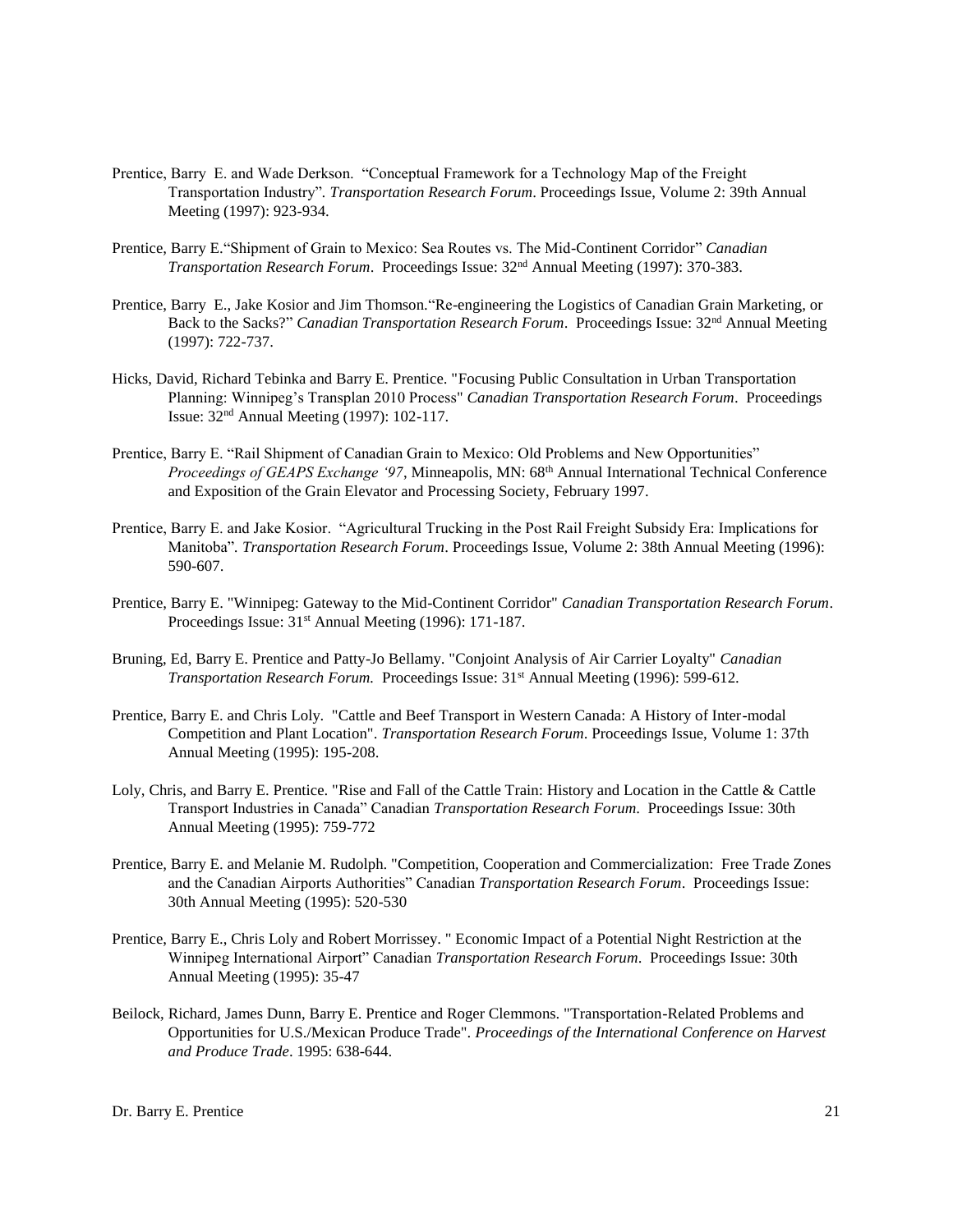- Prentice, Barry E. and Edward R. Bruning. "The Stability/Efficiency Regulatory Trade-Off: The Case of For-Hire Trucking". *Transportation Research Forum*. Proceedings Issue, Volume 1: 36th Annual Meeting (1994): 43-58.
- Prentice, Barry E. and Herman Guzman. "Rail Transport of Canadian Grain to Mexico: Some Implications of NAFTA". *Transportation Research Forum*. Proceedings Issue, Volume 1: 36th Annual Meeting (1994): 263-275.
- Beilock, Richard, James Dunn, Barry E. Prentice and Herman Guzman. "Logistics and Trade Expansion with Mexico". *Transportation Research Forum*. Proceedings Issue, Volume 1: 36th Annual Meeting (1994): 287-305.
- Prentice, Barry E. and Herman Guzman. "Rail Transport of Canadian Grain to Mexico: Some Implications of NAFTA". *Canadian Transportation Research Forum*. Proceedings Issue: 29th Annual Meeting (1994): 813-825.
- Prentice, Barry E. "The Stability/Efficiency Regulatory Trade-off: Policy Implications for For-Hire Trucking". *Canadian Transportation Research Forum*. Proceedings Issue: 29th Annual Meeting (1994): 494-507.
- Tyrchniewicz, Allen and Barry E. Prentice "Logistics of Exporting Hay: To Compact or Not to Compact?" *Canadian Transportation Research Forum.* Proceedings Issue: 27th Annual meeting (1992): 390-402.
- Toichoia, Gabriel and Barry E. Prentice "Economic Analysis of Linseed Oil as a Concrete Sealer" *Canadian Transportation Research Forum.* Proceedings Issue: 27th Annual meeting (1992): 277-286.
- Prentice, Barry E. "Truck Brokers and Greenhouse Gases: A Cloud with a Silver Lining." *Canadian Transportation Research Forum.* Proceedings Issue: 27th Annual meeting (1992): 253-264.
- Prentice, Barry E. "General Freight Service to Rural Manitoba: The Pivotal Role of Beer." *Canadian Transportation Research Forum.* Proceedings Issue: 25th Annual Meeting (1990): 105-122.
- Prentice, Barry E. and Shirley Yeow. "A Comparative Analysis of Economic Impact Studies at Canadian Airports". *Canadian Transportation Research Forum*. Proceedings Issue: 25th Annual Meeting (1990): 58-75.
- Prentice, Barry E. and Gary Storey. "Flaxseed: Victim of Crowding Out?" *Canadian Journal of Agricultural Economics*, Proceedings Issue, Vol. 37, No. 4, Part II (December 1989): 1165-1179.
- Hildebrand, Marvin D. and Barry E. Prentice. "A Game Theory Approach to Truck Weight Regulation Enforcement" *Canadian Transportation Research Forum*. Proceedings Issue, 24th Annual Meeting (1989): 43-56.
- Prentice, Barry E. and Jock Langford. "A Logistical Analysis of Table Potato Marketing in Manitoba" *Canadian Transportation Research Forum.* Proceedings Issue, 24th Annual Meeting (1989): 360-374.
- Prentice, Barry E., et al. "Cooperation in Transport Management Education: The Bees and the Honey" *Canadian Transportation Research Forum*. Proceedings Issue, 22nd Annual Meeting (1987): 251-262.
- Gray, Edward C. and Barry E. Prentice. "Recent Trends in the Rate of Return to Ontario Farm Assets", *Canadian Journal of Agricultural Economics.* Proceeding Issue, August 1980, 78-87.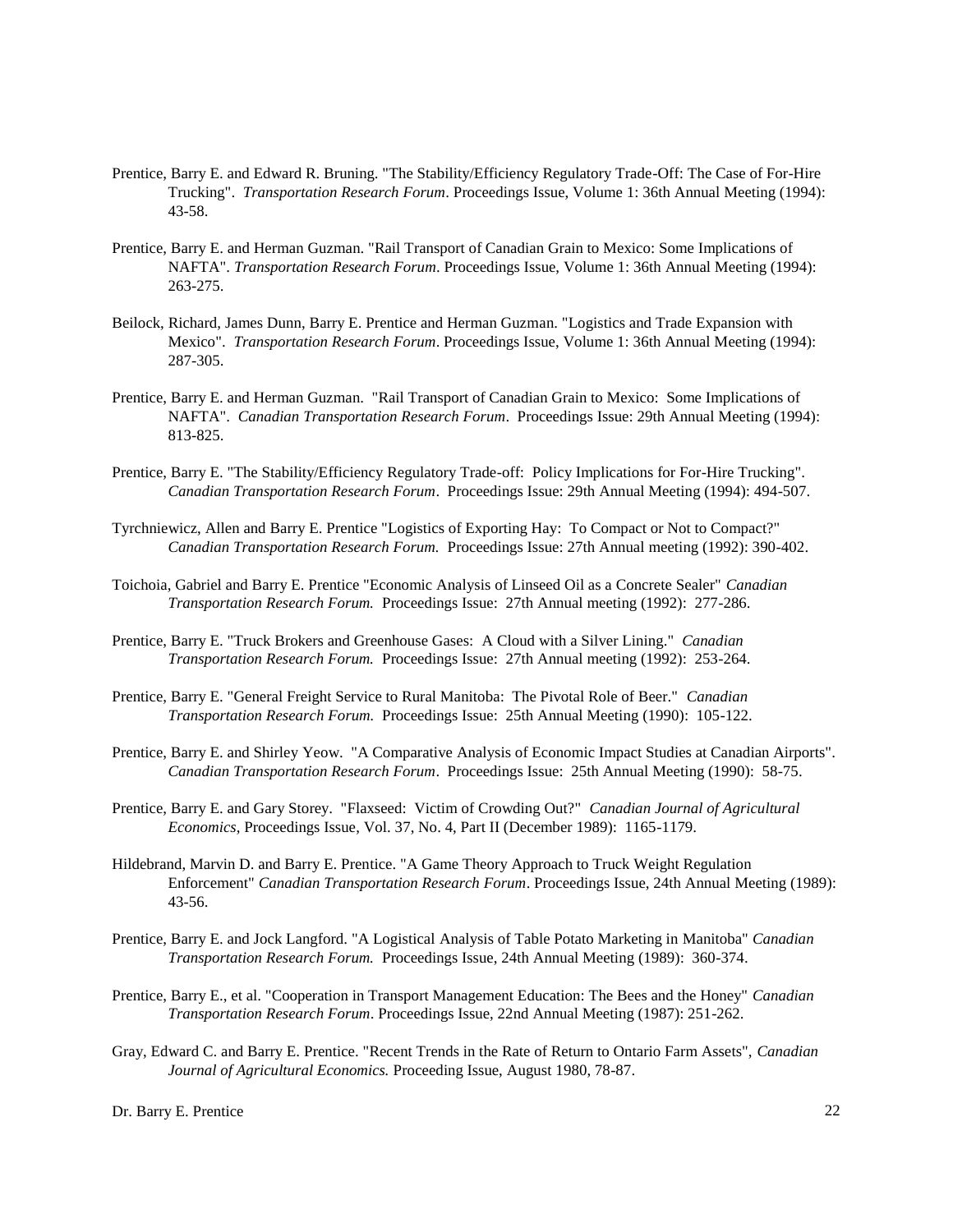Prentice, Barry E. and Jack W. Craven. "The Economic Potential for Improving the Canadian Grain Handling System through Containerization", *Canadian Journal of Agricultural Economics*. Proceedings Issue, August 1980, 119-128.

Published General Interest Papers

- Prentice, Barry E. "Marine Tourism Cabotage". NPI Commentary. Northern Policy Institute, December 12, 2017.
- Prentice, Barry E. "Alternative Methods of Transportation Airships". *NPI Commentary*. Northern Policy Institute, December 5, 2017.
- Prentice, Barry E. "Winter Roads into the Far North" NPI Commentary. Northern Policy Institute, November 28, 2017.
- Prentice, Barry E. "Transport Airships for Northern Logistics: Technology for the 21st Century". Submission to the *Canada Transportation Act* Review, July 2015.
- Prentice, Barry E. "Containerized Grain Supply Chain in Western Canada: Opportunities and Regulatory Barriers." Submission to the *Canada Transportation Act* Review, 2015
- Prentice, Barry E. "Peak-load Management and Surge Capacity in Western Canadian Grain Transportation" Submission to the *Canada Transportation Act* Review Review, 2015
- Prentice, Barry E. "Canadian Airport Security: The Privatization of a Public Good" Submission to the *Canada Transportation Act* Review Review, 2015
- Blank, Stephen and Barry Prentice. "Widening Competition in North American Freight Transport: The Impact of Cabotage." *The Macdonald-Laurier Institute for Public Policy,* April 17, 2012*.*  http://www.macdonaldlaurier.ca/commentary-protectionist-rules-in-transport-cost-consumers-on-bothsides-of-the-border/
- Prentice, Barry E. "Airships The Sixth Mode of Transportation" *The Shipper Advocate.* Canadian Industrial Transportation Association, Fall 2011: 15-17.
- Prentice, Barry E. and Edward Schiller. "Airship Transport of Minerals: A Vision of the Future." *ResourceWorld Investment Opportunities and News Magazine.* October, 2009. 38-40.
- Gillen, David, Graham Parsons, Barry Prentice, and Peter Wallis. "The Dimensions of Value Added in Gateways and Corridors: Adding Value to National and International Logistics System" *Towards a Value-Added Strategy.* Canada's Asia-Pacific Gateway and Corridor Initiative, Cecil Green Park House Workshop, University of British Columbia, June 13, 2008
- Prentice, Barry E. and Charles Luffman. "Developing Alternative Technologies for Transporting Supplies: Airships." Paper prepared for presentation at the Canadian Institute's Third *Arctic Logistics for Energy and Mining Project Development*, June 5-6, 2008 at Edmonton, Alberta.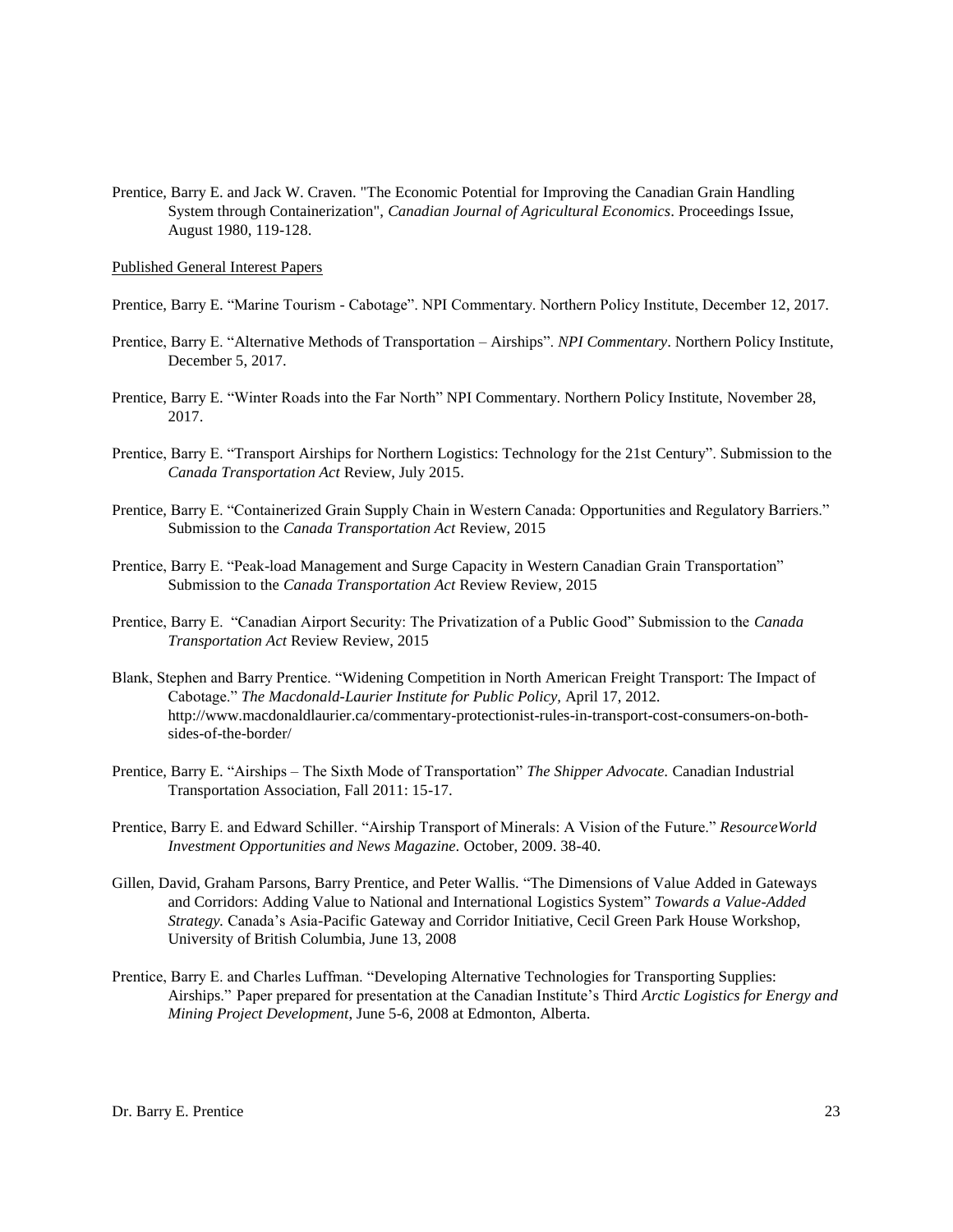- Parsons, Graham, Barry Prentice, David Gillen and Peter Wallis. *Pacific Crossroads: Canada's Gateways and Corridors.* A Roundtable Discussion Paper for Canada's Asia-Pacific Gateway and Corridor Initiative, 2007.
- Prentice, Barry E. "Obsolete Regulations Restrict Value-added Agricultural Exports" Frontier Centre for Public Policy. February 2006. http://www.fcpp.org/main/publication\_detail.php?PubID=1276
- Prentice, Barry E. "Remove Restrictions on Containers". *Dialogues*, Calgary, AB: Canada West Foundation, Winter 2006: 24-25.
- Beilock, Richard, Robert Dolyniuk, and Barry Prentice. "Encouraging Development through Better Integration of U.S. and Canadian Transportation: The Open Prairies Proposal." *Regional Economic Development.* Federal Reserve Bank Of St. Louis, Volume 2, Number 2 2006: 73-86.
- Prentice, Barry E. "Western Canada's Two Economic Solitudes". *Dialogues*, Calgary, AB: Canada West Foundation, Summer 2005: 27-28.
- Prentice, Barry E. "Transportation Education: Measurement and Management", Western*Landscapes*, Calgary, AB: Canada West Foundation, Winter 2002:4-5.
- Prentice, Barry E. and A.J. Phillips. "Re-supply and Emergency Response in Arctic Resource Development Applications for Lighter-Than-Air Technologies", *Proceedings of the Joint EU-Russia-Canada-US Workshop:* "A Common Approach to Collaborative Technological Research for Arctic Development", Brussels, Belgium, October, 25-27, 2001: 40-50.
- Prentice, Barry E. and Tamara Thompson. "A Country that trades together, stays together" *Manitoba Heavy News.* Winnipeg, MB: Manitoba Heavy Construction Association, Annual 2000:24-26.
- Prentice, Barry E. "Re-engineering grain logistics: Bulk Handling versus Containerization Part 1" *World Grain.*  Kansas City, MO: Sosland Companies Inc., Vol. 17, No. 2, February 1999:19-24.
- Prentice, Barry E. "Re-engineering grain logistics: Bulk Handling versus Containerization Part 2" *World Grain.*  Kansas City, MO: Sosland Companies Inc., Vol. 17, No. 3, March 1999:13-19.
- Prentice, Barry E. "Issues and Restrictions for Transportation of Resource Products" *1998 National Symposium on Transportation.* Edmonton, AB: Proceedings of National Transportation Week, May 1998.
- Prentice, Barry E. "Opening Remarks, and Concluding Comments", *The Economics of Churchill*. Ed: Doug Mutch, Winnipeg, MB: Canada Grains Council, January 1998.
- Prentice, Barry E. "Seamless Intermodal Service", *Global Crossroads Summit*. Calgary, AB: Van Horne Institute, 1998
- Prentice, Barry E. "North American grain transportation and NAFTA" *World Grain.* Kansas City, MO: Sosland Companies Inc., Vol. 15, No. 6, July 1997:6-12.
- Prentice, Barry E., (Program Chair and Moderator), "A Seminar on the Economics of Churchill" Canada Grains Council, at Winnipeg, January 1997.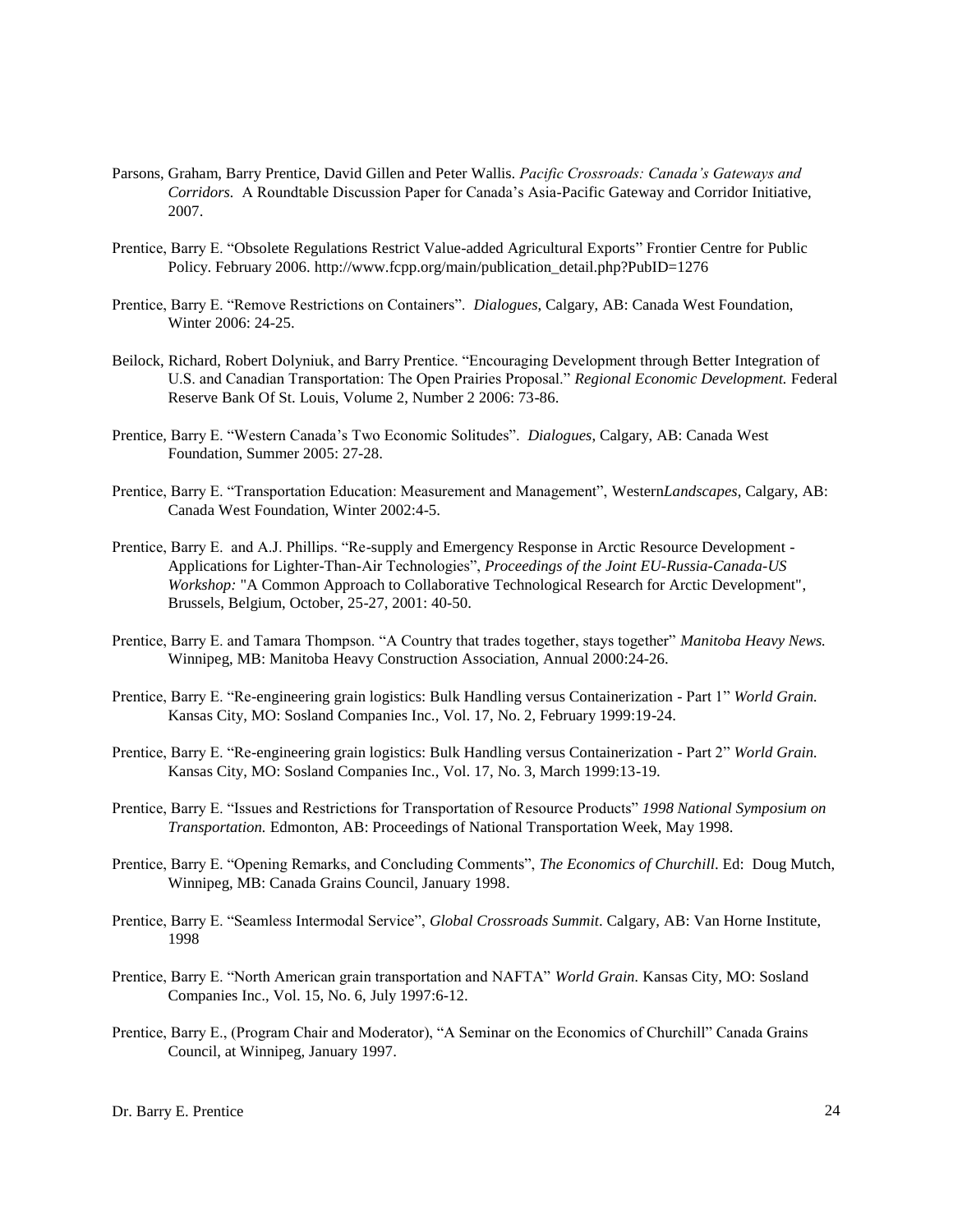- Prentice, Barry E. "Opportunities for Canadian Agriculture in the NAFTA" *The Manitoba Agrologist*, September, 1992
- Prentice, Barry E. and Herman Guzman. "Implications of NAFTA for Canada-Mexico Trucking" (Las Implicaciones de el Tratado de Libre Comercio de America de el Norte Para El Auto-Transporte entre Canada y Mexico). *Asociacion Mexicana de Ingeniera de Transporte*. June 5, 1992.
- Prentice, Barry E. "Transportation Opportunities and Constraints for Prairie Potatoes in North American Markets." *Proceedings* 20th Annual Conference of the Prairie Potato Council, February 1992. pp. 48-53.
- Prentice, Barry E. and Allen Tyrchniewicz. "Target Marketing of Manitoba Hay in the Southeastern United States." *Manitoba Agri-Forum.* January 1992.
- Prentice, Barry E. *AIMS Document*. Flax Council of Canada, November 1991 (26 pages), (available from the Flax Council of Canada).
- Prentice, Barry E. and Marvin D. Hildebrand. "Exciting Prospects for Flax and Linseed Oil" *Lipid Technology*. Vol. 3, No. 3, (July-September 1991):83-88.
- Prentice, Barry E. and Marvin Hildebrand. "Canada's Flax Industry Past Performance and Future Potential" *National Grains Bureau Bi-Weekly Bulletin*. Vol. 4, No. 9 (May 3, 1991).
- Prentice, Barry E. and Allen Tyrchniewicz. "Economic and Technical Research considerations for the Development of a Compacted Hay Industry in Manitoba." *Manitoba Agri-Forum*. January 9-10, 1991: pp. 132-139.
- Prentice, Barry E. "Motor Carrier Transport in Manitoba: Challenges to the Year 2000" in *Transportation Developments in Manitoba to the Year 2000*. eds. Melanie Heads and Doreen Gusdal, Proceedings of a Conference, Occasional Paper No. 9, October 1990: 35-50.
- Tyrchniewicz, Allen, Barry E. Prentice and Scott Jeffrey. *Market Research and Feasibility Study for a Hay Compacting Operation in the Beausejour Region*. Report to the Eastern Grasslands Society, August 1990 (85 pages). (Available from the Eastern Grasslands Society).
- Prentice, Barry E. "Whither the End-Product Markets for Flax?" *Proceedings* of the 53rd Anniversary meetings of the Flax Institute, Fargo, North Dakota, January 1990: 46-54.
- Prentice, Barry E. "Canada's Flax Industry" Paper presented at the Seventh International Feed and Oilseed Program, *Canadian International Grains Institute*, May 1, 1990 (available from the Flax Council of Canada).
- Prentice, Barry E., et al. *Canadian Flax Mission to Europe, 1989* Report prepared for the Flax Council of Canada. (Available from the Flax Council of Canada).
- Prentice, Barry E. "Trade Liberalization and Manitoba's Transport Sector" *Role of Transport in Manitoba's Economic Future*. E.W. Tyrchniewicz (ed.), University of Manitoba Transport Institute, Occasional Paper No. 5, July 1988: 78-110.
- Prentice, Barry E. "Review of Canadian Agricultural Export Policy: Instruments and Institutions" in *Government Policies and Great Lakes Shipping*. Karen Plass (ed), Minnesota Sea Grant, February 1988: 11-14.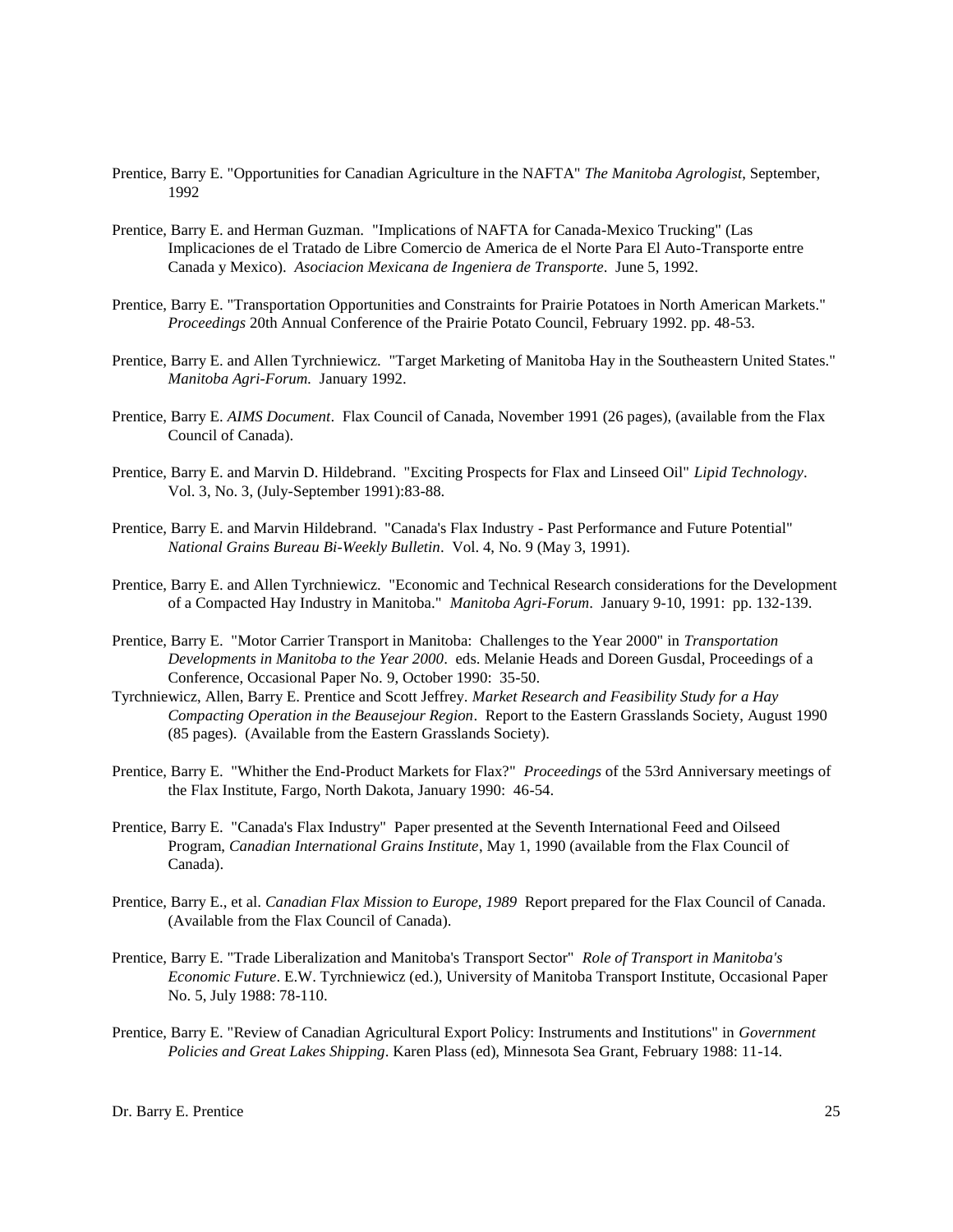- Churchward, Sandra and Barry E. Prentice. *Flaxseed, Linseed Oil and Linseed Cake/Meal Market Profile: Prospects for Growth in the Canadian Market*. (available from the Flax Council of Canada), December 1987 (58 pages).
- Prentice, Barry E. "Trade Liberalization: Implications for Manitoba's Livestock Industry" *Manitoba Agri-Forum*. December 15-17, 1987:144-52.
- Carter, Colin, Barry E. Prentice and Andrew Schmitz. "The Economics of Agricultural Research". *Agronews.* (supplement) A Discussion Paper prepared for the Agricultural Institute of Canada, September 1984 (6 pages).
- Prentice, Barry E. "The Potential Role for the LTA-20 (Airship) in Pollution Surveillance and Clean-up" *Proceedings of the 7th International Symposium on the Transportation of Dangerous Goods by Sea and Inland Waterways* Vol. II, Vancouver, British Columbia, September 1982, 612-627.

Published Government Reports

- Gillen, D., Graham Parsons, Barry E. Prentice, and Peter Wallis. *Canada's Asia-Pacific Gateway and Corridor Initiative: Policy, Trade & Gateway Economics, Volumes I & II*, Government of Canada, Vancouver, 2007.
- Prentice, Barry E. and Ron McLachlin. *Refrigerated Transport of Canadian Agri-food Products to Mexico: Benchmarks and Best Practices.* Prepared for Agriculture and Agri-food Canada, and the Provincial Core Group, June 2007. (55 pages)<http://www.ats.agr.gc.ca/info/lac-e.htm#Mexico>
- Prentice, Barry E. and Jake Kosior. *A Review of Regulations Governing Use of International Marine Containers in Canadian Domestic Cargo Carriage Part I - Project Summary Report Version 3.0,* December, 2005. http://www.tc.gc.ca/pol/EN/Report/Containers/Menu.htm
- Prentice, Barry E. "Information and Communication Technology: Electronic Markets for Freight Services" *Impact of Information & Communications Technology Seminar*. Ottawa: Transport Canada, November 27 1998.
- Prentice, Barry E., et al. *Winnipeg TransPlan 2010: Moving Towards Solutions*. Winnipeg: City of Winnipeg and Province of Manitoba, Final Report of TransPlan 2010, January 1998.
- Prentice, Barry E. and Allen Tyrchniewicz. *The Effects of the Canada-U.S. Trade Agreement on Transborder Transportation*. Ottawa: Transport Canada, TP11684-E (June) 1993.
- Hope, Lorraine C. and Barry E. Prentice. *Analysis of Scheduled Bus Service in the Canadian Prairies*, Transport Canada, Policy and Coordination, Economic Analysis, TP11135-E, October 1991 (122 pages).
- Heads, John, Barry E. Prentice and Mahlon Harvey. *The Transborder Competitiveness of Canadian Trucking*. Transport Canada, Ministers Task Force on Trucking, June 1991.
- Prentice, Barry E., et al. *Impacts of the Canada-U.S. Free Trade Agreement on East-West and North-South Movements by Refrigerated Truck*. Transport Canada, Economic Research Branch, TP10753, January 1991 (90 pages).
- Futz, Doug N., Barry E. Prentice, and Shirley Yeow. *The Economic Impact of the Winnipeg International Airport*. Transport Canada, Airports Authority Group, August, 1989. (108 pages)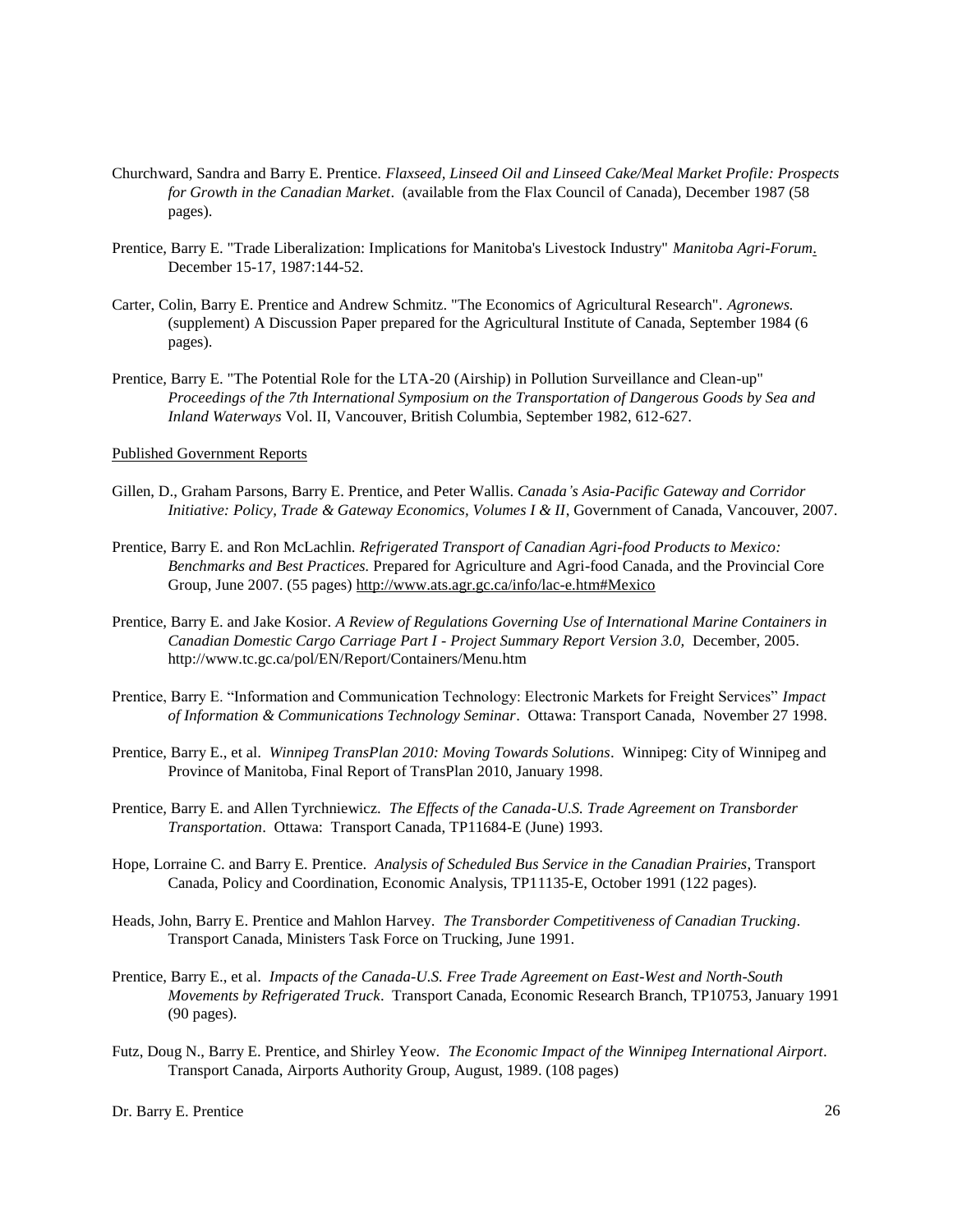- Prentice, Barry E., Siân Mooney, Kurt Roesler, and Lance Yaschyshyn. *Impact of Regulatory Reform on the Forhire Trucking Industry Serving Rural Manitoba*. Study prepared for the Manitoba Trucking Association and TIDAC (Transportation & Industry Development Advisory Committee), February 1989 (273 pages).
- Prentice, Barry E. and E.W. Tyrchniewicz. *Agricultural Countertrade: Perspectives, Economics and Canadian Commercial Policy*. Agriculture Canada, Marketing and Economics Branch, Working Paper 15/86, July 1986 (138 pages).
- Menzie, Elmer L. and Barry E. Prentice. *Barriers to Trade in Agricultural Products between Canada and the United States*. International Economics Division, Economic Research Service, U.S. Department of Agriculture, April 1983 (98 pages).
- Brinkman, George L. and Barry E. Prentice. *Multifactor Productivity in Canadian Agriculture: An Analysis of Methodology and Performance 1961-1980*. Agriculture Canada, May 1983, (126 pages).

# Unpublished Government Reports

- Mazurek, Lisa and Barry E. Prentice. *Benefits Generated by Transportation in Canada.* Prepared for Transport Canada, March 2010. (85 pages).
- Prentice, Barry E. *Economic and Logistical Impacts of Proposed Methods of Food Transportation Subsidy Delivery on the Independent Food Retail Stores.* Prepared for Food Mail Program Review, Indian and Northern Affairs, August 2009 (29 pages plus appendices).
- Prentice, Barry E. *A Framework for Assessing the Economic Benefits of Transport Security Measures in Canada*. Prepared for Transport Canada, June 2006. (39 pages).
- Prentice, Barry E. and Hart Berger. *An Assessment of Airship Cold Weather Testing Centre at Thompson, Manitoba.* Prepared for Manitoba Department of Aboriginal and Northern Affairs and Thompson Unlimited, June 2006. (21 pages).
- Prentice, Barry E. and Jake Kosior. "An Impact Assessment of Canadian Customs Regulations on the use of International Marine Containers: A Case Study Analysis" Prepared for Transport Canada, June 2005. (85 pages).
- Barry E. Prentice and Jim Thomson. "Strategic Assessment and Pre-feasibility Economic Analysis of the Airship Option for Re-supply in Northern Manitoba". Prepared for the Province of Manitoba and Western Economic Diversification, Canada, March 2004, (62 pages).
- Vido, Erica, Barry Prentice and Jake Kosior, *An Assessment of North American Container Cabotage Regulations: The Impact on Canadian Operations*. Prepared for **t**he Province of Manitoba**,** Transportation and Government Services, March 2001, (26 pages).
- Prentice, Barry E., et al. (with Secor Consulting). *Impacts in the Evolution of Grain Transportation in Western Canada.* Report prepared for Transport Canada, March 2000.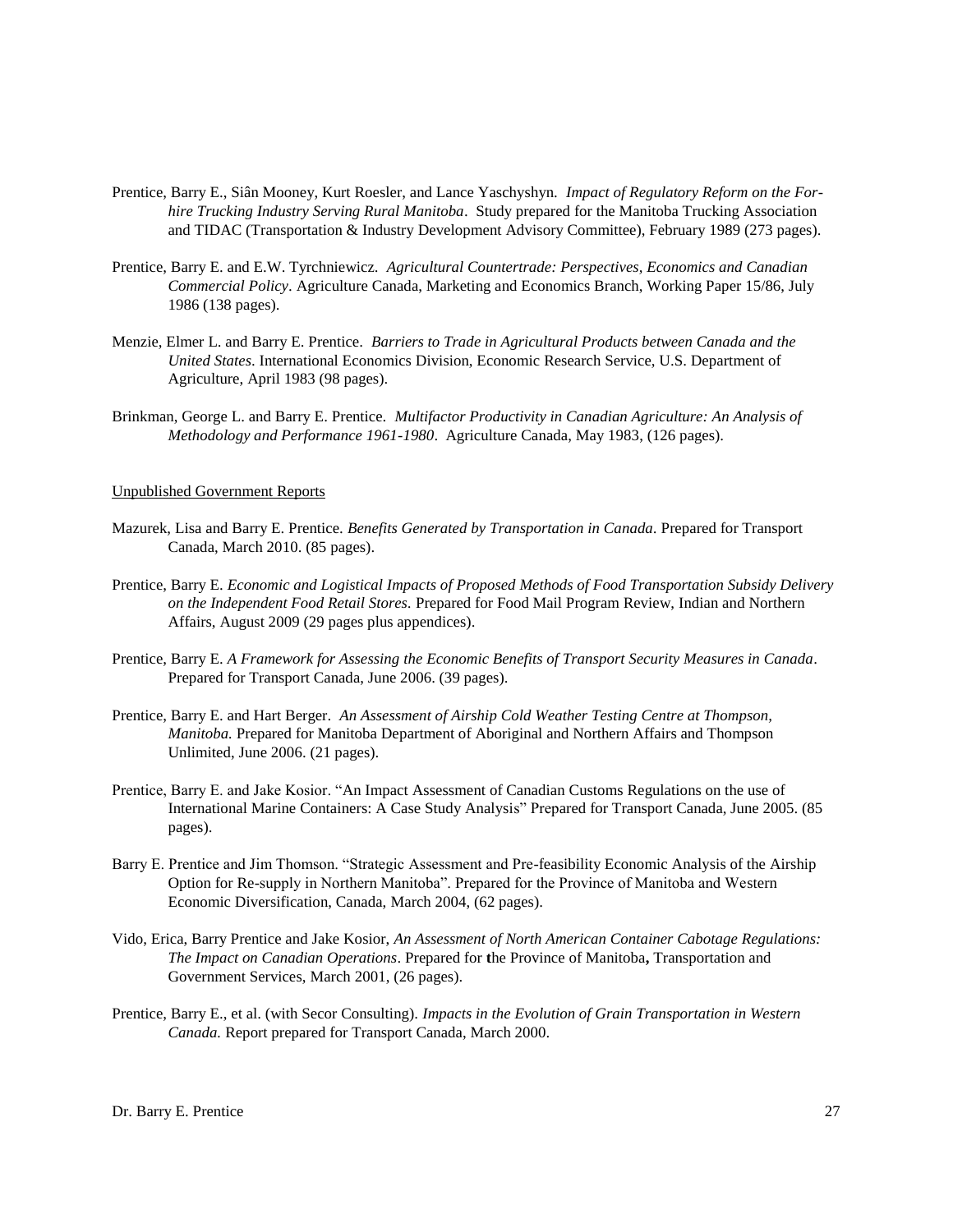- Prentice, Barry E. et al. "Economic Impact, Structure and Market Perspectives of the Manitoba Trucking Industry. Transport Institute". *Research Report*, 2000: [www.umanitoba.ca/transport\\_institute/](http://www.umanitoba.ca/)
- Prentice, Barry E. and Tamara Thompson. *Electronic Rail Car Market Allocation System For A Producer Owned Fleet: A Conceptual Model For Increasing Competition in the Western Canadian Grain Handling and Transportation System.* University of Manitoba Transport Institute, Report Prepared for Manitoba Highways and Transportation, October 2000.
- Bronstone, Adam, Barry E. Prentice and Michael A. Crockatt. *Developing Intermodal Facilities in the Mid-Continent International Trade Corridor: Lessons Learned and Directions for Winnipeg.* University of Manitoba Transport Institute, Report Prepared for Manitoba Highways and Transportation, November 1999. www.umanitoba.ca/transport\_institute/
- Yevdokimov, Yuri and Barry E. Prentice*. Estimating Cross-elasticities of Demand for Freight Transport: a Critical Assessment of Existing Models*. University of Manitoba Transport Institute, Report Prepared for Transport Canada, April 1999.
- Prentice, Barry E., Butt, M., and Derkson, W., (eds.) *Mid-Continent International Trade Corridor Task Force: Research Report,* Transport Institute, 1998
- Prentice, Barry E. *China Training Center for Grain Distribution Management, Nanjing University of Economics*. Course Report, Canadian Grain Commission, April 1998.
- Derkson, Wade and Barry E. Prentice. *Specification and Development of a Technology road Map for Freight Transportation in Canada.* Prepared for Industry Canada, December 1997.
- Kosior, Jake and Barry E. Prentice. *International Container Traffic of Manitoba: Volumes, Gateways and Movements.* Prepared for Manitoba Department of Highways and Transportation, April 1997.
- Prentice, Barry E., et. al. *State of Transportation in Manitoba Framework*. Prepared for Manitoba Department of Highways and Transportation, April 1997.
- Prentice, Barry E. *Retaining Winnipeg as a Transportation Gateway into the 21st Century*. Prepared for Manitoba Department of Highways and Transportation, November 1995.
- Prentice, Barry E. *Transportation/Logistics Education: Planning for the 21st Century*. Prepared for Transport Canada, April 1995.
- Prentice, Barry E. *Implications of the North American Free Trade Agreement for Trucking*. Report Submitted to Transport Canada, Motor Carrier Branch, March 1994.
- Prentice, Barry E. *Impact of Extra-Provincial Deregulation on Intra-Provincial Trucking Operations*. Report submitted to National Transportation Act Review Commission (July 1992)
- Prentice, Barry E and Dave W. Benell. *A Comparative Analysis of Economic Impacts at Canadian Airports*. Transport Canada, March 1992.
- Hope, Lorraine C. and Barry E. Prentice. *A Study of the Economic Significance of St. Andrews Airport*. Report submitted to Transport Canada, TP108 31E, March 1991, (37 pages).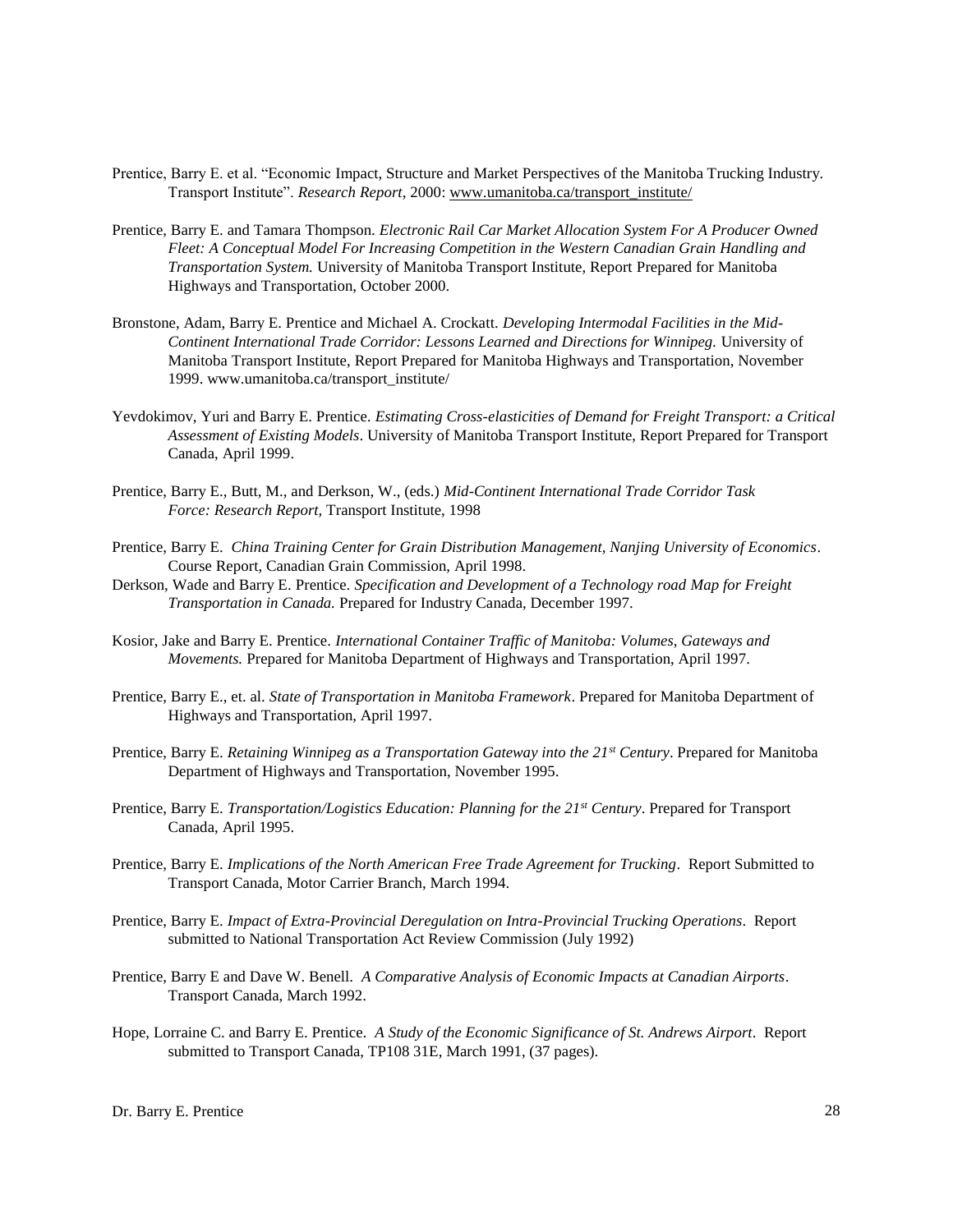- Prentice, Barry E. *Economic Impacts of the U.S. Honey Support Programs on the Canadian Honey Trade and Producer Prices.* Report submitted to Agriculture Canada, March 1990 (152 pages).
- Prentice, Barry E., Lorraine C. Hope and Dave W. Benell. *A Study of the Economic Impact of The Pas Airport*. Report submitted to Transport Canada, TP 10095E, March 1990 (70 pages).
- Prentice, Barry E., Dave W. Benell and John Heads. *Commercial and Retail Development Opportunities for Thompson Airport: A Preliminary Plan*. Report submitted to Transport Canada, July 1989 (40 pages).
- Langford, Jock and Barry E. Prentice. *An Analysis of the Efficiency and Cost of Potato Handling at the Manitoba Vegetable Producers' Marketing Board*. Report submitted to the Manitoba Vegetable Producers' Marketing Board and Agriculture Canada, March 1987 (173 pages).
- Hare, John and Barry E. Prentice. *An Analysis of the Efficiency and Performance of the Bee Maid Honey Ltd.* Physical Distribution System. Report submitted to Bee Maid Honey Ltd. and Agriculture Canada September 1986 (77 pages).
- Bade, M.F., C. Gislason and Barry E. Prentice. *An Evaluation of the CIDA-Bolivia Food Aid Program*. Report prepared for CIDA by MMB Rural Development Corp., August 1985 (146 pages).
- Prentice, Barry E. *An Economic Analysis of the IRRI Dryer for Corn in Nicaragua*. Report Submitted to the Canadian International Development Agency, August 1983 (25 pages).
- Prentice, Barry E. *Potential for Agricultural Marketing Boards in Nicaragua*. Report Submitted to the Canadian International Development Agency, August 1983 (53 pages).
- Prentice, Barry E. *Food Subsidies and Price Regulation Policies in Nicaragua*. Report Submitted to the Canadian International Development Agency, August 1983 (44 pages).
- Prentice, Barry E. *Multifactor Productivity Input Index Guide*. Report Submitted to Agriculture Canada, July 1982 (104 pages).

#### Working Papers

- Prentice, Barry E. and Michael Crockatt. "Infrastructure Banks Innovative Financing For Tapped-Out Transport Budgets". Transport Institute, *Working Paper*, 2000: www.umanitoba.ca/transport\_institute/
- Prentice, Barry E., Sean Stewart and Zhaokun Wang. *An Economic Assessment of the McLeod Harvester*. Winnipeg, Manitoba, Department of Agricultural Economics, July 1999.
- Prentice, Barry E. and Darren Gorman. *Automobile Insurance Rate Comparisons, 1999.*, Working Paper, Transport Institute, University of Manitoba, March 1999.
- Gorman, Darren, Michael Butt and Barry E. Prentice. *University Transport Education and Technological Capabilities for Distance Education Delivery along the Mid-continent Trade Corridor.* Working Paper, Transport Institute, University of Manitoba, 1999.
- Prentice, Barry E. "Estey Review: Catching the Waves, or Tumbling in the Surf?" Working Paper, Transport Institute, University of Manitoba, 1999.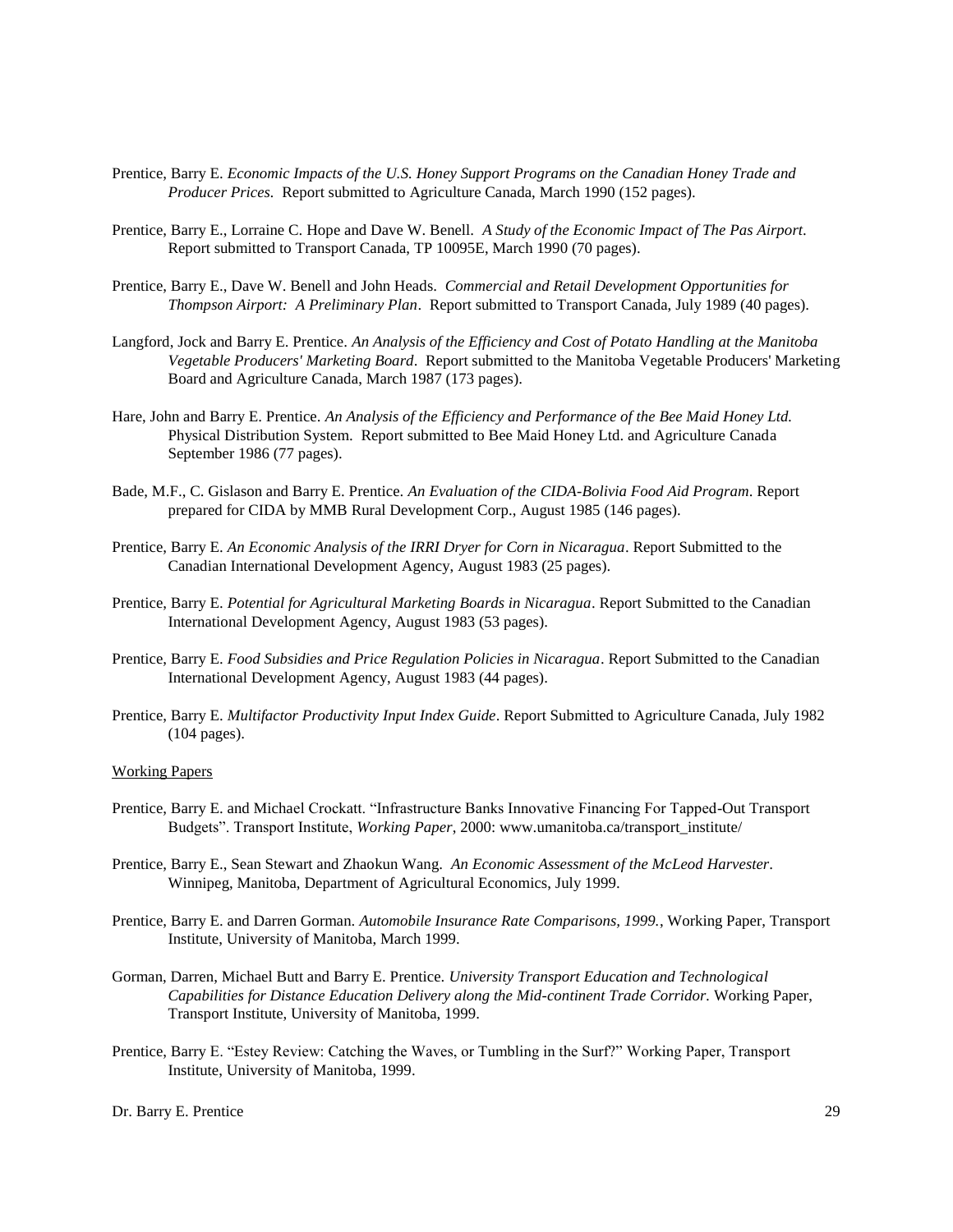- Prentice, Barry E., Butt, M., "Strategies to Attract Raw Material into Western Canada for Processing, Consumption and Export", in Background Paper, Western Canadian Corridors and Ports Initiatives, 1998
- Prentice, Barry E., Butt, M., and Voyer, G., "Infrastructure Adjustments to Accommodate Value-Added Traffic", in Background Paper, Western Canadian Corridors and Ports Initiatives, 1998

#### Unpublished Professional Conference Papers

- Prentice, Barry E. and Yui-yip Lau. "Cargo Airships for Scheduled Supply and Emergency Response in the Arctic." Presented at the *Arctic Security Working Group.* Chief Drygeese Conference Centre, Detah, NT, 1-2 May 2019
- Prentice, Barry E. "Gateway and Corridor Efficiency and Bottleneck Elimination" at *Gateways and Corridors – Routes to the Next Economy.* Sutton Place Hotel, Vancouver, November  $17<sup>th</sup> - 19<sup>th</sup>$ , 2010.
- McLachlin, R.D. and Barry E. Prentice. "The Export of Perishable Food Products from Canada to Mexico: Crossing the Mexican Border". *Production and Operations Management Society Annual Conference*, La Jolla, CA, 2008 (presentation only).
- Prentice, Barry E. "Strategic City Pairs, Gateways & Corridors" Presented at *North America Works*, Kansas City, October 22, 2005 (15 pages).
- Vido, Erica and Barry E. Prentice. "Value versus Volume / Freight Rates versus Distance: Sensitivity of Land and Ocean Transport Gravity Models to Data Specification." Contributed Paper presented at the *Joint Annual Meetings of the AAEA & CAES*, Chicago, August 5-8, 2001 (25 pages).
- Brooks, Mary R. and Barry E. Prentice. "Airport Devolution: The Canadian Experience"*.* Paper presented at the *World Council of Transportation Research*, Seoul, Korea, July 2001 (18 pages).
- Prentice**,** Barry E. *The Role of Congestion in Border Gateway Communities*, Paper prepared for USDA Workshop, January 24-25, 2001 at Laredo, Texas (12 pages).
- Prentice, Barry E. "Changes and Issues in the Canadian Grain Transportation Industry: Impacts of Technology in Marketing." *Challenges in Agricultural Trade under the U.S. – Canadian Free Trade Agreement*. at Fargo, ND, October 26 – 27, 2000
- Prentice, Barry E. "The Estey Report: Catching the Wave or Tumbling in the Surf?" a contributed paper, 1999 Annual Meeting of the Canadian Agricultural Economics Society, Fargo, North Dakota, July 11-14, 1999.
- Prentice, Barry E., Zhaokun Wang and Robert Morrissey "Deregulation, Dynamics, and Structural Changes in Western Canadian Oats Industry," a contributed paper, 1999 Annual Meeting of the Canadian Agricultural Economics Society, Fargo, North Dakota, July 11-14, 1999.
- Prentice, Barry E. Sean Stewart, and Zhaokun Wang. *"Re-Engineering the Harvesting of Grain: McLeod Versus the Combine,"* a contributed paper, 1999 Annual Meeting of the Canadian Agricultural Economics Society, Fargo, North Dakota, July 11-14, 1999.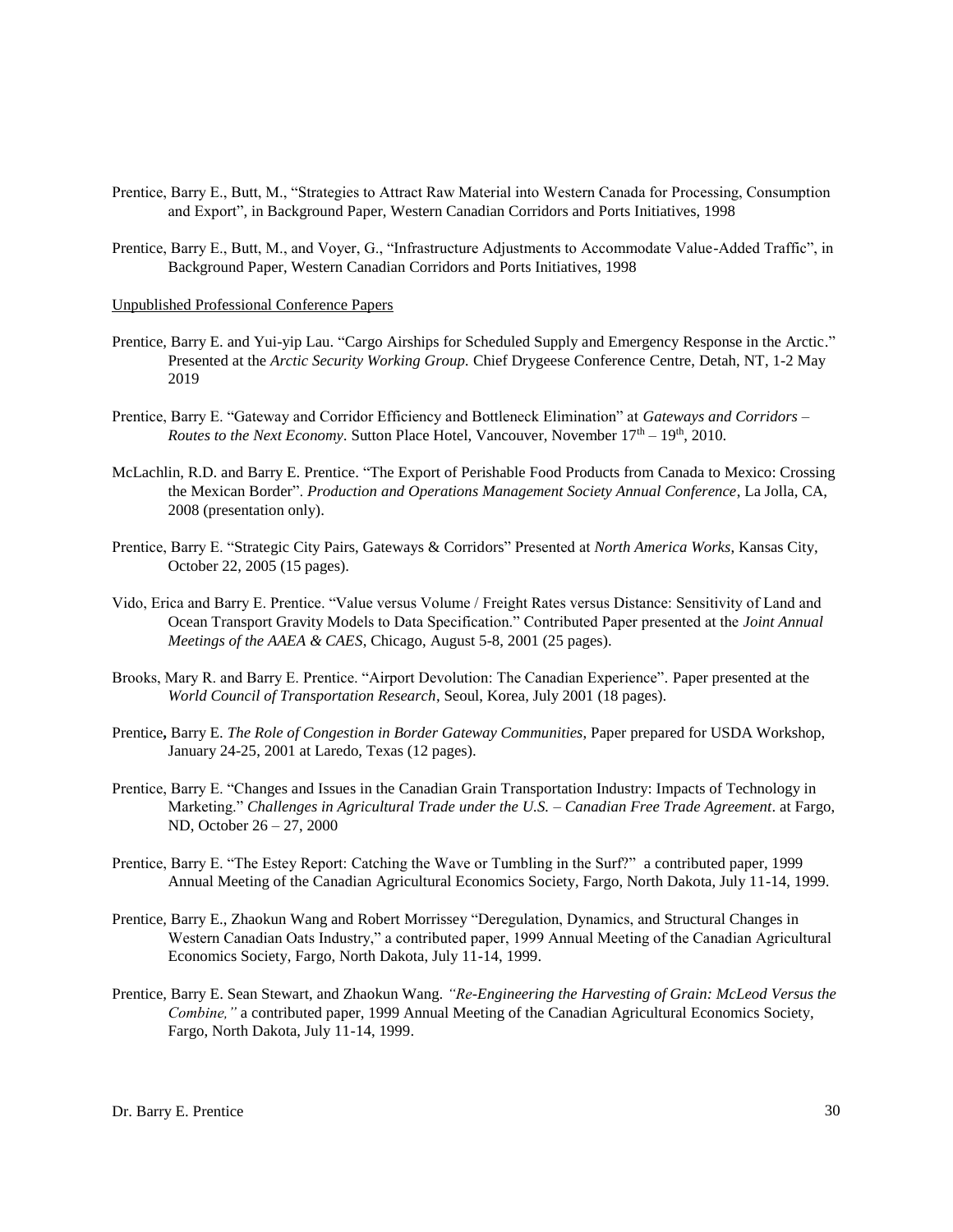- Prentice, Barry E. and Andrew Vuong. "The Canadian Experience in Competitive Contracting of Urban Transit Systems", paper presented at the Re-inventing Public Transit Conference, Chicago, Illinois, May 21-22, 1999.
- Prentice, Barry E. "Managing Airline Capacity: Proposals for Discussion- A Critique" presented at *The Flight Ahead: Multi-stakeholder Conference on the Future of the Airline Industry in Canada*, Public Policy Forum, at Toronto November 14-15, 1997.
- Prentice, Barry E. "Emerging Trends in the Export of Grain from Western Canada" presented at *Outlook Agrifood'98*, Saskatoon, Saskatchewan December 8, 1997, and Winnipeg, Manitoba December 10, 1997.
- Prentice, Barry E., Hector Urbina and Zhaokun Wang. "Demand for Refrigerated Truck Transport: A Gravity Model Analysis of Western Canadian Pork Exports to the United States". A Contributed Paper, 1997 Annual Meeting of the *Canadian Agricultural Economics and Farm Management Society*, August 1997 (18 pages).
- Prentice, Barry E. "Transport/Logistics Education and Training: Planning For the 21<sup>st</sup> Century" Keynote Address, presented at *National Transportation Week*, Inaugural Day Celebration, at St. John's, Newfoundland. Friday June 2, 1995
- Klippenstein, Dan and Barry E. Prentice. "Forward Integration of Manitoba Hog Production: An Industry in Transition". A Contributed Paper, 1994 Annual Meeting of the *Canadian Agricultural Economics and Farm Management Society*, August 1994 (11 pages).
- Manns, Scott and Barry E. Prentice. "The Mohawk Ethanol Plant: An Examination of the Facilities, Processes and Capacity of a New Agricultural Market". A Contributed Paper, 1994 Annual Meeting of the *Canadian Agricultural Economics and Farm Management Society*, August 1994 (13 pages).
- Prentice, Barry E. "NAFTA: Continue Interlining or Operate Both Sides of the Border: Canadian Perspective" UPS Forum Session, *Transportation Research Forum*, Annual Meeting, Daytona Beach, Florida, November 4, 1994.
- Prentice, Barry E. "Canada-Mexico Trade Implications for the Mid-Continent Corridor", presented at Kansas City, MO, NCR-179 October 14, 1994
- Prentice, Barry E. "Electronic Markets for Truckload Freight: Next Stop on the Information Highway" presented at Winnipeg Conference, The *Information Highway - Implications for the future of Manitoba's Trucking Industry,* September 21, 1994.
- Prentice, Barry E. "Trucking Into Mexico", presented at Harrison Hot Springs, B.C., *Truckmate User's Conference '94,* June 23, 1994.
- Prentice, Barry E. "NAFTA and Transportation: Implications for Canadian Shippers and Carriers" Presented at the Eighth *International Conference of the North American Economic and Finance Association*, August 6-8, 1993.
- Prentice, Barry E. "Canada's Flax Industry: Current Status and Emerging Trends". Presented at 83rd AOCS Annual Meeting, Toronto. Abstract published in *Inform*, Vol. 3, No. 4 (April 1992): 504.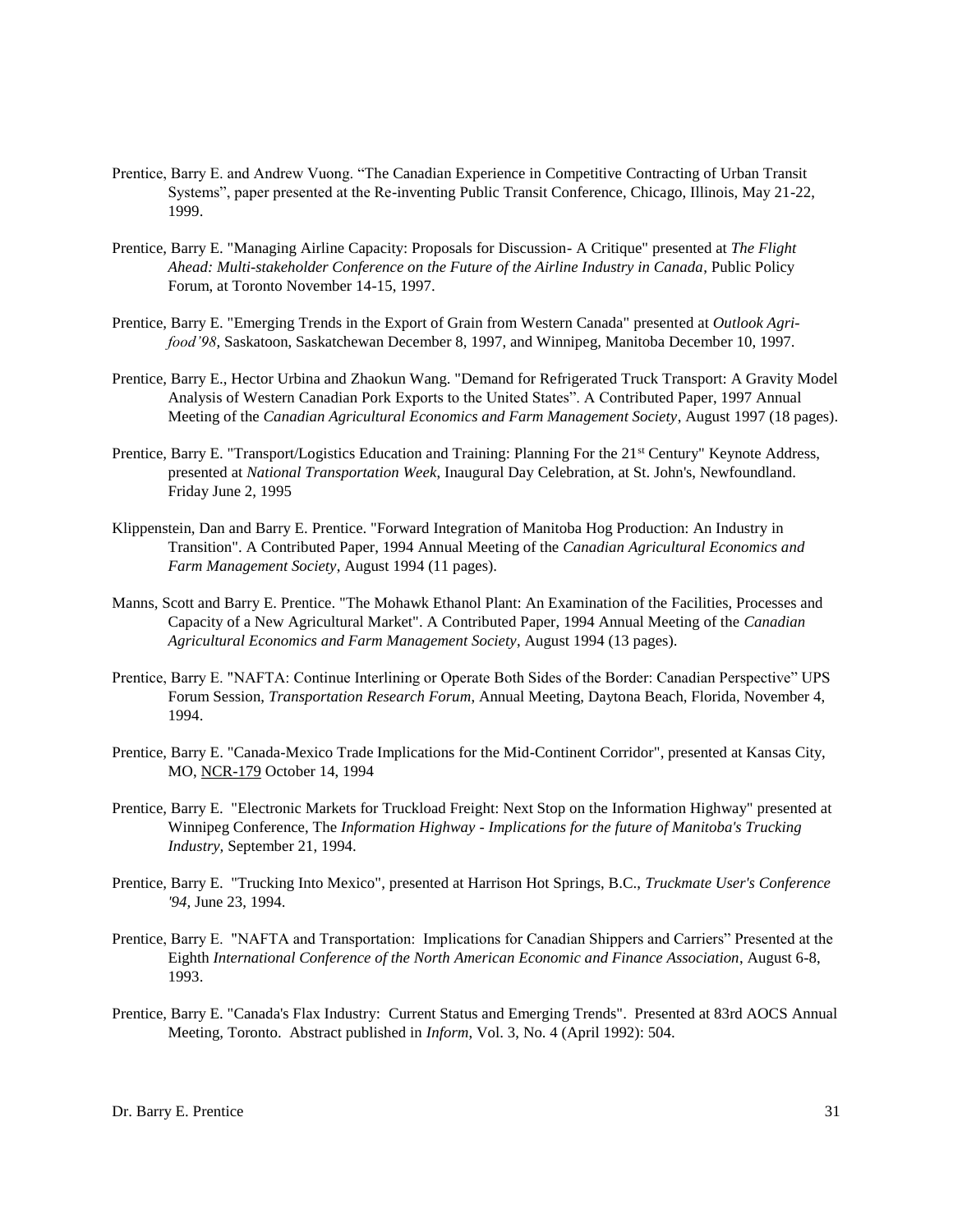- Prentice, Barry E. "Empty Returns and the Environment: The Need for Efficient Information Markets" Presentation at the Annual Conference of the *Transportation Association of Canada*, Winnipeg, Manitoba, September 1991 (18 pages).
- Prentice, Barry E. and Fred Ruppel. "Countertrade/Food Aid: Support for Structural Adjustment" *American Journal of Agricultural Economics*. Annual Meeting of the American Agricultural Economics Association, August 4-7, 1991. (Abstract in AJAE Vol. 73, No. 5:1539)
- Prentice, Barry E. and Marvin Hildebrand "Trends in the Production, Trade and Utilization of Flax and Linseed Oil" 82nd American Oil Chemists' Society Annual Meeting, Chicago, Illinois, 1991.
- Prentice, Barry E. "Forms, Trends and Destinations for Canadian Foreign Assistance." Presentation at Organized Symposium 1990 Annual Meeting AAEA and CAEFMS, Vancouver, B.C., August 6, 1990.
- Prentice, Barry E., Rea Josephson and Robert Aukes. "Conceptual and Over-Counting Errors in Cost of Production Pricing Formulae". *Canadian Journal of Agricultural Economics*. Vol. 34, 1986 Annual Meeting, Proceedings Issue (May 1987): 140.
- Prentice, Barry E. and E.W. Tyrchniewicz. "Barter Trade and Countertrade in Agricultural Products: A Potential Market Development Tool". A Contributed Paper, 1984 Annual Meeting of the *Canadian Agricultural Economics and Farm Management Society*, August 1984 (11 pages).

# Local Periodicals

Prentice, Barry E. "El futuro del TLCAN: La perspectiva de los socios" ." *La Jornada* Edition of the "Jesús Terán" Supplement #61, Aguascalientes, Mexico, Apr 27, 2018

- Prentice, Barry E. "El uso de dirigibles en la Guerra,naval." *La Jornada* Edition of the "Jesús Terán" Supplement, Aguascalientes, Mexico, June 2017.
- Prentice, Barry E. "The Role of the Airship in the New Low-Carbon Era." *The Shipper Advocate*. Fall 2016, pp. 16- 19.
- Prentice, Barry E. "Seguridad Aeropuerto: Una Compariacion Canada, U.S. y Mexico." *La Jornada.* Aguascalientes, Mexico, June 2014.
- Prentice, Barry E. "Crow Raitt." Commentary, *National Post.* Mar 25, 2014.
- Prentice, Barry E. "Unfair to blame railways for outstripped capacity." Commentary, *Winnipeg Free Press print edition* January 18, 2014.
- Prentice, Barry E. "Dirigbles: Una Nueva Esperanza" *La Jornada*. Aguascalientes, Mexico, August, 2013.
- Prentice, Barry E. "The End of Remoteness the Promise of Transport Airships" *Top of the World Telegraph*. Vol. 8 Issue 33, August 22 2012 Institute of the North [telegraph=institutenorth.org@mail54.us1.mcsv.net](mailto:telegraph=institutenorth.org@mail54.us1.mcsv.net)
- Prentice, Barry E. "Ice roads, airships could work together" Commentary, *Winnipeg Free Press print edition* April 22, 2013.
- Prentice, Barry E. "Ambushing drivers in speed traps must stop" Commentary, *Winnipeg Free Press print edition,* January 19, 2013.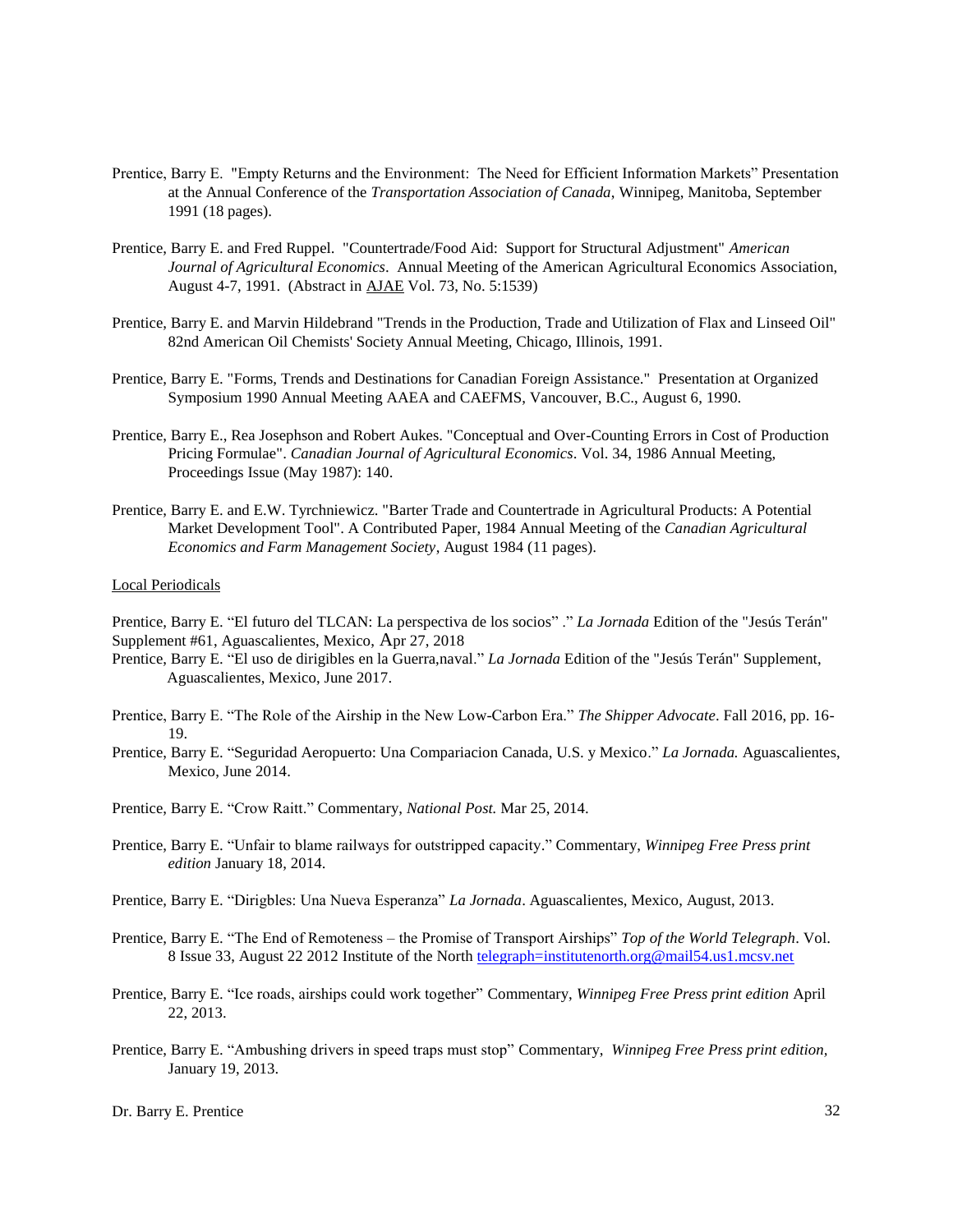- Prentice, Barry E. "Airships are answer for Port of Churchill" Commentary, *Winnipeg Free Press*, June 20, 2011.
- Prentice, Barry E. "Province's 'tiger dams' found wanting" Commentary, *Winnipeg Free Press*, January 1, 2011.
- Prentice, Barry E. "Airship better than a road" Commentary, *Winnipeg Free Press*, November 16, 2010.
- Prentice, Barry E. "Time to get on the bus, Mr. Katz" Commentary, *Winnipeg Free Press*,, July 5, 2010.
- Prentice, Barry E. "Clean, quiet eye in the sky" Commentary, *Winnipeg Free Press*, January 5, 2010.
- Prentice, Barry E. "Airships could be the next National Dream" Commentary, *Winnipeg Free Press*, October 5, 2009.
- Prentice, Barry E. "Transportation future tipping toward airships" Commentary, *Winnipeg Free Press*, October 4, 2009.
- Prentice, Barry E. "These pigs will fly U.S. army's need for airships could transform the North, be a boon to Winnipeg" Commentary, *Winnipeg Free Press*, October 3, 2009.
- Prentice, Barry E. "Airport policy dooms city gem" Commentary, *Winnipeg Free Press*, May 5, 2009.
- Prentice, Barry E. "The role of taxis in urban transportation" Commentary, *Winnipeg Free Press*, February 23, 2009.
- Prentice, Barry E. "Flaherty should consider 'stimulating' Winnipeg's airport" Commentary, *Winnipeg Free Press*, December 28, 2008.
- Prentice, Barry E. "Transport/Logistics Education and Training: Planning for the 21st Century". *Canada Intransit*. October 1995: 5-10.
- Prentice, Barry E. "Logistics 101". *Materials Management & Distribution*. Vol. 40 No. 10 (October 1995): 65.
- Brinkman, George L. and Barry E. Prentice. "Agricultural Research -- a 40 to 1; Return on Investment!", *Highlights of Agricultural Research in Ontario*. Ontario Ministry of Agriculture and Food, June 1981, 5-8.
- Gray, Edward C. and Barry E. Prentice. "Ontario Farm Land Prices: Ever Upward or ...?", *Highlights of Agricultural Research in Ontario*. Ontario Ministry of Agriculture and Food, March 1981, 8-10.

Contributions to Professional Periodicals

- Prentice, Barry E. "John Richard Felton and Dale G. Anderson Regulation and Deregulation of the Motor Carrier Industry" *Canadian Journal of Agricultural Economics*. Vol. 39, No. 2 (July 1991): 363-69).
- Prentice, Barry E. "Investment Planning: Airports and Other Transportation Facilities" Session Chair Summary, *Transportation Research Forum* Proceedings, Vol. 5 (1990): 49.